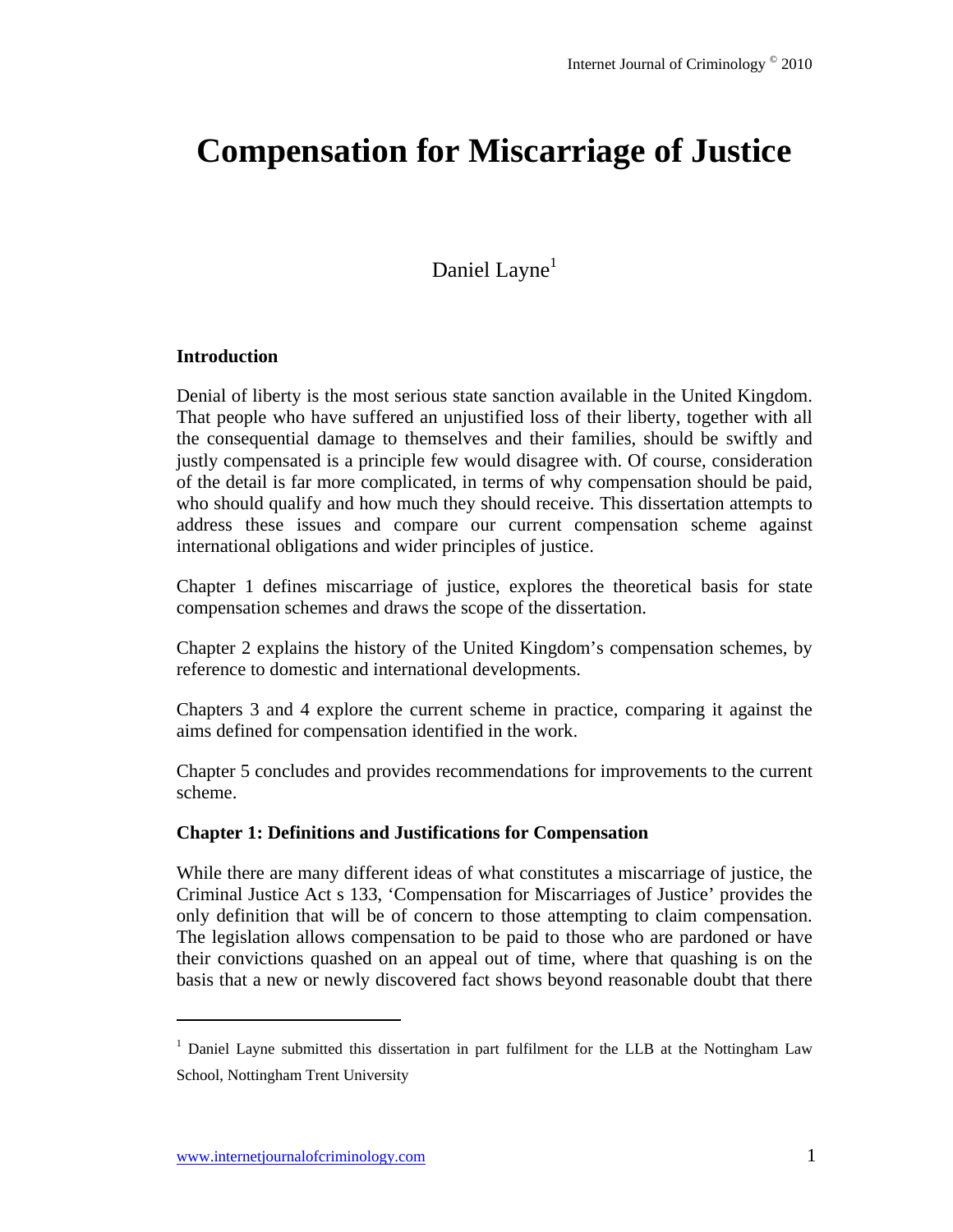has been a miscarriage of justice.<sup>2</sup> As such, it excludes *inter alia* those detained and released without charge, $3$  detained on remand and acquitted at trial, discharged by the judge, detained on remand in excess of their sentence on conviction or who successfully appeal through the normal in-time process.<sup>4</sup>

This definition accords closely to the public understanding of miscarriages of justice;<sup>5</sup> exceptional, high profile cases, reversed by the Court of Appeal on reference from the Criminal Cases Review Commission (CCRC).<sup>6</sup> Of course, most of those processed by the criminal justice system do not trouble the courts, fewer still a jury, fewer still the Court of Appeal, and the narrowness of the statutory definition has been criticised.<sup>7</sup> While recognising the merit in these criticisms, it would be little use constructing a radical redefinition of the term, when the compensation scheme is constrained to a narrower frame of reference. It is submitted that any statutory scheme must necessarily reject categories of miscarriage complaining of the application of unjust laws or unfair processes, although it is recognised that these may increase the incidence of miscarriage of justice.<sup>8</sup> The coherence of the legal system necessarily prevents compensation for acts that do not contravene any statutory code. The legalistic miscarriage of justice is created by, and exists entirely internally to, the criminal justice system itself.<sup>9</sup> As such, while the width of the current statutory definition will be examined within the parameters of the criminal justice system, criticism involving extra-legal concepts is outside the scope of this essay. This excludes questions on morality of laws, the fairness of procedures such as plea bargaining, sentence canvassing, disclosure, etc. The compensation of those held on remand and acquitted at their first trial, practiced in many other European states, $^{10}$  in my submission belongs to these wider questions and is also excluded.

<sup>&</sup>lt;sup>2</sup> Criminal Justice Act 1988, section 133

 $3$  Although statutory compensation for pre-charge detention was proposed in clause 31 of the Counter

Terrorism Bill: http://www.publications.parliament.uk/pa/cm200708/cmhansrd/cm080611/debtext/ 80611-0005.htm

<sup>4</sup> *cf.* JUSTICE, 'Compensation for Wrongful Imprisonment' (1982) para 36

<sup>5</sup> Naughton, M., *Rethinking Miscarriages of Justice: Beyond the Tip of the Iceberg* (2007) p 39

<sup>&</sup>lt;sup>6</sup> Or, prior to 1995, the Home Office

<sup>7</sup> *cf.* Naughton (2007) generally; Taylor, N. and Wood, J., *Victims of Miscarriages of Justice* in Walker, C., and Starmer, K.. (eds), *Miscarriages of Justice: A Review of Justice in Error* (London: Blackstone Press, 1999) p 256

<sup>&</sup>lt;sup>8</sup> Greer, S., 'Miscarriages of Justice Reconsidered' (1994) MLR 57 (1)

 $<sup>9</sup>$  Naughton (2007) p 17</sup>

<sup>&</sup>lt;sup>10</sup> Spencer, J.R., *Acquitted: Presumed Innocent or Deemed Lucky to Have Got Away With It*, (2003) CLJ 62(1) 50-53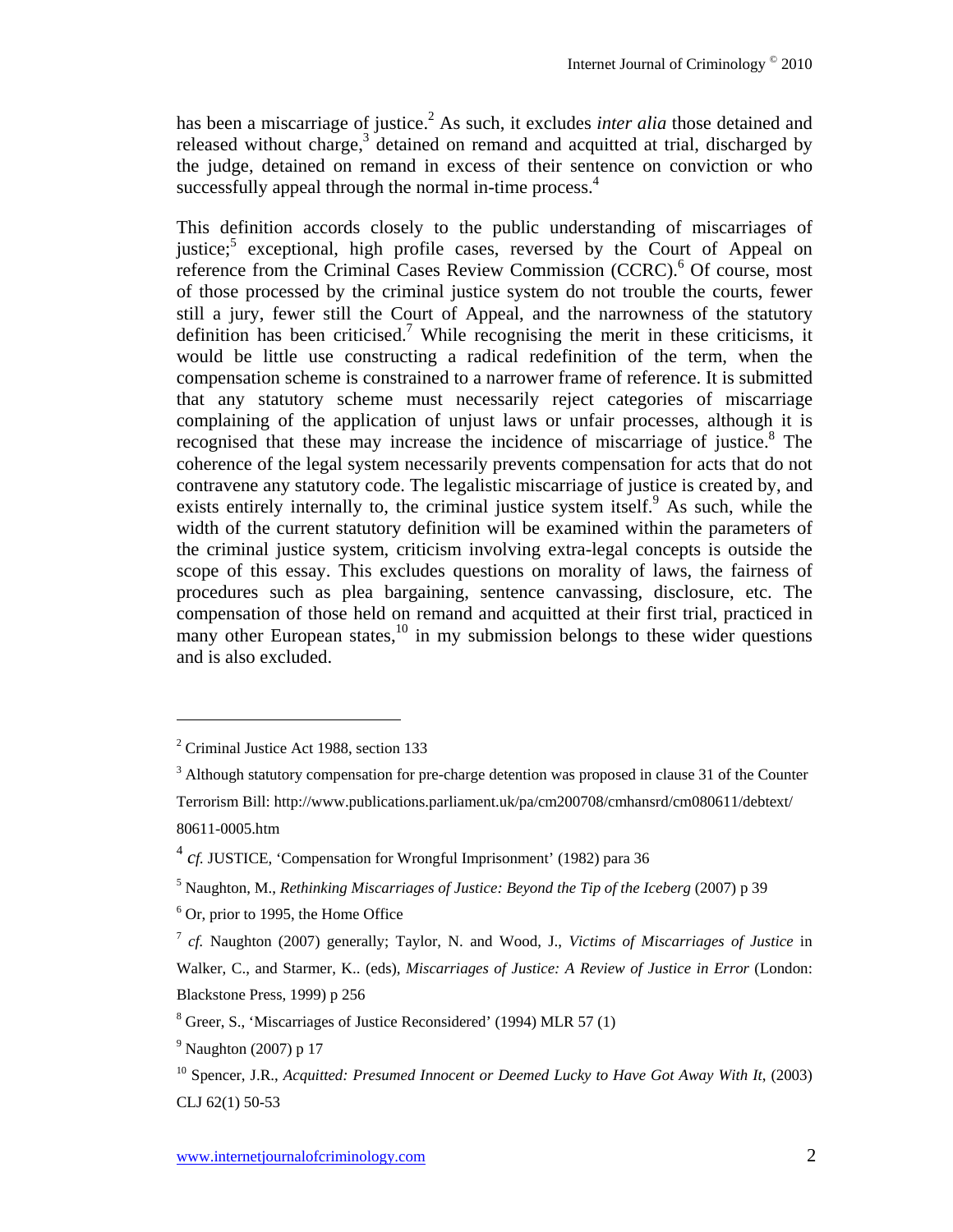## *Miscarriage of Justice and Material Guilt*

Miscarriage of justice must be distinguished from the conviction of the innocent or the acquittal of the guilty; 'material innocence is an idle wheel in most of the machinery of justice'.<sup>11</sup> The aim of the criminal justice system, both at trial and pretrial stages is not to identify absolute truth, but to deal in pragmatics.<sup>12</sup> With the starting point provided by the presumption of innocence, the prosecution, operating within the defined procedures, either reaches the required standard of proof, or it does not. That some factually guilty defendants are acquitted is therefore unavoidable; 'failure to prove X is never proof of not-X'.<sup>13</sup> Equally the rules and procedures of the system can never prevent the conviction of the innocent while the standard of proof is 'only' beyond reasonable doubt. Of course, any number of factors or behaviours on either side of the case may increase the risk of an incorrect decision.

From this, it can be seen that criminal convictions are more about *process* than culpability. This is particularly clear in the appeal procedure which is the prerequisite for a claim for compensation in the vast majority of cases. While an appeal from the Magistrates' Court to the Crown Court is by way of retrial, the exclusion of those successful on in-time appeals from the current statutory compensation scheme limits the impact of the Crown Court on this essay. All claimants under the current compensation scheme will have their convictions quashed by the Court of Appeal Criminal Division (CACD), which examines the safety of the conviction, not innocence or guilt. $^{14}$ 

When the Court of Appeal quashes a conviction and does not order a retrial, the legal effect is to replace the trial court conviction with one of acquittal.<sup>15</sup> It might be assumed that the presumption of innocence would prevent the state from giving effect to any residual suspicion of the acquitted, but the true situation is not so clear cut. The impact of residual guilt on compensation will be examined later in the essay.

## *Why Compensate at All?*

As recognised above, it is unavoidable that innocent people will be convicted by any practical criminal justice system. That individuals should be compensated when they are victim to a miscarriage of justice seems, in a liberal democracy where

<sup>&</sup>lt;sup>11</sup> Lauden, L., *Truth, Error and Criminal Law: An Essay in Legal Epistemology*, (Cambridge: Cambridge University Press, 2006) p 98

<sup>12</sup> McBarnett, D., *Conviction: Law, the State and the Construction of Justice*, (Basingstoke: Palgrave Macmillan, 1981)

 $13$  Lauden p 93

<sup>14</sup> *R v Pendleton* [2001] UKHL 66

<sup>&</sup>lt;sup>15</sup> Criminal Appeal Act 1968 s  $2(3)$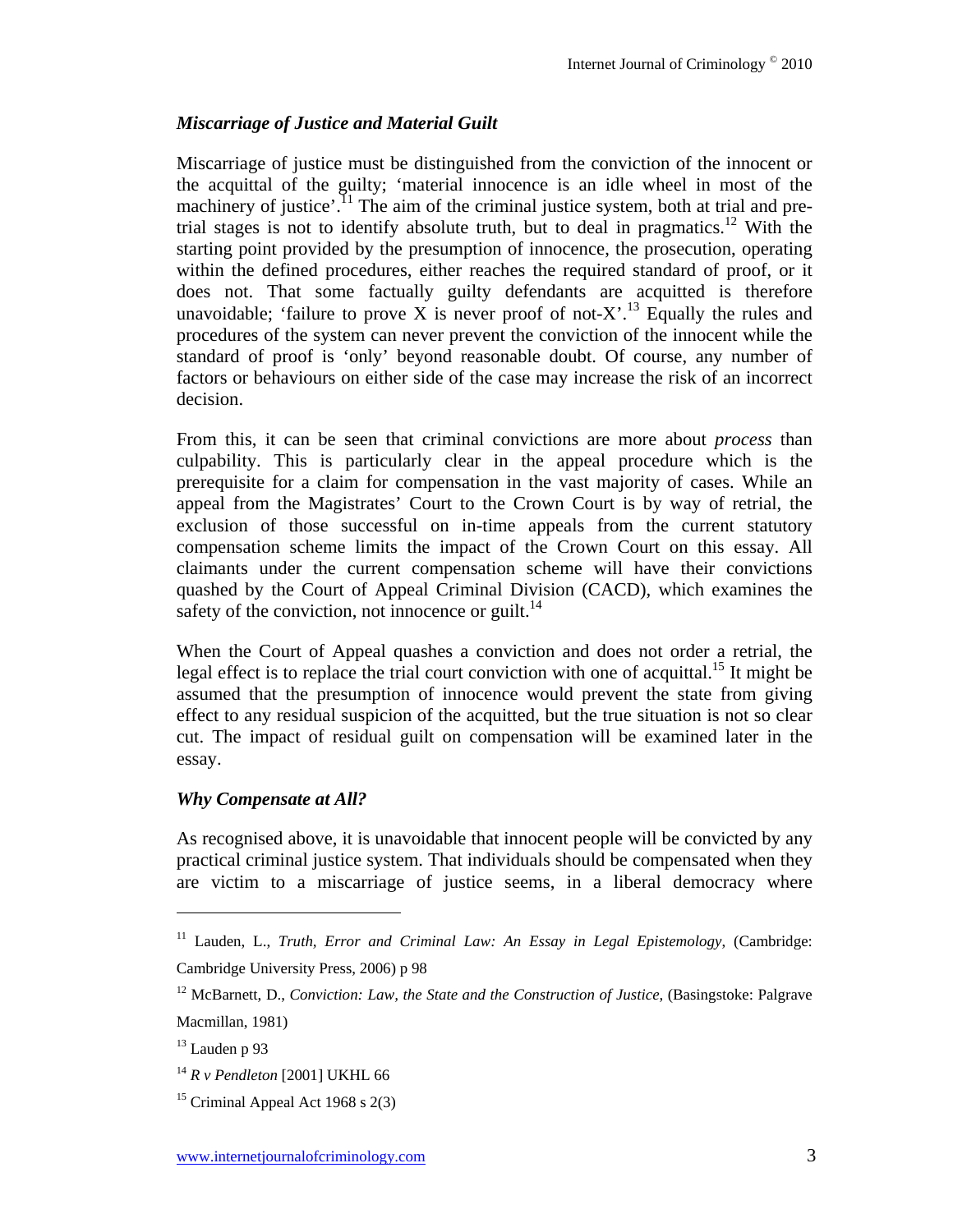compensation is sought more and more frequently for all manner of incidents, to be self-evident. As such, the simplest possible justification for such compensation is probably that it is widely held by society to be right, or at least expected.<sup>16</sup> While attractive in its simplicity, such a justification is of limited use; expert knowledge of compensation systems is required to answer questions on principle, quantum and scope of schemes, and the public at large does not hold this knowledge.<sup>17</sup> More generally, it is submitted that widespread belief is not a rational basis for law making; it is perhaps apocryphal that the reintroduction of capital punishment enjoys majority support, but it illustrates the point nonetheless. If it is accepted that the resources of the state are finite, then activities which exhaust those resources should be objectively justifiable.<sup>18</sup>

## *The Social Contract*

According to Rousseau, Locke, Hobbes et al the state's coercive power arises from the social contract, that is the sacrifice of the law of nature for the law of society, transferring the judicial power of the individual to the state, that the state may exercise it vicariously. The law of society requires the obedience of both state and citizens, embodied by Dicey as the rule of law. Where the state begins to exercise power without authority, the social contract is broken and citizens are no longer bound to obey:

Surely it must be admitted, then, that might does not make right, and that the duty of obedience is owed only to legitimate powers.<sup>19</sup>

Applying social contract theory to the current subject, compensation for miscarriage of justice can be considered as the damages payable for the state's breach of the social contract by its application of power ultra vires:

such victims are recognised as having suffered what may (as here) be a great injury at the hands of the state and it is accepted as just that the state, representing the public at large, should make fair recompense. $20$ 

A second justification can be found by extending the social contract analysis to examine not only the interest of the victim, but of society as a whole. Society certainly takes a keen interest in miscarriages of justice; many of the most famous cases were only finally overturned after years of campaigning, these campaigns also operating to induce many reforms e.g. the Court of Appeal, the abolition of capital

<sup>&</sup>lt;sup>16</sup> Cane, P., *Atiyah's Accidents, Compensation and the Law*,  $7<sup>th</sup>$  Edition (Cambridge: Cambridge University Press, 2006) p 408

<sup>17</sup> *ibid* p 409

<sup>18</sup> *ibid* p 349

<sup>19</sup> Rousseau, J., *The Social Contract*, (London: Penguin, 1968) p 53

<sup>20</sup> *R (O'Brien and others) v Independent Assessor* [2007] 2 AC 312, 322 per Lord Bingham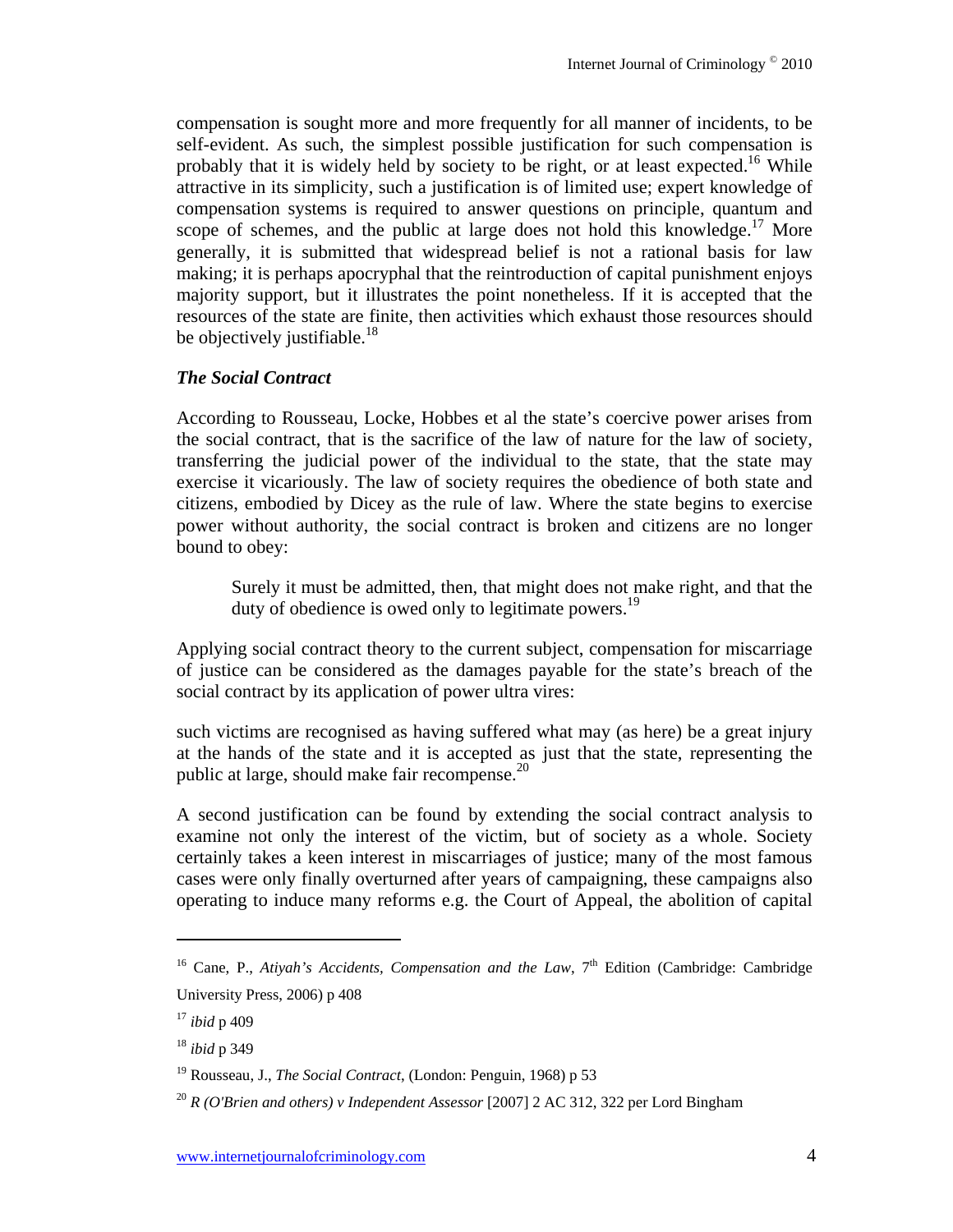punishment, PACE and establishment of the Criminal Cases Review Commission.<sup>21</sup> Examining the source of this interest in miscarriages of justice reveals, in my submission, a 'common-interest' justification for compensation. That there should be such disquiet over miscarriages of justice is not self-evident. There are errors in any system, and errors in the criminal justice system no longer result in death, unlike preventable deaths in the National Health Service, for example. It is submitted that social outcry is amplified in miscarriages of justice by the recognition, no doubt subconscious in the majority, that when the state prosecutes it is merely an agent for us all:

But though every man who has entered into civil society and is become a member of any commonwealth has thereby quitted his power to punish offences against the law of nature and in prosecution of his own private judgment, yet […] he has given a right to the commonwealth to employ his force for the execution of judgments of the commonwealth, whenever he shall be called to it; which indeed are his own judgments. $^{22}$ 

If this is accepted then society's interest in the quality of the criminal justice system follows; as the misdeeds of an agent harm the principal, so the misdeeds of the state harm society, reducing its moral authority to require citizens to abide by the rules. Thus, society has an interest in seeing those who have been wronged by the state adequately and humanely compensated – in order that damage to its moral authority can be repaired, preserving the right to define the limits of acceptable behaviour.

## *Purposes of Compensation Schemes*

Compensation schemes may contain a range of different features depending on their functions. There are many different definitions available,<sup>23</sup> but in my submission the most appropriate, offered as it was in the context of state liability, is provided by the UN Van Boven Report:

Reparation shall render justice by removing or redressing the consequences of the wrongful acts and by preventing and deterring violations. Reparations shall be proportionate to the gravity of the violations and the resulting

 $21$  Naughton pp 82-83

<sup>22</sup> Locke, J., *Two Treatises of Government*, (New York: Hafner, 1947) p 164; JUSTICE, *Compensation for Wrongful Imprisonment*, paragraph 2

<sup>23</sup> *cf.* Cane (2006) pp 422-458; Walker, C., *The Agenda of Miscarriages of Justice in Walker, C., and Starmer, K.. (eds), Miscarriages of Justice: A Review of Justice in Error (London: Blackstone Press, 1999)* p 23.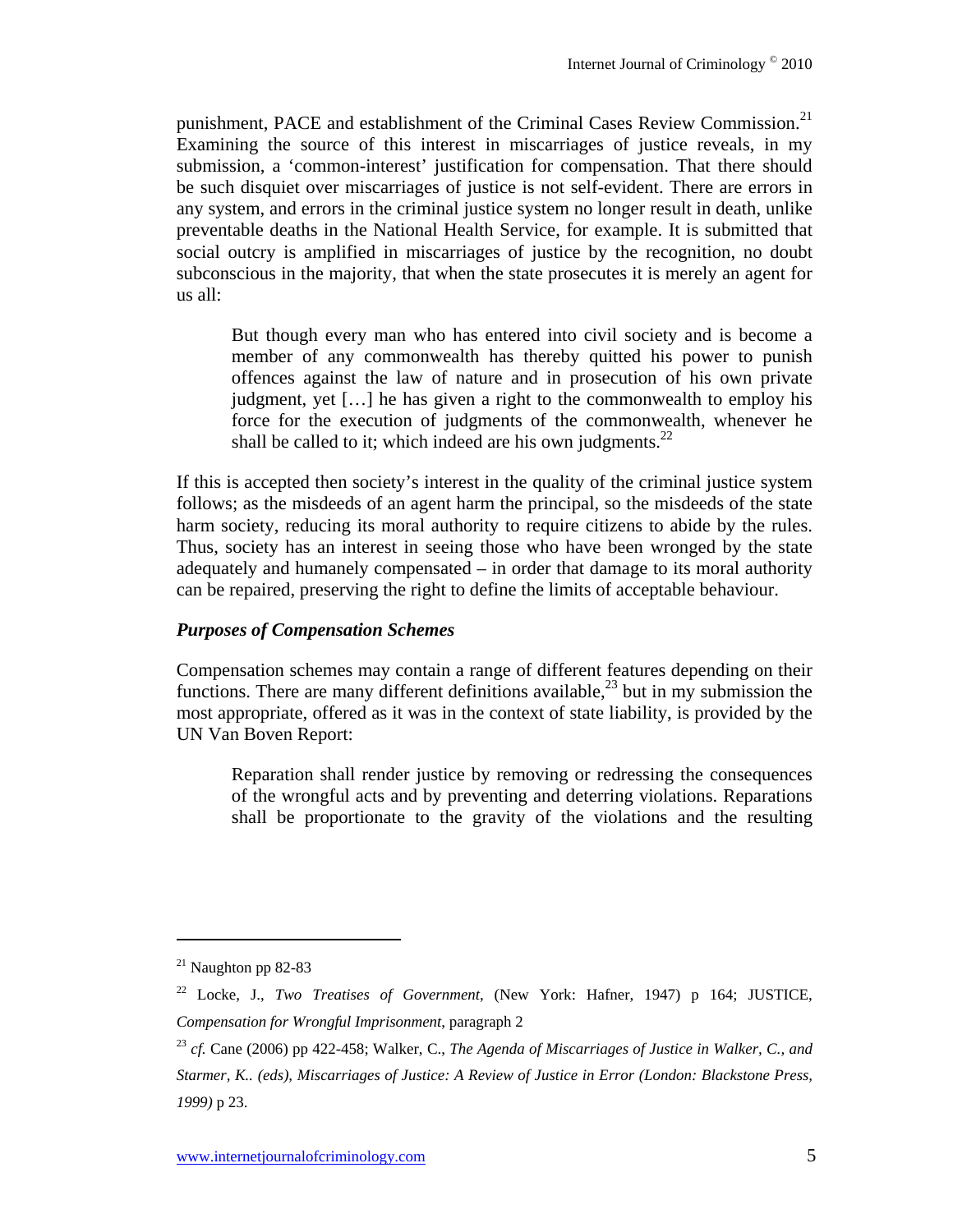damage and shall include restitution, compensation, rehabilitation, satisfaction and guarantees of non-repetition.  $24$ 

Although not all of the features in the second half of this definition will be examined in detail, all will be touched on at some point, with the exception of guarantees of non-repetition, which are of limited relevance where as noted above, miscarriages of justice are inevitable. Of course, where specific problems with the prosecution system are highlighted by a case, there should and has been pressure for change,  $2^5$ but these changes can never eliminate the conviction of the innocent or acquittal of the guilty.

## *Restitution and Compensation*

Atiyah identifies four categories of compensation, split into two pairings; corrective and redistributive compensations on one hand and equivalent and substitute/solace compensation on the other.<sup>26</sup> Corrective compensation represents the act of putting a claimant back to the position they were in prior to the act complained of; redistributive compensation aims to bring the claimant back to the position enjoyed by other people, e.g. Social Security funds.

While corrective compensation only offers backward-looking redress, equivalent compensation also includes forward-looking redress by attempting to account for future losses. Substitute and solace compensation are used as devices to financially compensate a non-financial loss. Substitute compensation is targeted at replacing satisfaction denied by a loss of amenity, solace compensation at providing the claimant with comfort for unpleasant experiences which do not actually result in a loss of amenity. $27$ 

In the context of compensation for miscarriage of justice, the equivalent compensation will firstly include wages lost while incarcerated. While this will be somewhat of an estimate, the amount arrived at, if calculated reasonably, cannot said to be more or less accurate than any other reasonable estimate. It is submitted that the earlier in life a person is incarcerated, the less accurate this estimate will be, broadly speaking, and in the case of those incarcerated as children<sup>28</sup> or very young adults any amount will be little more than speculation. The second type of equivalent compensation identified is the replacement of monies spent as a result of the wrong. This will obviously include the defence costs, if privately funded, of the victim

<sup>24</sup> Van Boven, T., *Study concerning the right to restitution, compensation and rehabilitation for victims of gross violations of human rights and fundamental freedoms: Final Report*, UN Doc E/CN. 4 Sub.2/1993/8, 2 July

<sup>25</sup> *supra* 

 $26$  Cane (2006) pp 411-414

 $^{27}$  *id* 

 $28$  The age of criminal responsibility in the UK is ten.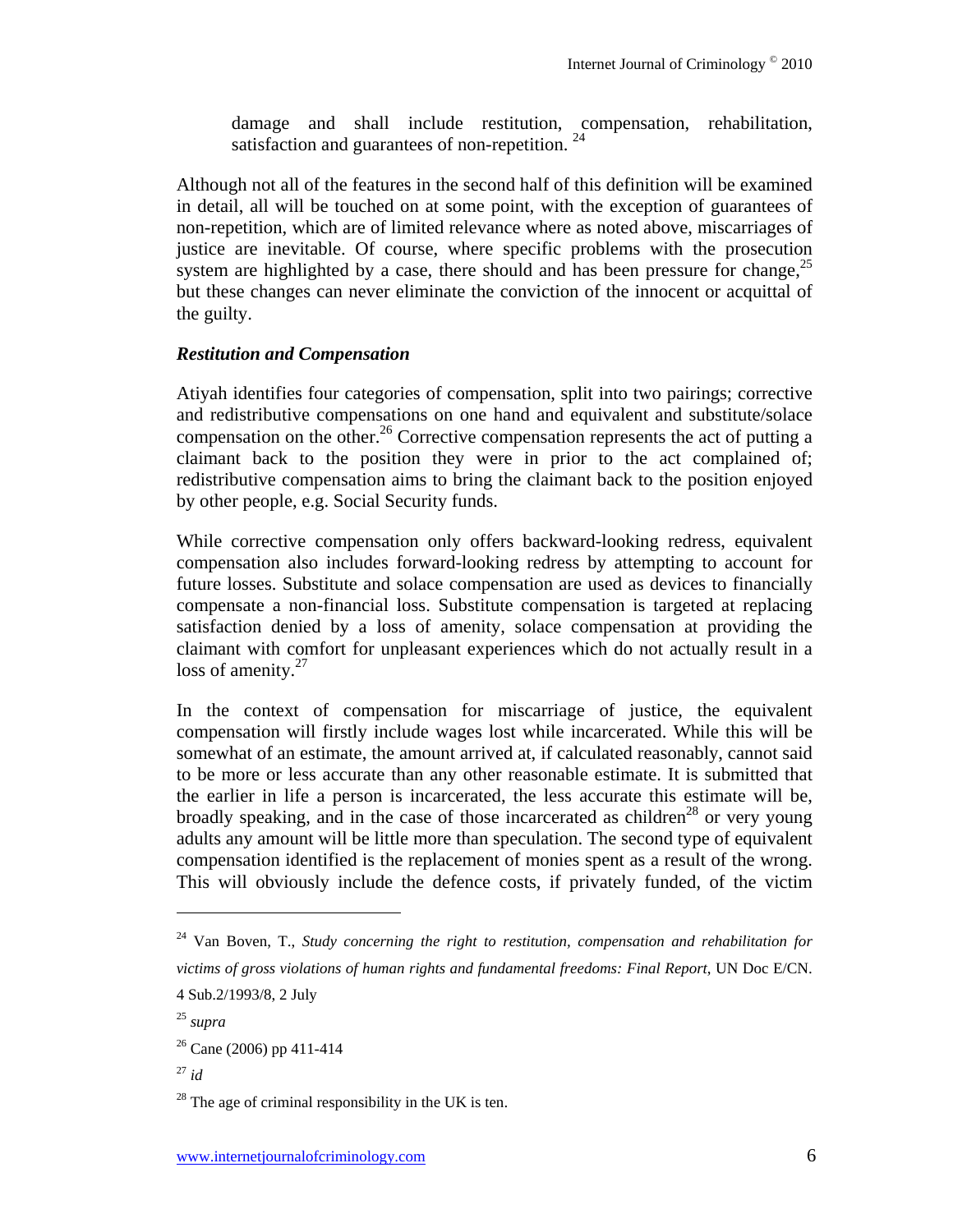themselves, but also some costs incurred by the family of the victim during the trial and incarceration.29 The third type of equivalent compensation acts to replace the loss of future earnings. Again, the assessor will have to make an estimate of these, and the younger the victim, the more difficult an accurate assessment will be.

While calculating future elements of pecuniary compensation may involve degrees of speculation, attempts to provide substitute/solace compensation are even less intellectually respectable:

The calculation of damages for non-pecuniary loss has an air of unreality about it. Something that cannot be measured in money is 'lost', and the compensation principle requires some monetary value to be placed on it.<sup>30</sup>

The fundamental problem 'is that like is not being compared to like', $31$  whether attempting to put a price on loss of liberty, the loss of a limb or loss of reputation. Guidelines are in place, both administrative and contained in judicial decisions, to assist assessors, whether professional or lay persons,  $32$  in making more consistent, and therefore just, awards.<sup>33</sup>

## *Specific Justification for Pecuniary and Non-pecuniary Compensation*

If it is accepted that compensation for miscarriage of justice should be paid, then in my submission, equivalent compensation is immediately defensible. Removing or redressing the tangible consequences of the wrongful act is so fundamental to the idea of compensation that failure to do so would render the compensation scheme ineffectual. While it is recognised that some compensation schemes do not provide total protection against losses,  $34$  civil claims for loss of earnings do aim to provide full compensation<sup>35</sup> and on the basis that there is no fundamental distinction between loss of earnings in tort and in miscarriage of justice, I submit that total compensation for primary pecuniary loss is justified.

 $29$  Taylor and Wood (1999) p 257

 $30$  Cane (2006) p 162

<sup>31</sup> *Hall and another v The Independent Assessor* [2008] All ER (D) 137 (Nov) para 18

 $32$  In the case of jury trials for defamation

<sup>&</sup>lt;sup>33</sup> For personal injury the Guidelines on General Damages, for defamation the judgment in *John v MGN Ltd* (1996) 2 All ER 35 and for false imprisonment and malicious prosecution the judgment in *Thompson v The Commissioner of Police of the Metropolis, Hsu v The Commissioner of Police of the Metropolis* [1997] 2 All ER 762

<sup>&</sup>lt;sup>34</sup> *e.g.* the Bank Deposit Protection Scheme, certain insurances, etc.

<sup>35</sup> Cane (2006) p 156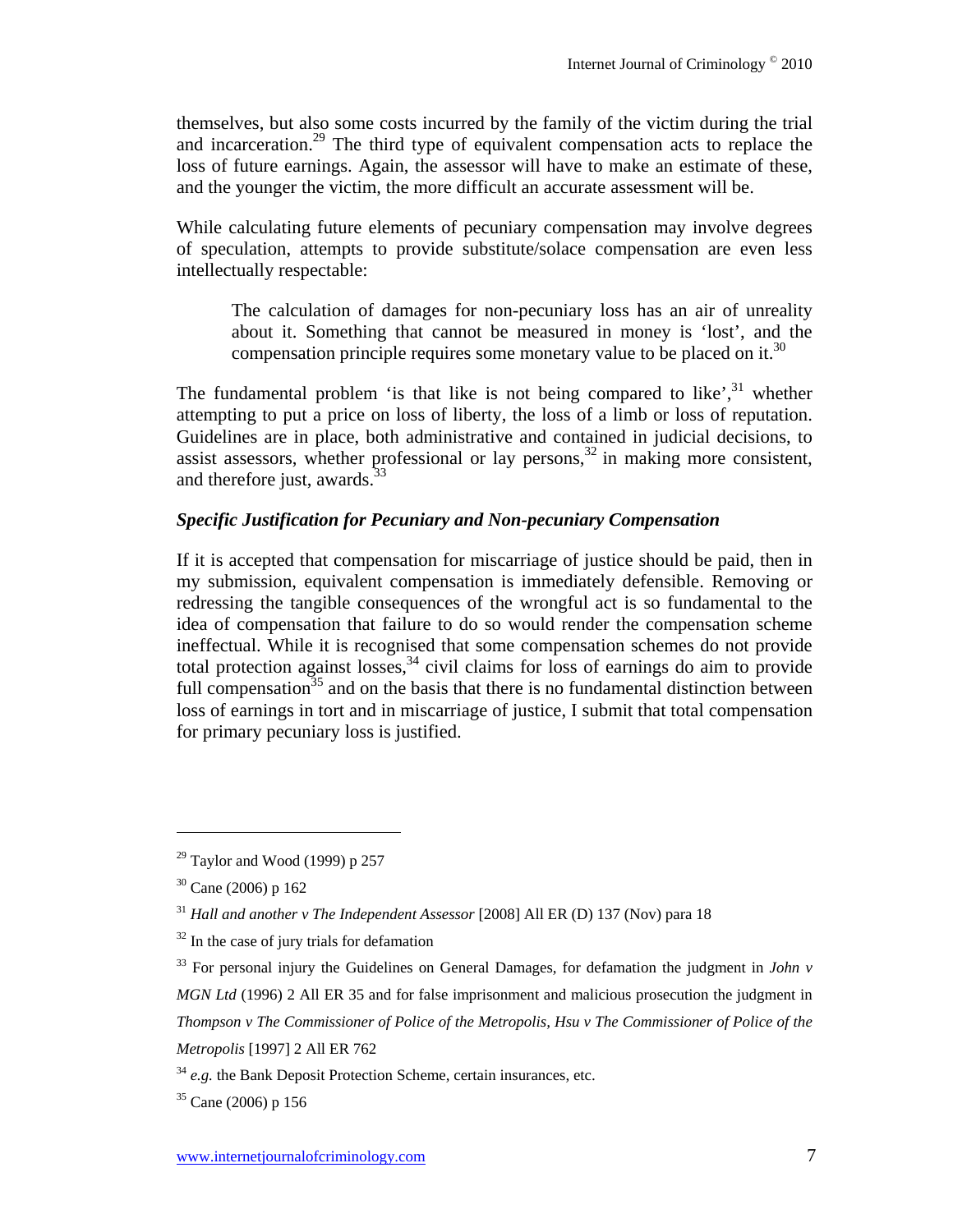It has been suggested that substitute/solace compensation may require much greater justification than equivalent compensation.<sup>36</sup> Apart from the difficulty in arriving at the 'correct' amount, the main objection is that generally it will not be the wrongdoer who will personally pay the compensation, but the public at large, through insurance premiums or taxation. This drain on resources needs to be weighed against competing claims on public funds, which is more difficult when expending money to 'make good' intangible losses. However, if the state as agent argument is accepted, then in the case of miscarriage of justice, the wrongdoer, society, is also required to pay the compensation, which may then be justified on grounds of fairness,<sup>37</sup> an opinion this author respectfully supports. Further, without payment for non-pecuniary loss, compensation will not meet the Van Boven requirement of satisfaction, nor restore society's right of control under the social interest construction. Therefore, it is submitted that in the context of miscarriage of justice, substitute/solace compensation is also objectively justifiable.

## **Chapter 2: The History of Compensation for Miscarriage of Justice**

## *The Ex Gratia Scheme*

Even before the creation of the Court of Appeal, compensation had been offered to victims of wrongful conviction. The receipt of a royal pardon did not automatically bring compensation; consistency was not present even between the cases that helped being about the appellate court system. George Edalji, victim of an injustice just as great as Adolph Beck, himself generously compensated, received nothing.38 While the establishment of the Court of Appeal in 1907 put appellate justice on a formal and procedural footing, the same could not be said for provisions to compensate people whose convictions were quashed. In fact, it would be a further 81 years before a statutory right to compensation for miscarriages of justice came to pass.

Until then, claimants had to rely on the ex gratia scheme, administered by the Home Secretary, who decided on both eligibility and quantum. The scheme was entirely discretionary, with little guidance being offered to the procedure or criteria for claims.39 While the quantum of any compensation was subject to independent assessment, the Home Secretary was not bound to accept any figure and was free to substitute his own judgment. $40$ 

In a 1977 statement to the House of Commons by way of clarification, it was explained that in 'exceptional cases' a payment may be made but normally only where 'there had been some misconduct or negligence on the part of the police or

<sup>36</sup> *ibid* p 413

<sup>37</sup> *ibid* at p 414

<sup>&</sup>lt;sup>38</sup> Whittington-Egan, R. 'Beast of the Field: or Pure Sadism' (1993) 143 NLJ 1242

 $39$  Taylor, N., 'Compensating the Wrongfully Convicted' (2003) JoCL 67 220

<sup>40</sup> HC Debs, Vol 916, 29 July 1976, Col 330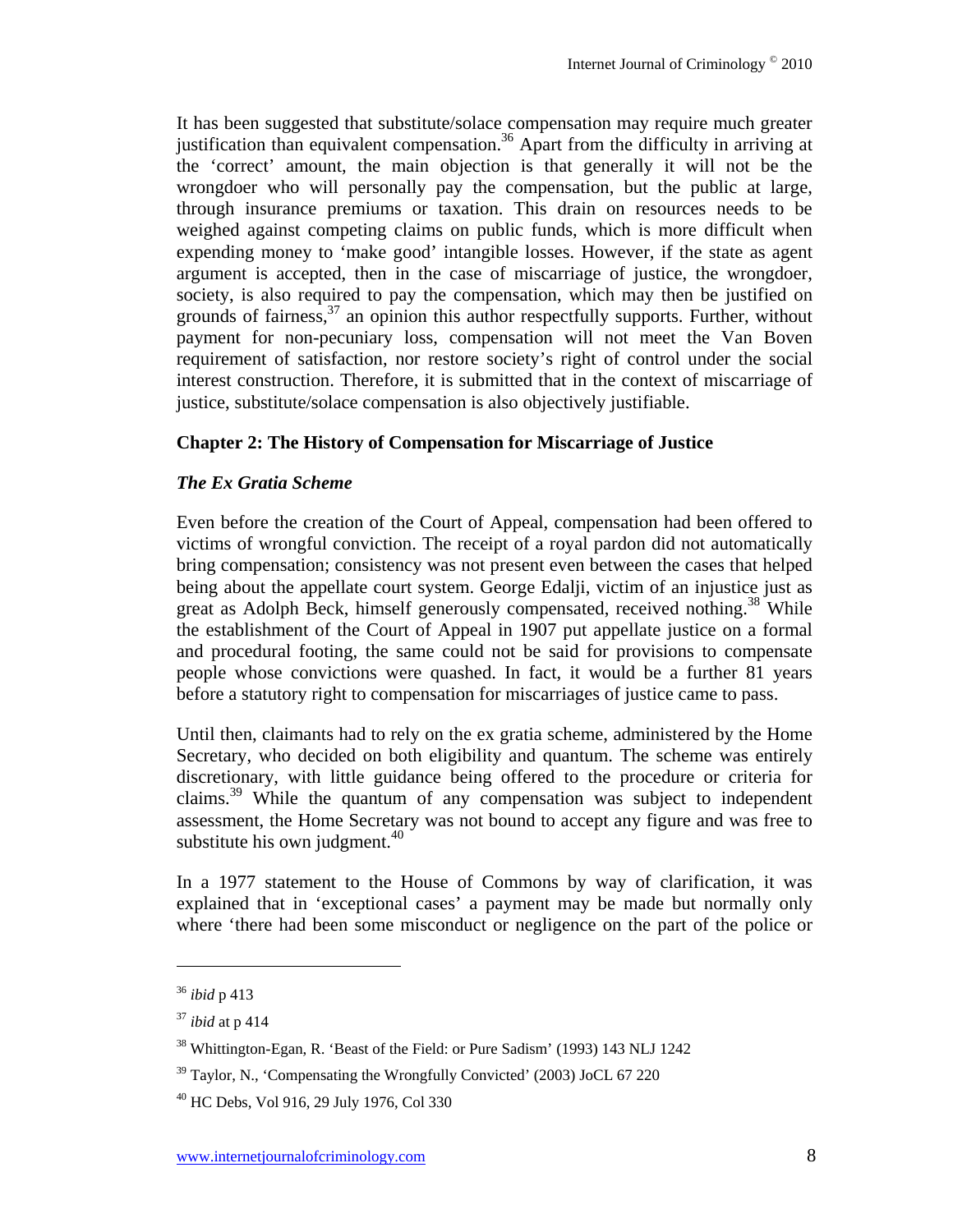some other public authority'.<sup>41</sup> No further detail was given on what would constitute an 'exceptional case'.

As might be expected, this arrangement did not offer much in the way of consistency. Victims of very similar miscarriages of justice had compensation awarded or refused for no discernable reason.<sup> $42$ </sup> The judiciary were very reluctant to impose requirements for transparency on an ex gratia scheme. The Home Secretary was supported in refusing compensation without providing reasons,<sup>43</sup> and in refusing compensation based on criteria not disclosed to the applicant.<sup>44</sup> Chapter 4 highlights the inconsistency in amounts paid under the scheme.

## *European Convention on Human Rights*

Ratified by the United Kingdom in 1953, the European Convention on Human Rights (ECHR) contains provisions of apparent relevance to compensation for miscarriage of justice. Article 5(1) provides that:

No one shall be deprived of his liberty save in the following cases and in accordance with a procedure prescribed by law.

One of the permitted reasons for deprivation of liberty is conviction by a competent court.<sup>45</sup> For those who are unlawfully deprived of their liberty, Article  $5(5)$  provides a right to compensation:

Everyone who has been the victim of arrest or detention in contravention of the provisions of this article shall have an enforceable right to compensation.

Any imprisonment which is unlawful under domestic law will automatically be unlawful under Article 5, and lead to a right of compensation.<sup>46</sup> However, Article 5 does not apply where an appellate court overturns a conviction:

A period of detention will in principle be lawful if it is carried out pursuant to a court order. A subsequent finding that the court erred under domestic law in making the order will not necessarily retrospectively affect the validity of the intervening period of detention.<sup>47</sup>

<sup>&</sup>lt;sup>41</sup> Hansard HCD 1977

<sup>42</sup> *e.g* the cases of Roy Binns and James Stevens, JUSTICE, 'Compensation for Wrongful Imprisonment' (1982) pp 8 -9 and Beck and Edalji, *supra*.

<sup>&</sup>lt;sup>43</sup> *R v Secretary of State for the Home Department, ex parte Chubb* [1986] Crim LR 809

<sup>&</sup>lt;sup>44</sup> *R v Secretary of State for the Home Department, ex parte Harrison* [1988] 3 All ER 86

 $45$  ECHR Article  $5(5)(a)$ 

<sup>46</sup> *R v Governor of Her Majesty's Prison Brockhill ex parte Evans* [2000] UKHL page 13

<sup>47</sup> *Benham v United Kingdom* (1996) 22 EHRR 293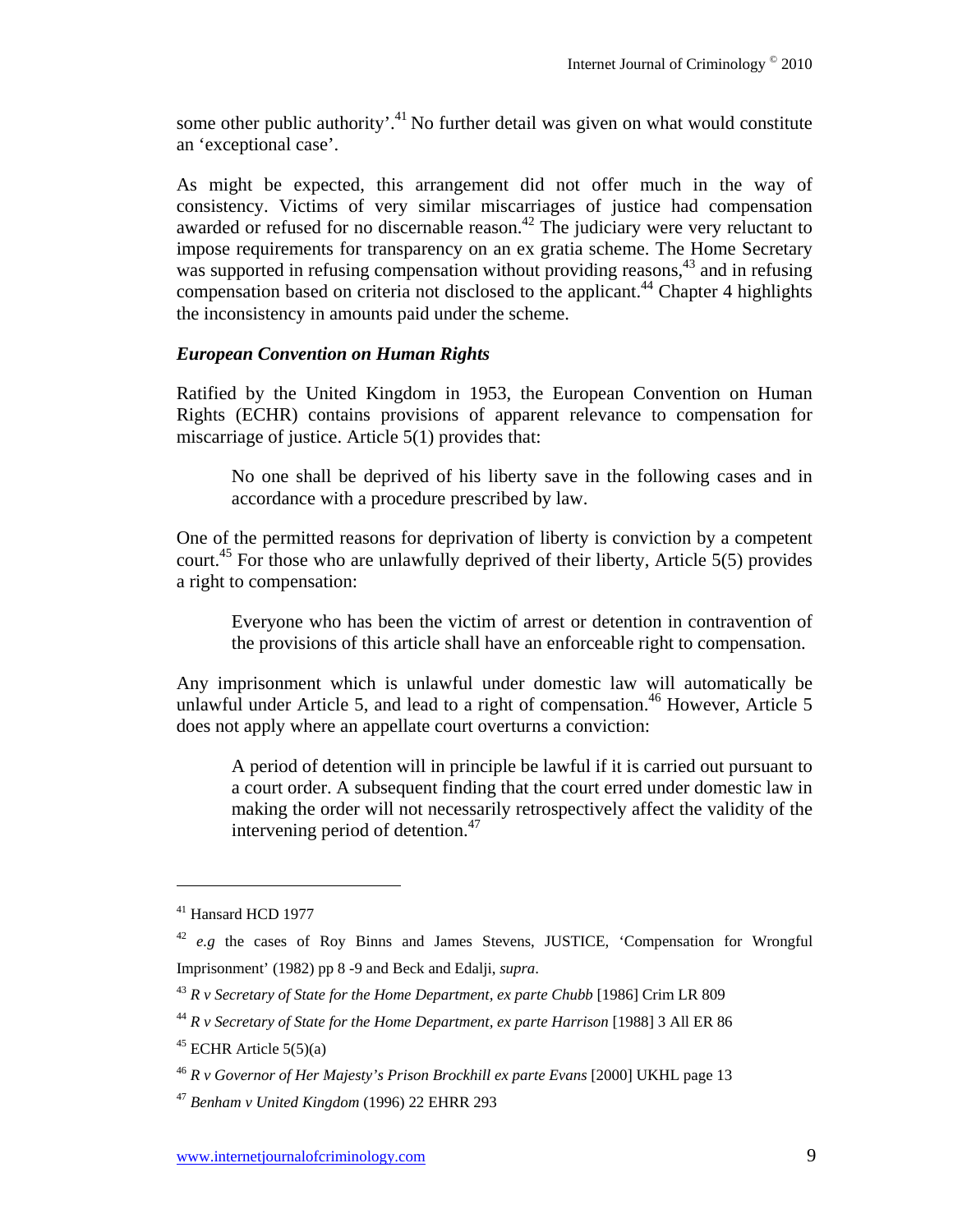Therefore, these provisions did not provide any redress for victims of the adopted definition of miscarriage of justice.

## *The International Covenant on Civil and Political Rights*

The ICCPR was ratified by the United Kingdom in 1976. Article 14(6) of the covenant provides that:

When a person has by a final decision been convicted of a criminal offence and when subsequently his conviction has been reversed or he has been pardoned on the ground that a new or newly discovered fact shows conclusively that there has been a miscarriage of justice, the person who has suffered punishment as a result of such conviction shall be compensated according to law, unless it is proved that the non-disclosure of the unknown fact in time is wholly or partly attributable to him.<sup>48</sup>

At the time of ratification, the UK government's official view was that the ex gratia scheme met the requirements of the ICCPR, although it has been suggested that was not the view held behind closed doors.<sup>49</sup> Nevertheless, the UK did not notify any declaration or reservation to Article 14(6) upon ratification and continued to express the view that the ex gratia scheme complied with its requirements in communications with the Human Rights Commission.<sup>50</sup>

On both the first (1979) and second (1985) periodic reports to the United Nations Human Rights Committee (HRC), the HRC expressed doubts that the scheme fulfilled the requirements of Article  $14(6)$ ,<sup>51</sup> a view echoed by JUSTICE in their 1982 report, which criticised the lack of transparency and independence in the ex gratia scheme, as well as calling for the establishment of a statutory right to compensation, administered by an independent compensation board.<sup>52</sup> In answer to questioning after the second periodic report to the Human Rights Committee, the UK representative informed the HRC that the situation was under review.<sup>53</sup>

*The 1985 Statement* 

<sup>&</sup>lt;sup>48</sup> An identical provision was added to the ECHR by Protocol 7, Article 3 in 1984

<sup>49</sup> Anthony Lester Q.C., 'Fundamental Rights: The U.K. Isolated', (1984) Public Law 53, cited in Klug, F., 'The British way of doing things: the United Kingdom and the International Covenant of Civil and Political Rights, 1976-94' (1995) Public Law 504

<sup>50</sup> McGoldrick, D., *The Human Rights Committee: Its Role in the Development of the International Covenant on Civil and Political Rights*, (Oxford: Oxford University Press, 1994)

<sup>51</sup> *ibid* p 412

<sup>52</sup> JUSTICE, 'Compensation for Wrongful Imprisonment' (1982)

<sup>53</sup> McGoldrick (1994) p 412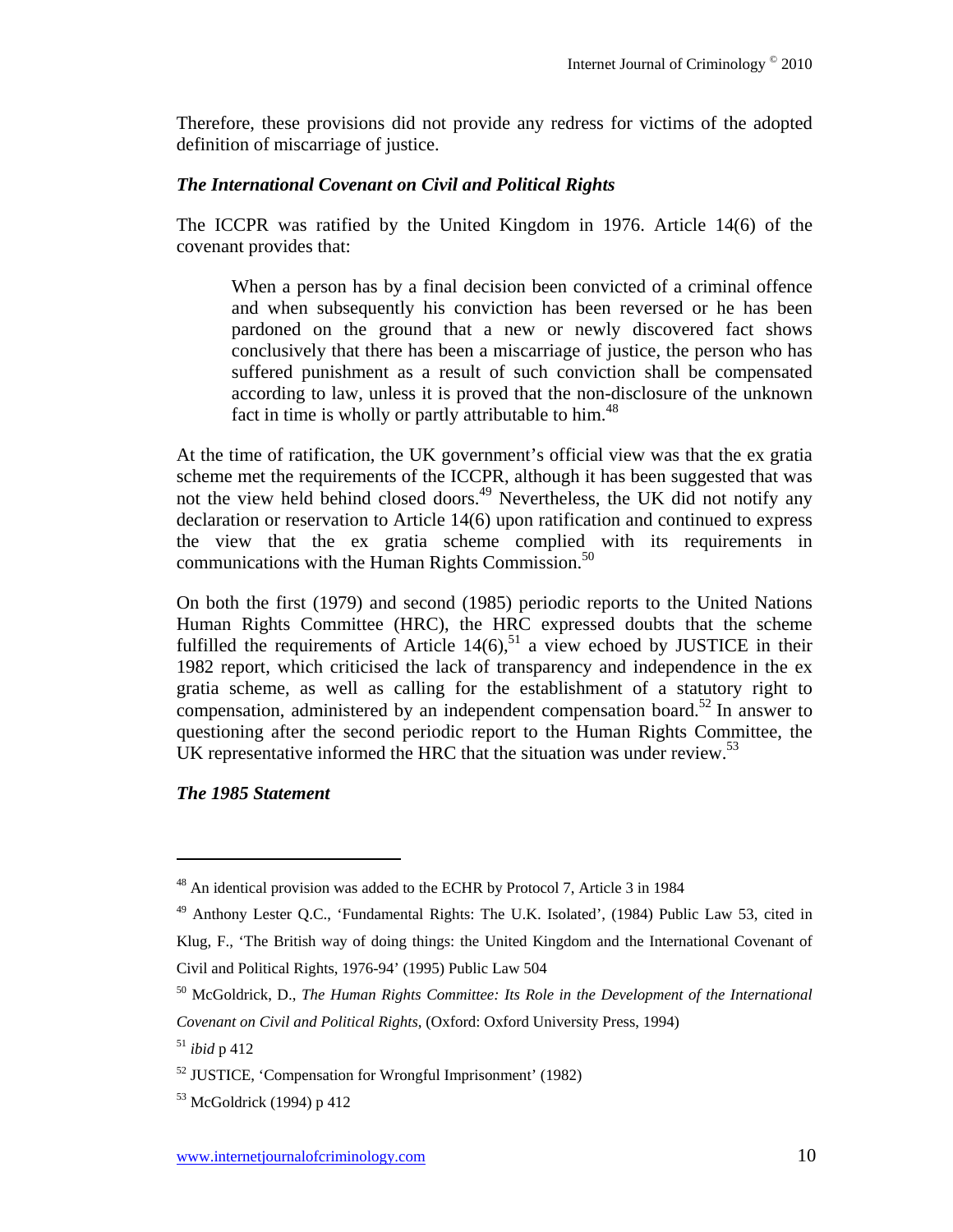The results of the review were reported in a parliamentary written answer on November 1985, by the then Home Secretary, Douglas Hurd. In his letter, he quoted Article 14(6) in full and announced that, in addition to those falling within the statement of 1977, he would henceforth 'pay compensation to all such persons where this is required by our international obligations'.<sup>54</sup> In addition, he would sacrifice his discretion on quantum and be bound by the Assessor's judgment; although it was also pointed out that the Assessor's advice had always in fact been followed.55

This additional statement was recognised as an attempt to comply with the ICCPR requirement to compensate 'according to law':

The Statement sought to implement the U.K.'s obligations under Article 14.6 of the International Covenant on Civil and Political Rights to provide compensation in cases of wrongful conviction.<sup>56</sup>

However, the new provisions were criticised. It was suggested that they did not have the force of law, could be amended by future Home Secretaries, did not improve transparency by requiring reasons to be given on refusal, and did not provide for an independent body to resolve the conflict of interest between the Home Secretary's roles as judge of misdeeds by the police and judiciary, and his administrative responsibility for them. $57$  In my submission, not all of these criticisms were valid. European Court of Human Rights (EctHR) jurisprudence recognises that law does not necessarily take the form of statute,<sup>58</sup> and indeed in the UK large parts of our law are extra-statutory. Under the UK constitution the ability to repeal the provision would apply equally to any legislative measure. The HRC had in fact already questioned whether any of the obligations of the ICCPR could be met by states operating the principle of Parliamentary supremacy, as without a constitution or bill of rights standing above the legislature, provisions may always be revoked.59 Given the jurisprudence on the ex gratia scheme,  $60$  the lack of improvement to transparency and independence were, it is submitted, much more likely to be of practical concern to prospective claimants and their advisors.

<sup>54</sup> HC Debates, Vol 87, Written Answers 29 November 1985 Col 689

<sup>55</sup> *ibid* Col 690

<sup>56</sup> *R v Secretary of State for the Home Department, ex parte Garner and linked applications* [1999] All ER (D) 392

<sup>57</sup> Ashman, P., 'Compensation for Wrongful Imprisonment' (1986) NLJ 136

<sup>58</sup> *Sunday Times v. United Kingdom* 2 EHRR 245

<sup>&</sup>lt;sup>59</sup> Annual Report of the U.N. Human Rights Committee to the U.N. General Assembly, Communication No. 83/1981 cited in Klug, F. at p 507

<sup>60</sup> *supra*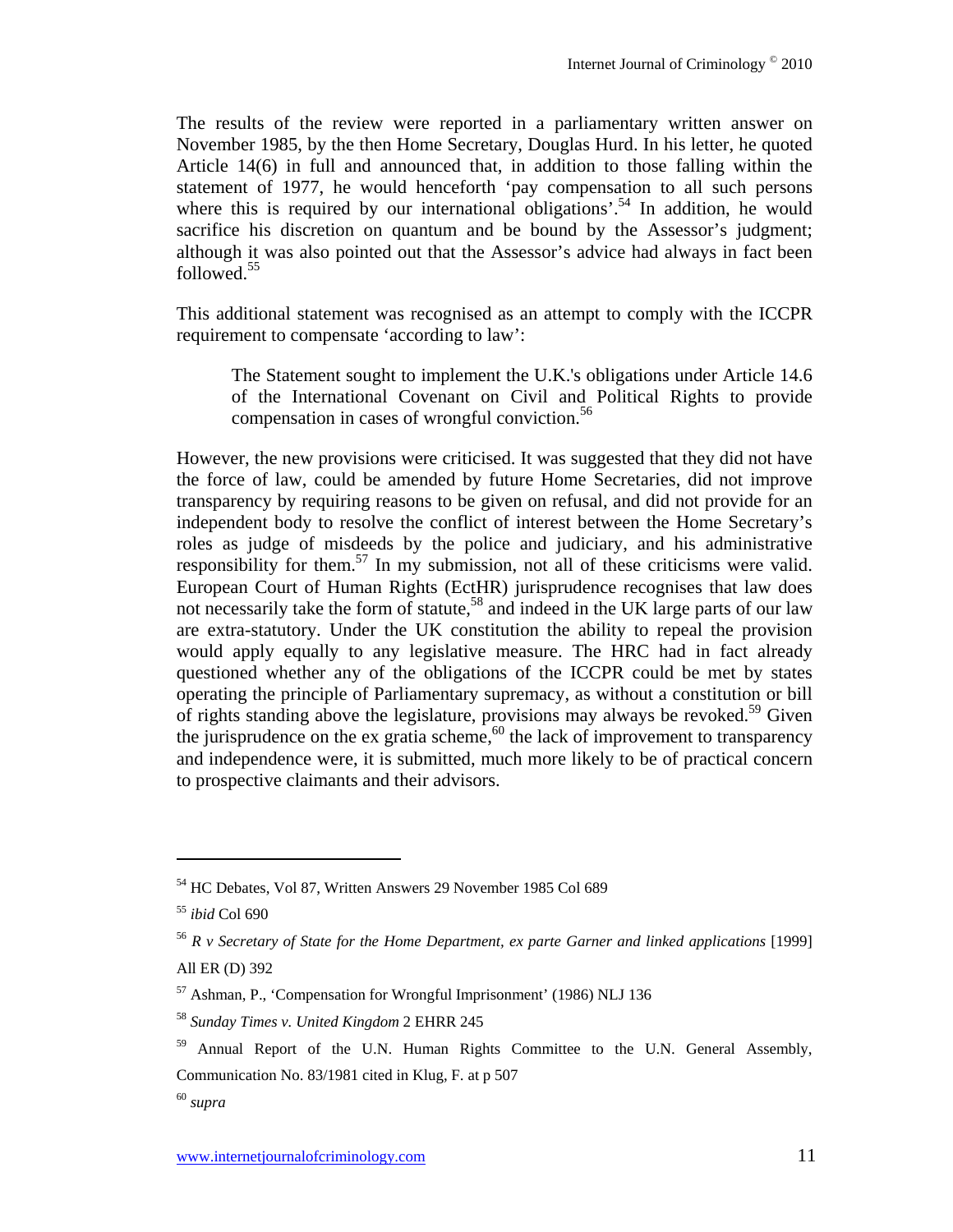## *Criminal Justice Act 1988 Section 133*

In a judgment delivered in the same year as Mr Hurd's statement, the EctHR resolved any ambiguity around its compliance with the ICCPR requirements to provide compensation 'according to law' by directly considering that phrase, finding:

Firstly, the law must be adequately accessible: the citizen must be able to have an indication that is adequate in the circumstances of the legal rules applicable to a given case. Secondly, a norm cannot be regarded as 'law' unless it is formulated with sufficient precision to enable the citizen to regulate his conduct: he must be able—if need be with appropriate advice to foresee, to a degree that is reasonable in the circumstances, the consequences which a given action may entail. $^{61}$ 

This requirement for accessibility, which was not met by law in the form of parliamentary statement, together with the 1990 deadline for the third periodic report to the HRC may have inspired the amendment to the Criminal Justice Bill which became section 133 of the Criminal Justice Act 1988 and finally provided a statutory basis for compensation.<sup>62</sup> Under section 133(1) of the Act compensation will be paid:

when a person has been convicted of a criminal offence and when subsequently his conviction has been reversed or he has been pardoned on the ground that a new or newly discovered fact shows beyond reasonable doubt that there has been a miscarriage of justice.

The only change from the wording of Article 14(6) is the substitution of 'beyond reasonable doubt' for 'conclusively', a change made to reflect the standard of proof in domestic criminal proceedings. $^{63}$ 

Campaigners were not enthused by the new legislation, highlighting the narrow range of cases that would be eligible under it. The 1988 JUSTICE annual report described it as 'disappointingly restrictive', seeing the failure to extend statutory support to a wider class of victims as an opportunity missed.<sup>64</sup> However, given the existence of the ex gratia scheme, applicants who were ineligible under s 133 were not without an alternative course of action.

<sup>61</sup> *Malone v UK* (1985) 7 EHRR 14

<sup>62</sup> Amendment 181, HL Debates 22 July 1988 Columns 1630-1631

<sup>63</sup> *ibid* Col 1633

<sup>64</sup> JUSTICE, *Annual Report* (1988)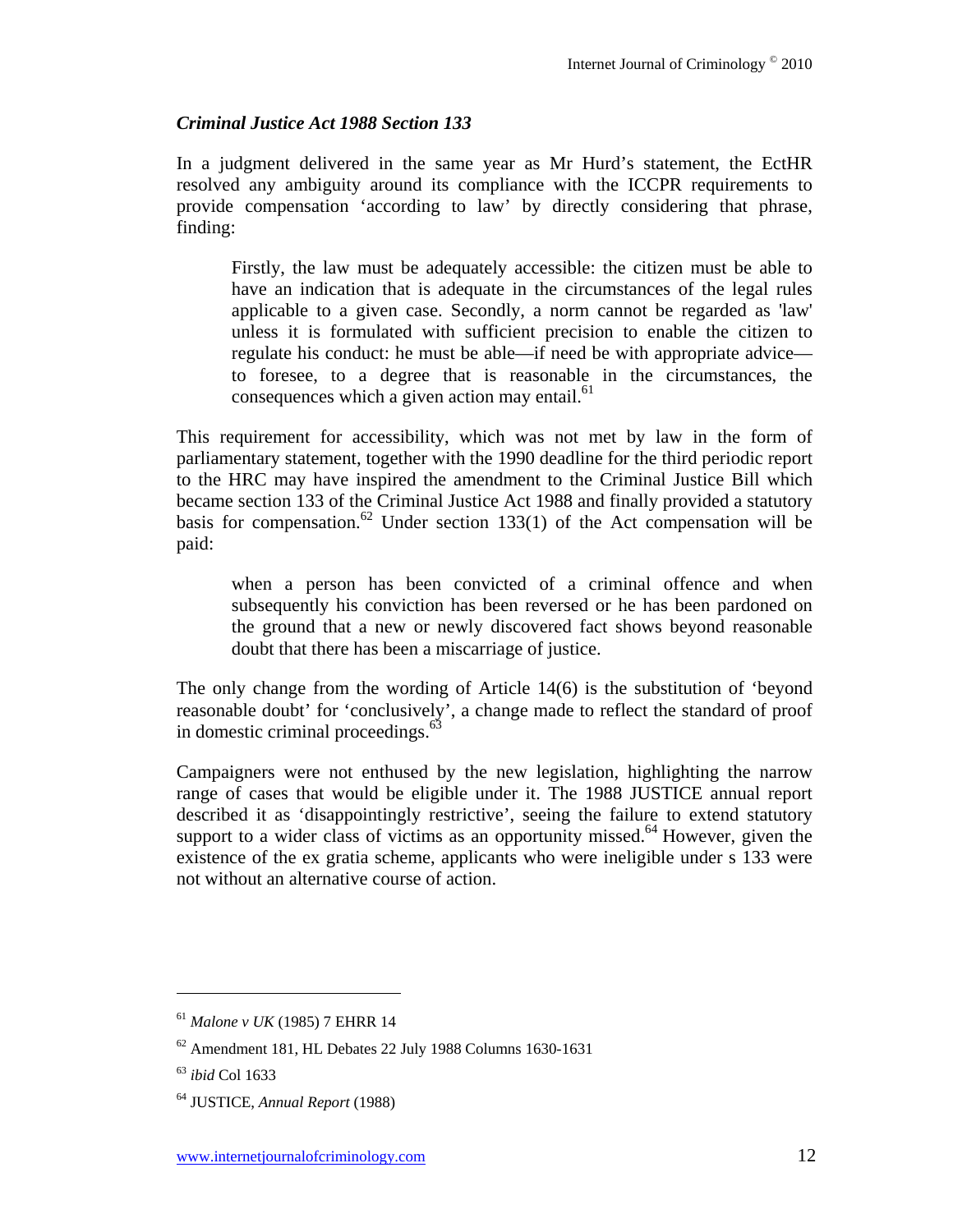## *The 2006 Announcement*

On the 19th of April 2006 Home Secretary Charles Clarke announced that he was making a number of changes to compensation for miscarriages of justice.<sup>65</sup> The most dramatic change was the immediate withdrawal of the ex gratia scheme. His justifications drew comparison to the compensation offered to victims of crime, claimed that the cost of over £2M per year could not be countenanced for the small number of beneficiaries, and pointed out that the UK was acting beyond its international obligations. He also reduced the legal aid payment for work on compensation cases to the lowest category, imposed a six-month time limit on the provision of evidence supporting a claim, a twelve-month limit from notification of eligibility to decision, and announced that the assessor would take greater account of previous convictions and acts contributing to the conviction when deciding claims. Further, he outlined his intention to bring into force a £500,000 cap on payments, a cap on loss of earnings compensation of 1.5 times gross average earnings and the ability of the assessor to make deductions for previous convictions and contributory conduct from the entire award, rather than only the non-pecuniary part, enabling compensation to be reduced to zero in some cases.<sup>66</sup> Under the heading  $'A$  Single Scheme', the Home Secretary described the existence of the ex gratia scheme as 'confusing and anomalous'<sup>67</sup>, implying that it was rendered obsolete by the statutory scheme. It is submitted that this view is not supported by the history of the schemes.

To come to a true understanding of the situation, it is necessary to recognise that the 1985 statement provided three distinct heads of eligibility; firstly under international obligations, secondly due to 'serious default on the part of a member of a police force or other public authority' and thirdly in 'other exceptional circumstances'. As discussed above, the introduction of the international obligations head is recognised as an attempt to implement the obligations under Article 14(6) and as such this head cannot properly be considered part of the ex gratia scheme. In my submission the statement of 1985 created a hybrid scheme, combining mandatory compensation under Article 14(6) obligations, with a continuance of the foregoing ex gratia provisions under the serious default and exceptional circumstances heads. The differing natures of the provisions are reflected in the 1985 statement itself, where the Home Secretary 'shall' pay compensation under Article 14(6) but remains 'prepared' and 'may' pay compensation under the other two heads.

If this interpretation is correct, the abolition of the ex gratia elements of the scheme created by the 1985 statement could not be justified by reference to section 133. Section 133 should be considered as a codification of the international obligations head of the 1985 statement, undertaken for administrative rather than substantive reasons, and as such replaced the 1985 statement pro tanto (author's emphasis):

<sup>65</sup> Home Office, 'Compensation for Miscarriages of Justice' (2006)

<sup>66</sup> *id*

<sup>67</sup> *id*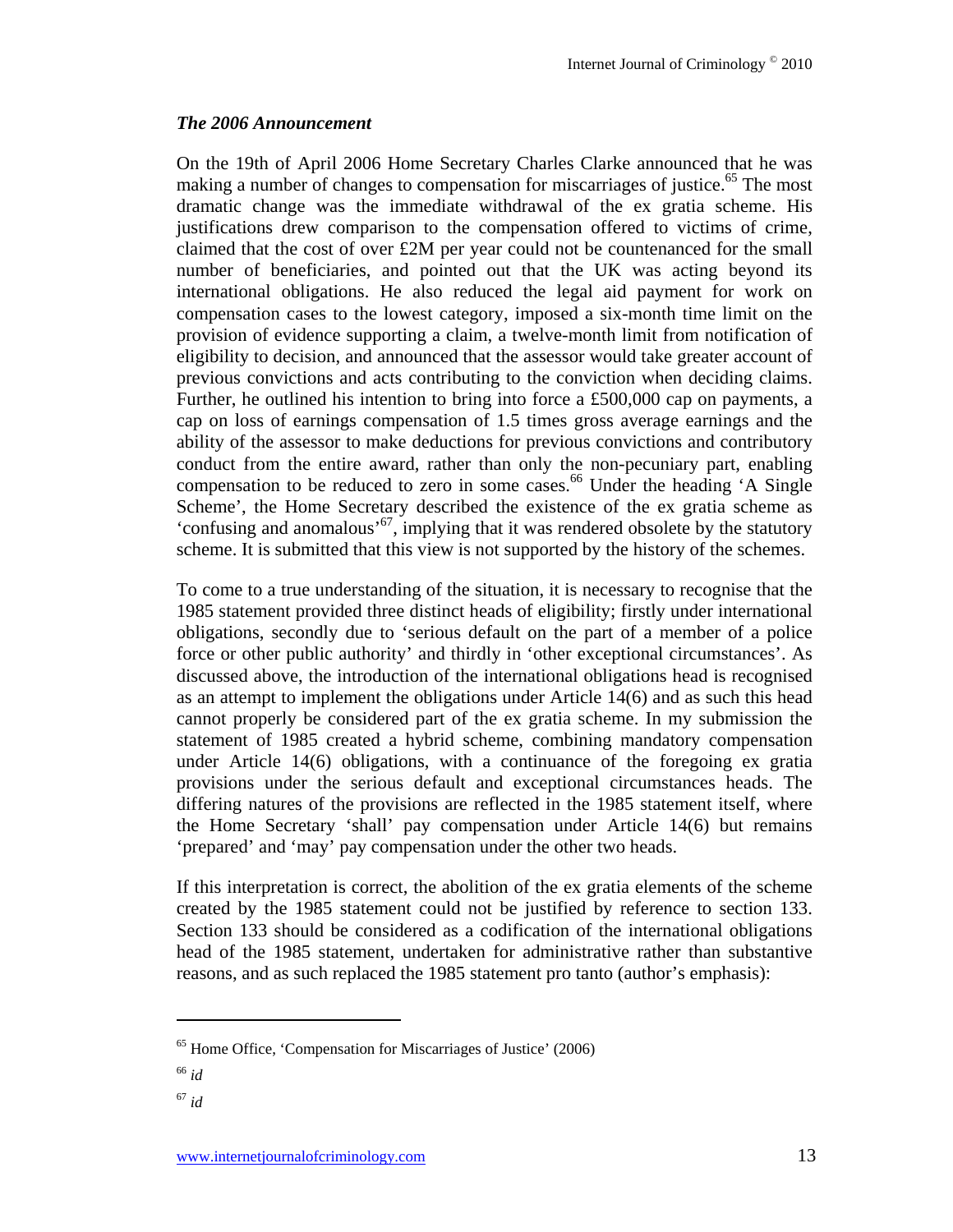It is plain that section 133 was intended to supersede that part of the statement.<sup>68</sup>

The importance of the ex gratia aspects of the scheme were referred to extensively during the passage of the Criminal Justice Bill. Earl Ferrers, speaking against an amendment that would have seen all three heads of the 1985 statement codified, warned against losing the flexibility of the scheme by putting it on a legislative footing.69 Later in the same debate a further amendment was moved proposing that all three heads referred to in the 1985 statement should be afforded statutory status.<sup>70</sup> Arguing successfully that the amendment should be rejected, Earl Ferrers offered, inter alia, an assurance that 'We have already made it clear that the arrangement set out in the statement [of 1985] to which I have referred will be retained'.<sup>71</sup> Nine years after the introduction of s 133, Home Secretary Jack Straw confirmed in a written answer that he would continue to be bound by the provisions for ex gratia payment.<sup>72</sup> The practical benefits of the ex gratia heads of the 1985 statement were also recognised by the judiciary.<sup>73</sup>

Given this widespread acceptance of the utility of the scheme, the criticism that Mr Clarke's statement attracted was unsurprising.74 The proposals on time-limits, capping of awards and the 1.5 time gross industrial average rule were described as 'mean' and a 'cynical attack on people who have already suffered at the hands of the state<sup>7.75</sup> An application for judicial review on the grounds of legitimate expectation was made, but rejected.<sup>76</sup> Substantive expectation in relation to the statements made by prior Home Secretaries and Earl Ferrers during the debates on the CJA 1988 was, for unclear reasons, not argued.

The amendments implementing the caps and time limits to s 133 have now been enacted as part of the Criminal Justice and Immigration Act 2008, although they are not in force as at this date.<sup>77</sup> The amendments are in the terms of the 2006 statement,

 $\overline{a}$ 

77 May 2009

<sup>68</sup> *In Re McFarland (AP) (Northern Ireland)* [2004] UKHL 17 paragraph 12; *cf. R v Mullen* [2004] UKHL 18, 36

<sup>69</sup> HL Debates 22 July 1988 volume 1403 Col 1630

<sup>70</sup> *ibid* Col 1637

<sup>71</sup> *ibid* Col 1638

<sup>72</sup> HC Debates, 17 June 1997, volume 1757, Written Answers Col 99

<sup>73</sup> *e.g.* Lord Steyn in *R v Mullen*, generally and Rose LJ in *R v Secretary of State for the Home Department, ex parte Garner and linked applications* [1999] All ER (D) 392

<sup>74</sup> Langdon-Down, G., 'Miscarriages of Justice: State of Denial', (2006) LS Gaz 11 May, 20

<sup>75</sup> *ibid* p 21

<sup>76</sup> *R (Bhatt Murphy (a firm) and others) v Independent Assessor; R (Niazi and others) v Secretary of* 

*State for the Home Department* [2008] EWCA Civ 755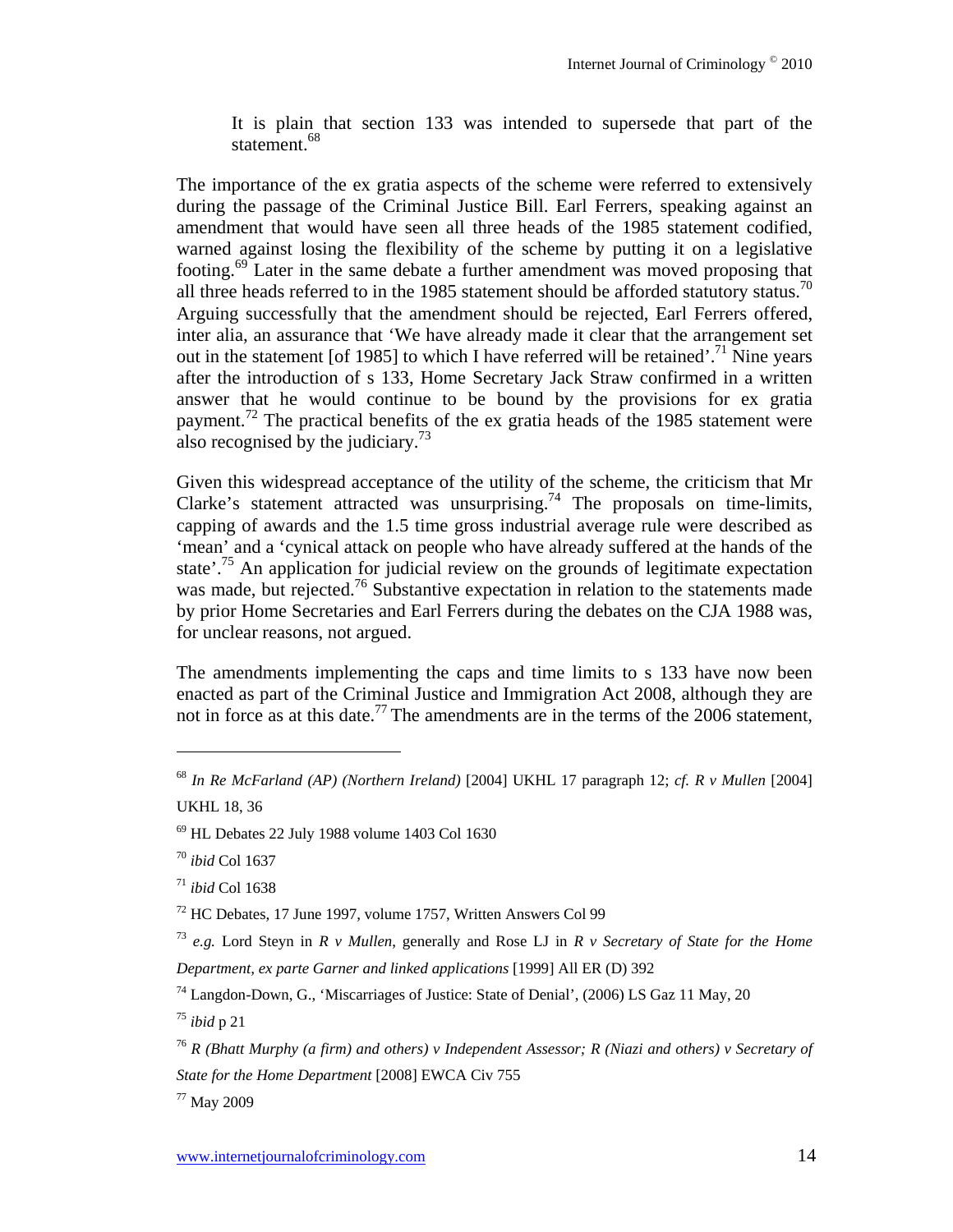save that victims imprisoned for more than 10 years are subject to a higher cap of £1,000,000.78

In introducing the amendment that would become s 133, Earl Ferrers stated that 'successive governments have acknowledged that legislation would be necessary to meet the letter as well as the spirit of the covenant' (author's emphasis). In my submission, the statement of April 2006 has left the United Kingdom complying in letter but not spirit, a poorer situation than under the original ex gratia scheme. The scheme was not without problems, as discussed earlier in this chapter, but it did provide the flexibility to deal with the wide range of wrongful imprisonment cases. Amendment 181A, which would have put the entire ex gratia scheme onto a statutory footing seems, with hindsight, an opportunity sorely missed.

## **Chapter 3: The current system in practice - eligibility**

This chapter examines the jurisprudence relating to entitlement under s 133 to establish more precisely the characteristics that may disqualify a case which *prima facie* falls within the scheme. The statutory provision is reproduced here for convenience (author's emphasis):

when a person has been convicted of a criminal offence and when subsequently his conviction has been *reversed* or he has been pardoned *on the ground that* a *new or newly discovered fact* shows *beyond reasonable doubt* that there has been a *miscarriage of justice*, the Secretary of State shall pay compensation for the miscarriage of justice to the person who has suffered punishment as a result of such conviction or, if he is dead, to his personal representatives, unless the non-disclosure of the unknown fact was wholly or partly attributable to the person convicted.<sup>79</sup>

# *Reversal*

 $\overline{a}$ 

Applicants who have a conviction substituted on appeal for a conviction on a lesser charge will not be eligible for compensation under s 133. The Criminal Appeals Act 1968 section 3 is as follows (author's emphasis):

The Court may, *instead of* allowing or dismissing the appeal, substitute for the verdict found by the jury a verdict of guilty of the other offence, and may pass such sentence in substitution for the sentence passed at the trial as may be authorised by law for the other offence, not being a sentence of greater severity.

Criminal Justice Act s 133(5) defines 'reversed', for the purposes of s 133(1), as a conviction *quashed* on an out of time appeal. As such, a substitution for a lesser

<sup>78</sup> Section 133 B Criminal Justice Act 1988

<sup>79</sup> Criminal Justice Act 1988 s 133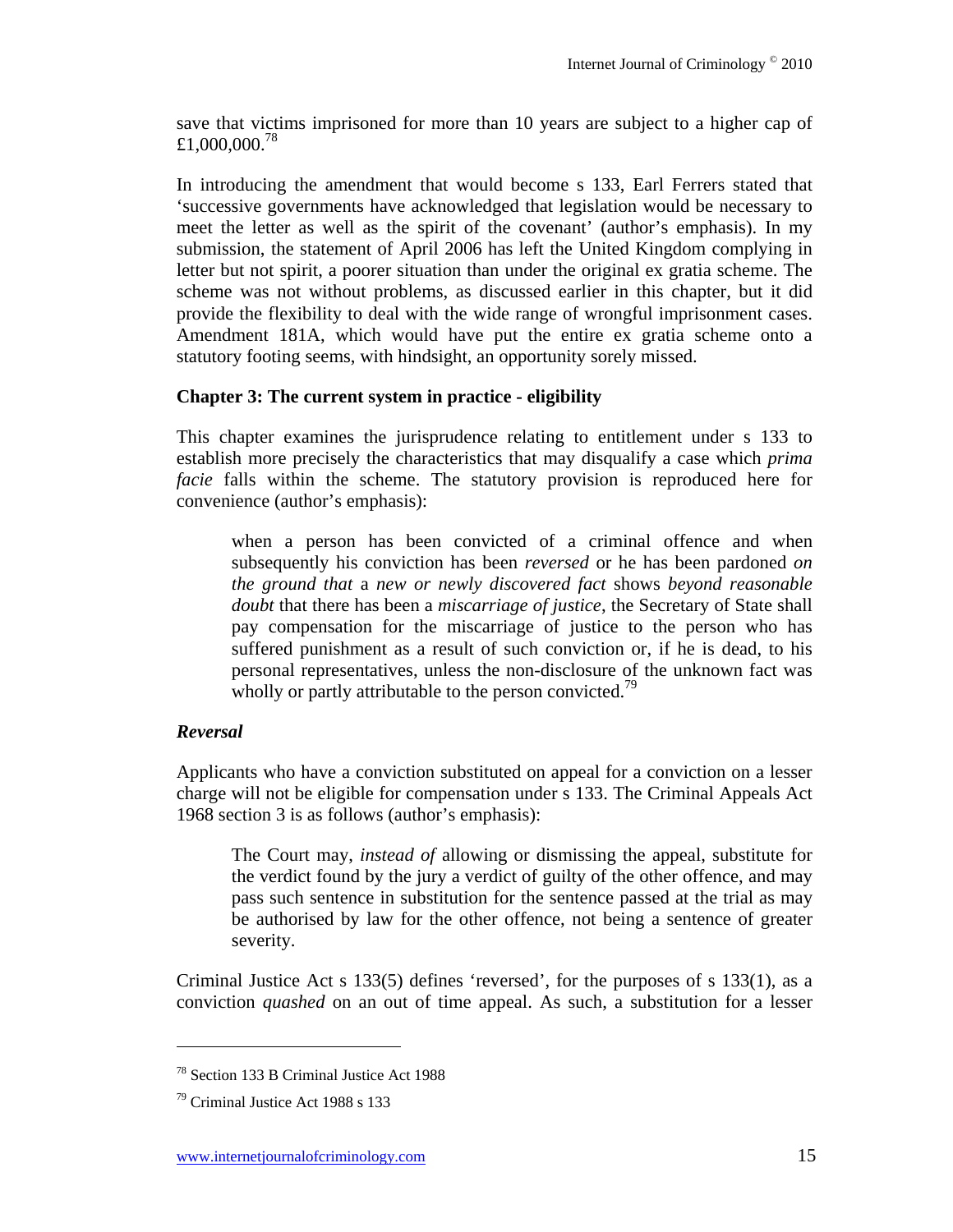charge will not amount to a reversal for the purposes of s  $133$ <sup>80</sup> Compensation will never be payable in such a case, although an applicant may have spent a significant amount of time wrongfully imprisoned. $81$ 

#### *Fact*

Counsel for the Home Secretary have on two occasions submitted that there is a clear distinction between fact on the one hand and evidence on the other, seeking a narrow definition that would exclude evidence relating to circumstances in issue at the original trial.<sup>82</sup> While there has been acceptance of this as a matter of logic:

Evidence that 'x' is the case does not make 'x' a fact: for example, the evidence may not be credible […] or it may in any event not result in relevant findings of fact. $83$ 

The courts have not accepted that such a simple distinction between the two can be made in practice. Where the strength of the evidence is such it leads to a fact, e.g. where written documents and court records combined to demonstrate the untrustworthiness of a key prosecution witness, it has been held that the new evidence can quite correctly be regarded as a fact, and will therefore fall within the ambit of section 133.84 Additionally, where it is not the evidence *itself* but the existence of that evidence, *e.g.* where material has been withheld from the defence, that leads to a quashing, the criteria will also be met.<sup>85</sup>

#### *New or Newly-Discovered*

The fact leading to the quashing must be new or newly-discovered. A fact will not be new where it emerges before the conclusion of the final appeal:

[...] section 133, read in the light of article 14(6) of the ICCPR, is concerned only with facts that emerge after the ordinary appellate process has been exhausted.<sup>86</sup>

This decision has been questioned on the grounds that the nature of the ICCPR requires its terms to be given an autonomous meaning, such that its effect is the

<sup>80</sup> *R (Christofides) v Secretary of State for the Home Department* [2002] EWHC 1083 (Admin)

<sup>81</sup> *S*even years in the case of *Christofides*

<sup>82</sup> *R (Clibery) v Secretary of State for the Home Department [2007]* EWHC 1855 (Admin) para 14; *R (Murphy) v Secretary of State for the Home Department* [2005] EWHC 140 (Admin) paras 45-46

<sup>83</sup> *R (Murphy) v Secretary of State for the Home Department* [2005] EWHC 140 (Admin) para 50

<sup>&</sup>lt;sup>84</sup> *R* (Clibery) *v* Secretary of State for the Home Department [2007] EWHC 1855 (Admin) para 14

<sup>85</sup> *R (Murphy) v Secretary of State for the Home Department* [2005] EWHC 140 (Admin) para 51

<sup>&</sup>lt;sup>86</sup> *R* (Murphy) *v* Secretary of State for the Home Department [2005] EWHC 140 (Admin) para 58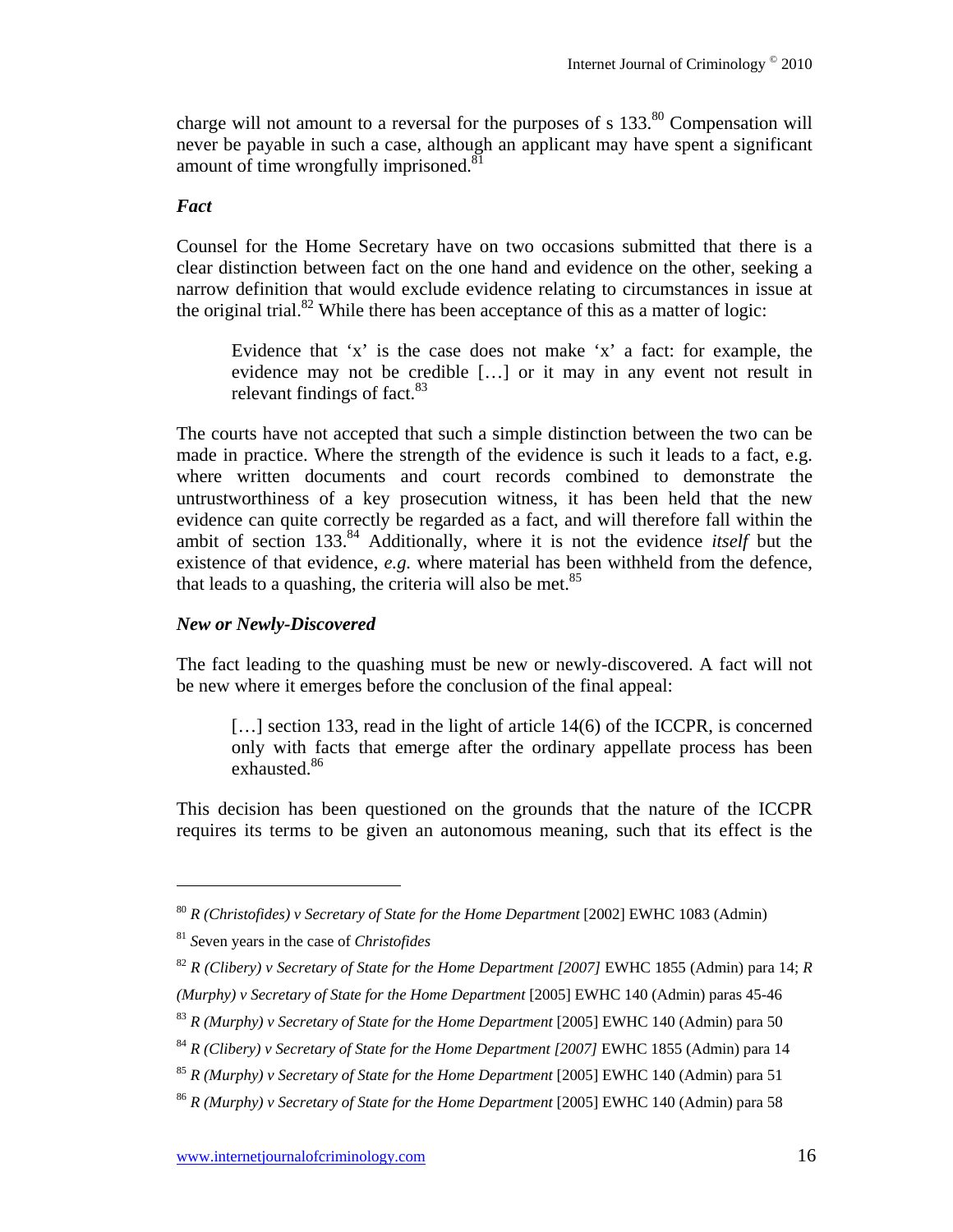same in all states which are signatories to it.<sup>87</sup> Therefore, an interpretation of new or newly discovered which relies on the appellate process of an individual state might not be correct.<sup>88</sup> In my submission, this technical point can have no practical effect on the operation of s 133.

The current interpretation of the 'newly-discovered' criteria may be of more practical concern to applicants. It has been submitted in argument that facts which were available to the defence at trial, but had never been examined by the defence or the accused, could be considered as 'newly-discovered':

Although the material was theoretically available to the defence before trial, it was not 'discovered' on behalf of the Claimant until the CCRC review many years after the trial and first appeal. Section 133(1) cannot be construed so as to impose on a defendant constructive knowledge of facts of which both he and his legal representatives were unaware.<sup>89</sup>

This argument was rejected by the court, holding that 'new or newly-discovered' was

inapt to describe something which is available to be discovered by the legal representatives, but was not.  $90^{\circ}$ 

In my respectful submission, this decision can be criticised. Clearly, and implied in the quote directly above, there is a difference between something being available for discovery and its discovery. If this was not the case, it would have been wrong to describe penicillin as a 'new discovery' in 1928 on the basis that it was, theoretically, *available for discovery* previously. Such an unnatural construction cannot be correct. The purpose of the 'newly-discovered' head must be to allow claims where the evidence existed before the final appeal, but was undiscovered, thus distinguishing it from 'new' evidence. Therefore, by definition, the material must always be 'available to be discovered' prior to the conclusion of the in-time appeal. It seems that the current position places undue weight on the proximity of the material to the defence, rather than whether or not it is newly-discovered, something that is not supported by the statute. Following the reasoning in *Adams* to its logical conclusion would mean that no claim could ever succeed on the 'newlydiscovered' head. As that cannot have been the intention of those implementing the ICCPR, I submit that on this ground as well, the decision must be incorrect.

<sup>87</sup> *R (Mullen) v Secretary of State for the Home Department* [2005] 1 AC 1 , 26

<sup>88</sup> *R (Adams) v Secretary of State for Justice* [2009] EWHC 156 (Admin) para 44; *R v Secretary of* 

*State for the Home Department, Ex parte Adan* [2001] 2 ACC 477 512

<sup>89</sup> *R (Adams) v Secretary of State for Justice* [2009] EWHC 156 (Admin) para 42

<sup>90</sup> *ibid* para 47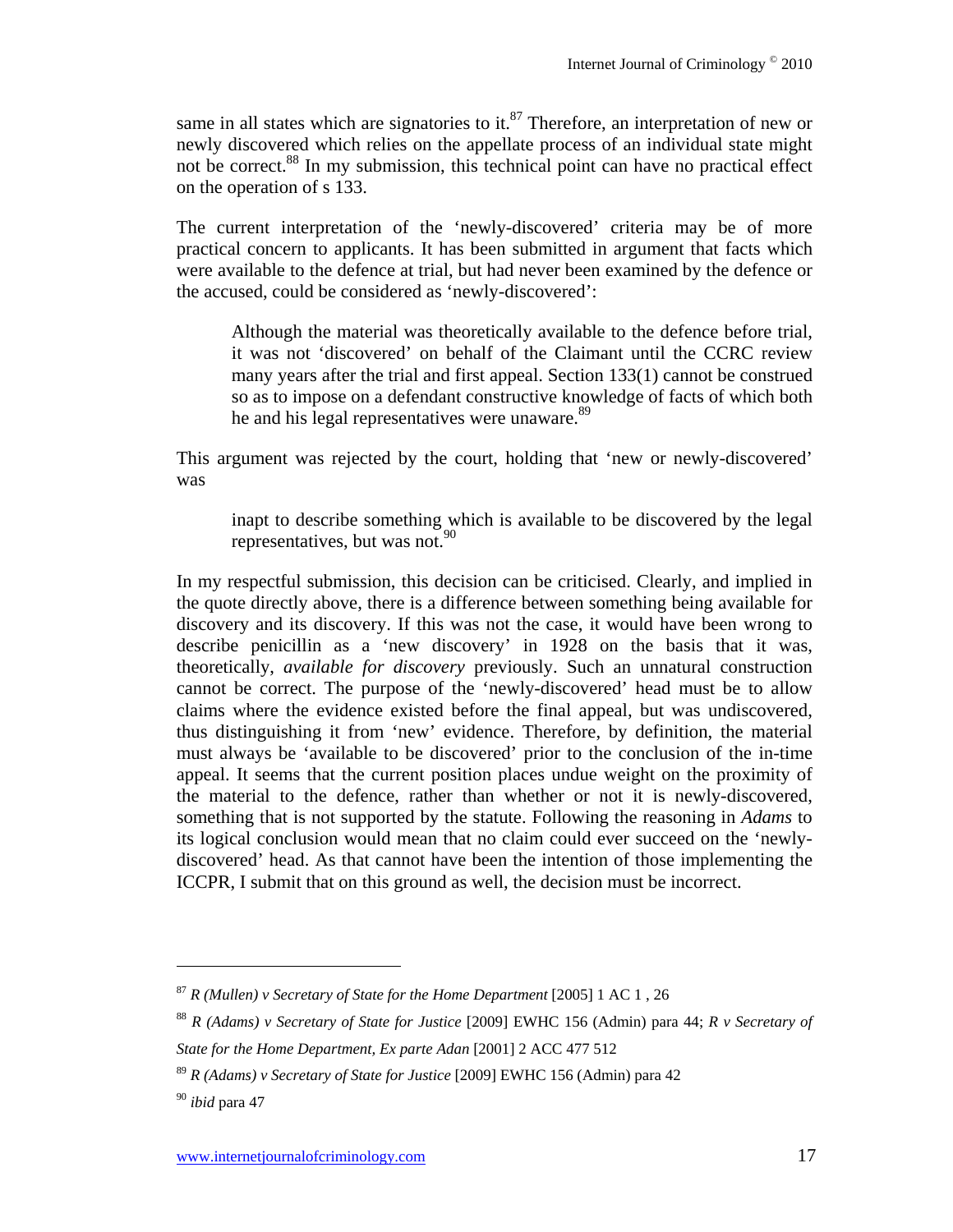## *Beyond Reasonable Doubt*

It will not be sufficient for the new or newly-discovered fact to contribute to a totality of evidence which leads the appeal court to find the conviction unsafe. The new or newly-discovered fact must:

be the principal, if not the only, reason for the quashing of the conviction. Only then could it be said that the new or newly-discovered fact showed beyond reasonable doubt that there had been a miscarriage of justice.<sup>91</sup>

Therefore, where 'expert evidence *might* need adjustment in the light of new medical research<sup>',92</sup> or knowledge of a witnesses dishonesty *might* have led the jury to acquit,<sup>93</sup> a miscarriage of justice will not be proven beyond reasonable doubt.

In my submission, the courts have correctly interpreted the s 133 requirements. The wording of the section clearly requires more than the overturning of a conviction for compensation to be payable. The difference between the standard of proof required to quash a conviction and that required by s 133 has been highlighted in *R v Andrew Adams* (author's emphasis):

We are not to be taken as finding that if there had been no such failures the appellant would *inevitably* have been acquitted. We are however satisfied for the reasons given that the verdict is unsafe. The appeal will be allowed and the conviction quashed. $94$ 

## *Miscarriage of Justice*

In the first section of this essay, the adoption of the legalistic interpretation of miscarriage of justice was described as a matter of necessity when considering a compensation scheme that is itself part of the legislative framework. Questions of interpretive width *within* the legalistic definition are certainly valid, and have been considered in a number of cases.

Two significantly different constructions have been proposed by the judiciary, both in the House of Lords appeal *R (Mullen) v Secretary of State for the Home Department*. 95 The narrow definition limits the phrase, in the context of s 133, to the 'conviction of the innocent'; those cases where the claimant is been completely

<sup>91</sup> *R (Murphy) v Secretary of State for the Home Department* [2005] EWHC 140 (Admin) para 64

<sup>92</sup> *R (Allen, formerly Harris) v Secretary of State for the Home Department* [2008] EWCA Civ 808 para 37

<sup>93</sup> *R (Clibery) v Secretary of State for the Home Department* [2007] EWHC 1855 (Admin)

<sup>&</sup>lt;sup>94</sup> [2007] EWCA Crim 1

<sup>&</sup>lt;sup>95</sup> [2005] UKHL 18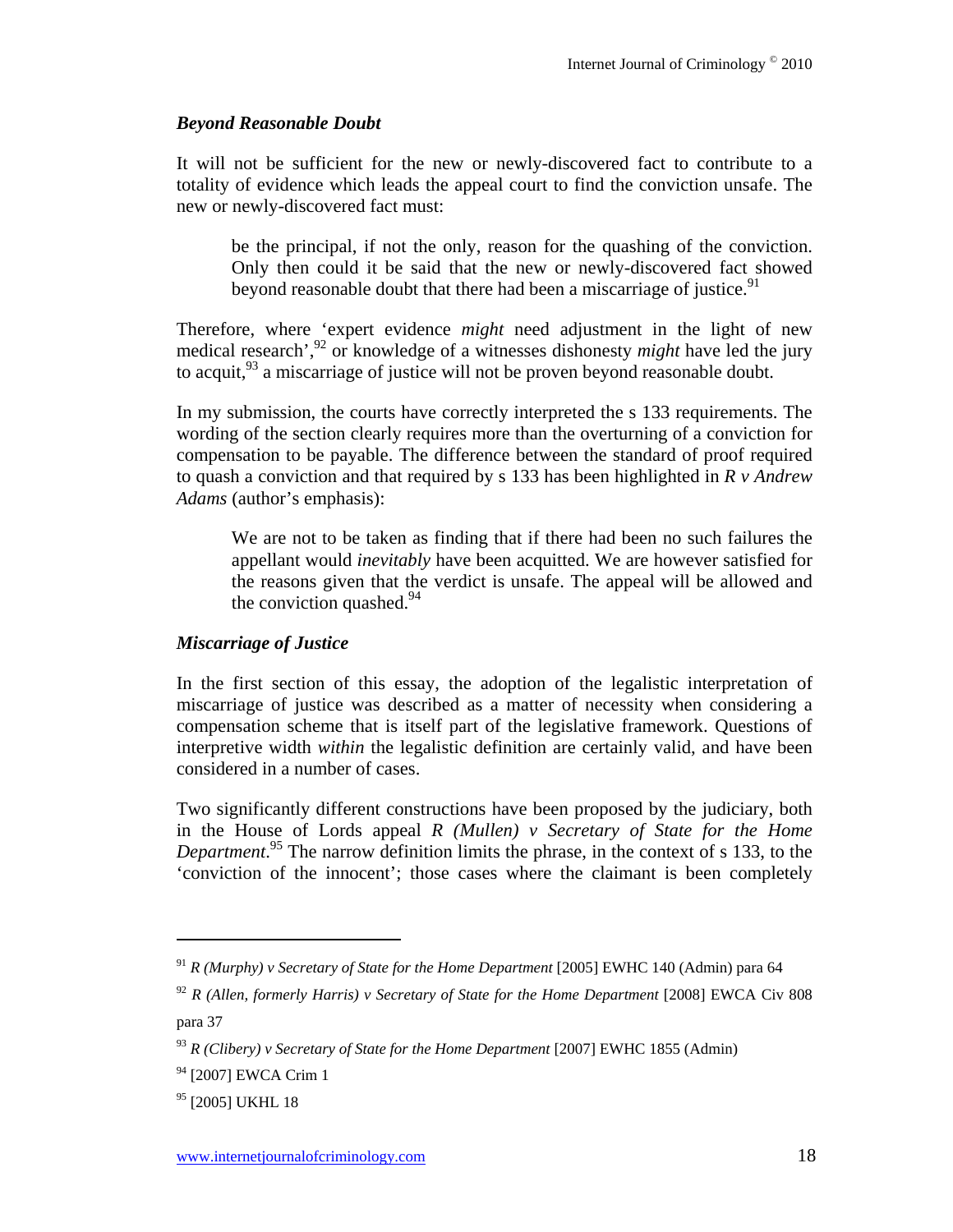exonerated of the crime,  $e.g.$  by way of new DNA evidence.<sup>96</sup> The wider and more technical interpretation includes not only those cases, but also those who:

whether guilty or not, should clearly not have been convicted at their trials. It is impossible and unnecessary to identify the manifold reasons why a defendant may be convicted when he should not have been. It may be because the evidence against him was fabricated or perjured. It may be because flawed expert evidence was relied on to secure conviction. It may be because evidence helpful to the defence was concealed or withheld. It may be because the jury was the subject of malicious interferences. It may be because of judicial unfairness or misdirection.<sup>97</sup>

Both views were supported by a detailed analysis of the history behind s 133, but as the appeal was in fact decided on different grounds, no concluded opinion was formed. To date, resolution of this issue has not been necessary to decide an appeal against refusal to grant compensation and as such the issue remains unresolved.<sup>98</sup> However, the narrow definition has recently been supported in the Court of Appeal, in a case again decided on a different point, where it was held that if necessary, the appeal would have been dismissed on the grounds that the narrow construction was correct, and the claimant therefore did not fall within the remit of s 133.<sup>99</sup> Subsequently, in a High Court decision, an acceptance was made that Counsel for the claimant could not succeed in a challenge [to the definition of miscarriage of justice] in the light of the Court of Appeal judgment.<sup>100</sup> Therefore, in my submission, until another appeal reaches the Court of Appeal or the House of Lords, the narrow construction will be preferred.

## *The Narrow Construction and the Presumption of Innocence*

The main argument advanced on behalf of the applicant in *Mullen* was that for the state to deny compensation on the basis of the requirements in s 133 amounted to a breach of the ECHR Article  $6(2)$  presumption of innocence.<sup>101</sup> The argument posits that once a verdict has been quashed, which has the effect of substituting the original verdict with an acquittal, $102^4$  the claimant is restored to a position of innocence,

<sup>102</sup> *supra*

<sup>96 [2005] 1</sup> AC 1, 48 per Lord Steyn

<sup>97</sup> *ibid* page 24; *cf.* Taylor (2003) for support for the wider construction

<sup>98</sup> *R (Clibery) v Secretary of State for the Home Department* [2007] EWHC 1855 (Admin) para 20; *R* 

*<sup>(</sup>Allen, formerly Harris) v Secretary of State for the Home Department* [2008] EWCA Civ 808 para 37

<sup>99</sup> *R (Allen, formerly Harris) v Secretary of State for the Home Department* [2008] EWCA Civ 808 para 41

<sup>100 [2009]</sup> EWHC 156 (Admin) para 40

<sup>&</sup>lt;sup>101</sup> *R* (Mullen) *v* Secretary of State for the Home Department [2004] UKHL 18 pp 18-20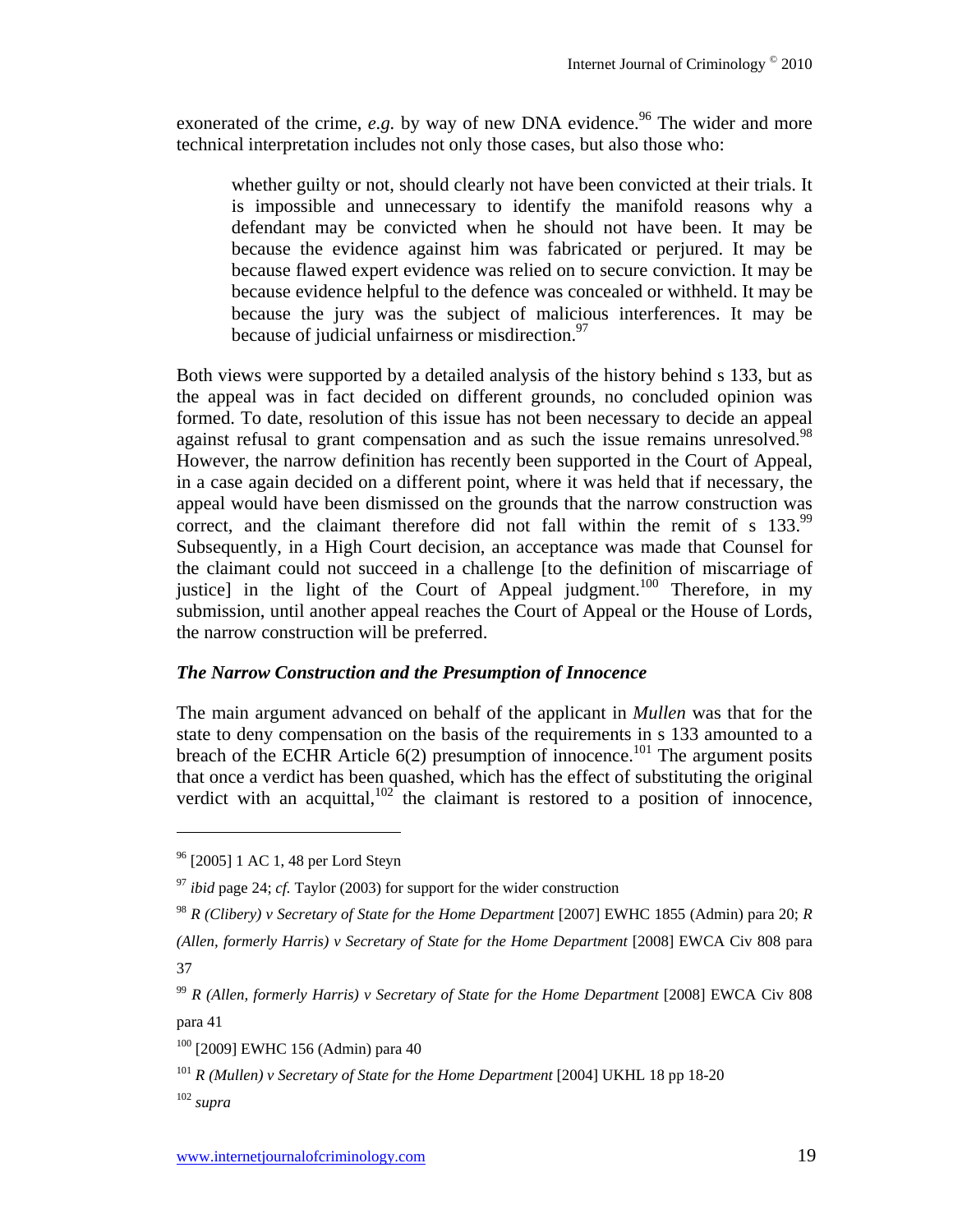making the requirement of s133 to prove 'innocence' incompatible with Article 6(2). If this were correct, then the quashing of a conviction on the basis of a new or newly-discovered fact would always lead to eligibility for compensation.<sup>103</sup>

This argument has twice been rejected, in *Mullen* on the ground that where the acquittal was not based on the merits of the accusation, European jurisprudence permitted the state to continue to give effect to residual suspicions.<sup>104</sup> Recently more detailed reasoning was given, based on Article 14(2) of the ICCPR, which is in identical terms to ECHR Article 6(2):

Everyone charged with a criminal offence shall have the right to be presumed innocent until proved guilty according to law.

The court held that the co-existence of this provision in such proximity to the deliberately narrow wording of Article 14(6) showed that the legislators required more than the quashing of a conviction before the right to compensation could be invoked.105

Despite these decisions, the final paragraph of the most recent s 133 judgment is, in my submission, evidence that the Article 6(2) submission have been noted:

The fact that this claim fails is entirely based up the restricted nature of the scheme for compensating those who suffer miscarriages of justice. It is, however, important to underline that nothing in this analysis is intended to undermine, qualify or cast the slightest doubt upon the effect of the decision of the CACD: Mr Siddall is presumed to be and remains innocent of the charges that were brought against him.<sup>106</sup>

#### *Conclusion*

 $\overline{a}$ 

The jurisprudence on section 133 amply demonstrates its narrow remit. It is notable that in cases decided both before and after the abolition of the *ex gratia* scheme, there has been judicial comment on the utility of it in covering cases that fall outside of the statutory provisions:

<sup>103</sup> *R (Allen, formerly Harris) v Secretary of State for the Home Department* [2008] EWCA Civ 808 para 3

<sup>104</sup> *Leutscher v The Netherlands* (1996) 24 EHRR 181

<sup>105</sup> *R (Allen, formerly Harris) v Secretary of State for the Home Department* [2009] EWHC 156 (Admin) para 35

<sup>106</sup> *R (Siddall) v Secretary of State for Justice* [2009] EWHC 482 (Admin) para 59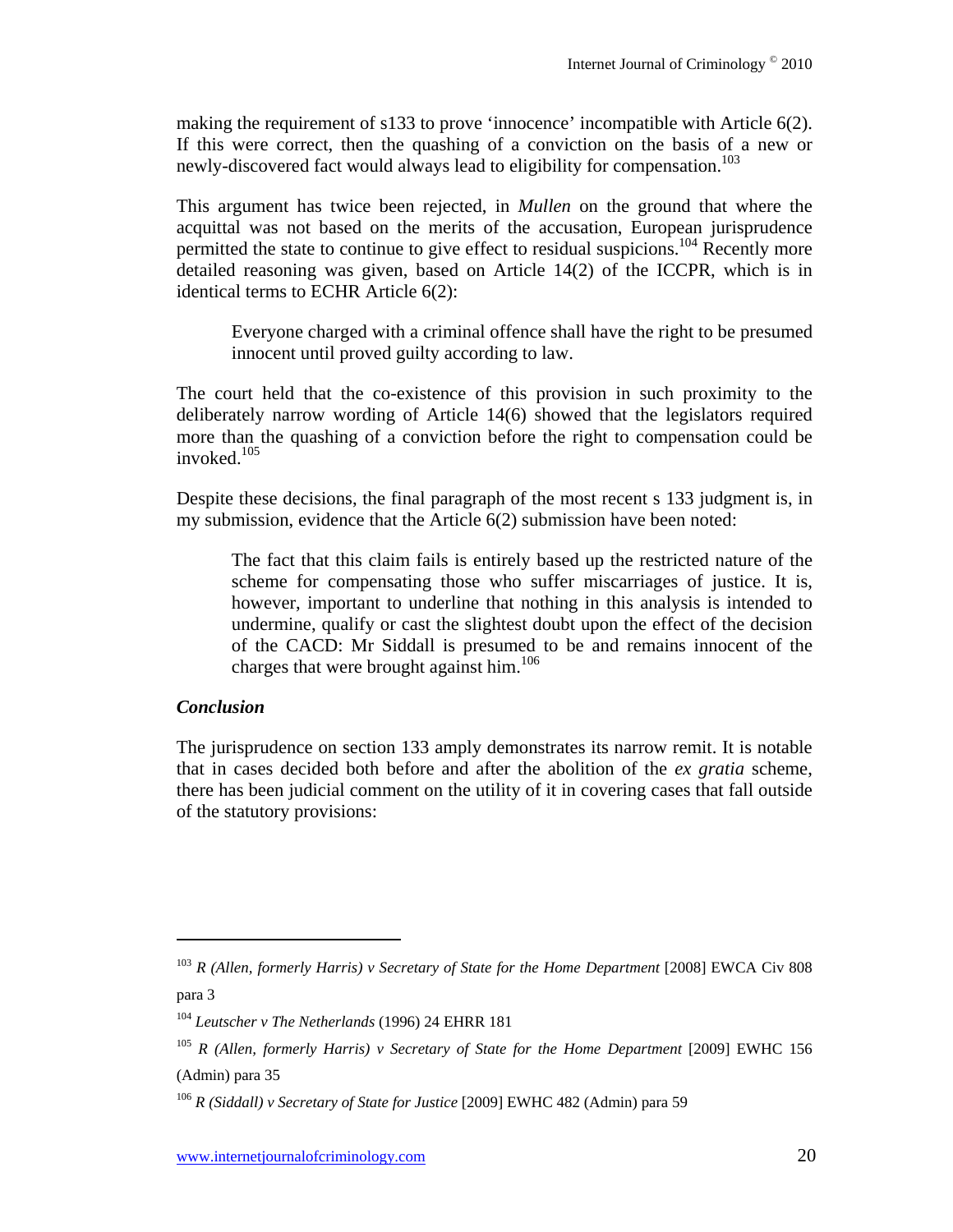There is a strictly-limited statutory right which tracks Article 14.6 of the ICCPR and there is a voluntary backup scheme by which Home Secretaries fill a limited part of the remaining gap.<sup>107</sup>

Parliament intended to give effect, by using the words 'miscarriage of justice' in section 133, to the international obligations under Article 14(6) and no more. That is hardly surprising; there was in the United Kingdom in place an ex gratia scheme, duly announced in Parliament, which was apt to cover cases outside the scope of section 133.<sup>108</sup>

Of course, it is not the place of the courts to resurrect the ex gratia scheme by applying a liberal approach to section 133, although there has been recent judicial comment on the arbitrariness of the scheme:

To no small extent, the compensation scheme is already artificial. It is not immediately obvious why those within the scheme are more deserving that those not included. $109$ 

In my submission it is clear that many deserving cases will now go uncompensated. The high-profile case of the Cardiff Three, compensated under the ex gratia scheme but ineligible under s 133 as they were released on first appeal, was one example chosen in commentary on the abolition of the ex gratia scheme.<sup>110</sup> The case of *Christofides*, 111 subjected to seven years wrongful imprisonment but ineligible under s 133 as his murder conviction was not quashed but substituted for a lesser offence is another salient example.

I further submit that the current jurisprudence shows that even for cases that fall, *prima facie,* within s 133 there remain many pitfalls on the route to compensation, primarily the adoption of the narrow construction of 'miscarriage of justice'. It is respectfully submitted that while, with one exception relating to the interpretation of 'newly-discovered', the constructions adopted have been technically correct. The problem is not the wording or application of section 133, but the withdrawal of the scheme which catered for those who, for whatever reason, fell outside of the statutory entitlement.

<sup>&</sup>lt;sup>107</sup> *R* (Christofides) v Secretary of State for the Home Department [2002] EWHC 1083 (Admin) para 44

<sup>&</sup>lt;sup>108</sup> *R* (Mullen) *v* Secretary of State for the Home Department [2005] 1 AC 1, page 39 para 35

<sup>&</sup>lt;sup>109</sup> *R* (Siddall) *v* Secretary of State for the Home Department [2009] EWHC 482 (Admin) para 33

<sup>110</sup> Langdon-Down, G., 'Miscarriages of Justice: State of Denial' (2006) LS Gaz, 11 May, 20

<sup>111</sup> *supra*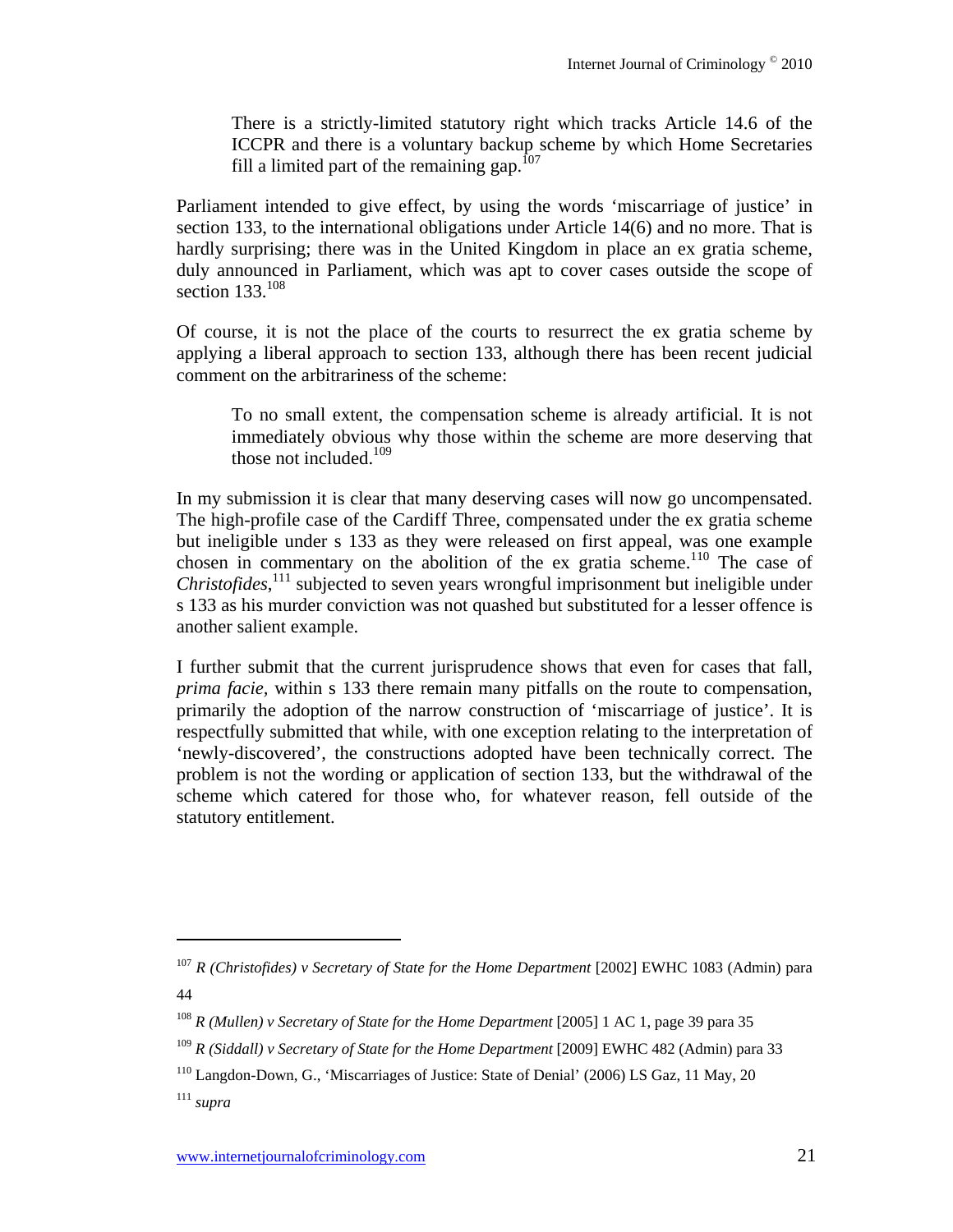## **Chapter 4: The current system in practice - quantum**

While the decision on eligibility is made by the Home Secretary, the quantum of any payment is evaluated by the Independent Assessor, currently Lord Brennan QC. The awards of interest are those for non-pecuniary loss. By definition, pecuniary loss is, more or less, calculable and therefore less subject to unjust variance. These calculations are made regularly in civil claims, *e.g.* personal injury, wrongful dismissal, etc. and are arrived at by a comparatively simple formula. Loss of earnings from the date of imprisonment to the award are said to be 'calculated, not guessed at<sup>112</sup> although of course the longer between imprisonment and award, the closer any award is to guesswork. However, this will also apply to civil claims, where many years may elapse between event and award. Future reduction in earning capacity is also regularly calculated in civil claims, and while this is naturally much more of an estimate than a calculation, the same applies equally to awards made under civil claims and through the statutory or ex gratia schemes. It is submitted that the choice to exclude pecuniary loss from the analysis is justified by the fact that none of the appeals concerning compensation for miscarriage of justice have challenged an award for pecuniary loss.

## *Sample*

The data used for quantitative analysis comprise 29 awards made between 1905 and 2007. For ten of these cases, a breakdown of the award in varying degrees of detail was available, with the remainder having only a global award.<sup>113</sup>

Sixteen awards were made under the statutory scheme, with the remainder under the ex gratia scheme.

The length of incarceration ranged from 243 to 9131 days (25 years).

Six of the ten awards where a breakdown was available featured a reduction for previous convictions.

Four of the claims under the ex gratia scheme were paid after the introduction of s 133.

One of the s 133 awards related to a victim who had died in prison after serving 1 year. As the short incarceration period grossly inflated the per day rate, this award was excluded from all analysis of per day rates.

All awards were adjusted for inflation using the multiplier table from 'Consumer Price Inflation Since  $1750'$ .<sup>114</sup> All amounts referred to in the text are inflationadjusted.

 $112$  Cane (2006) p 132

 $113$  See Appendix A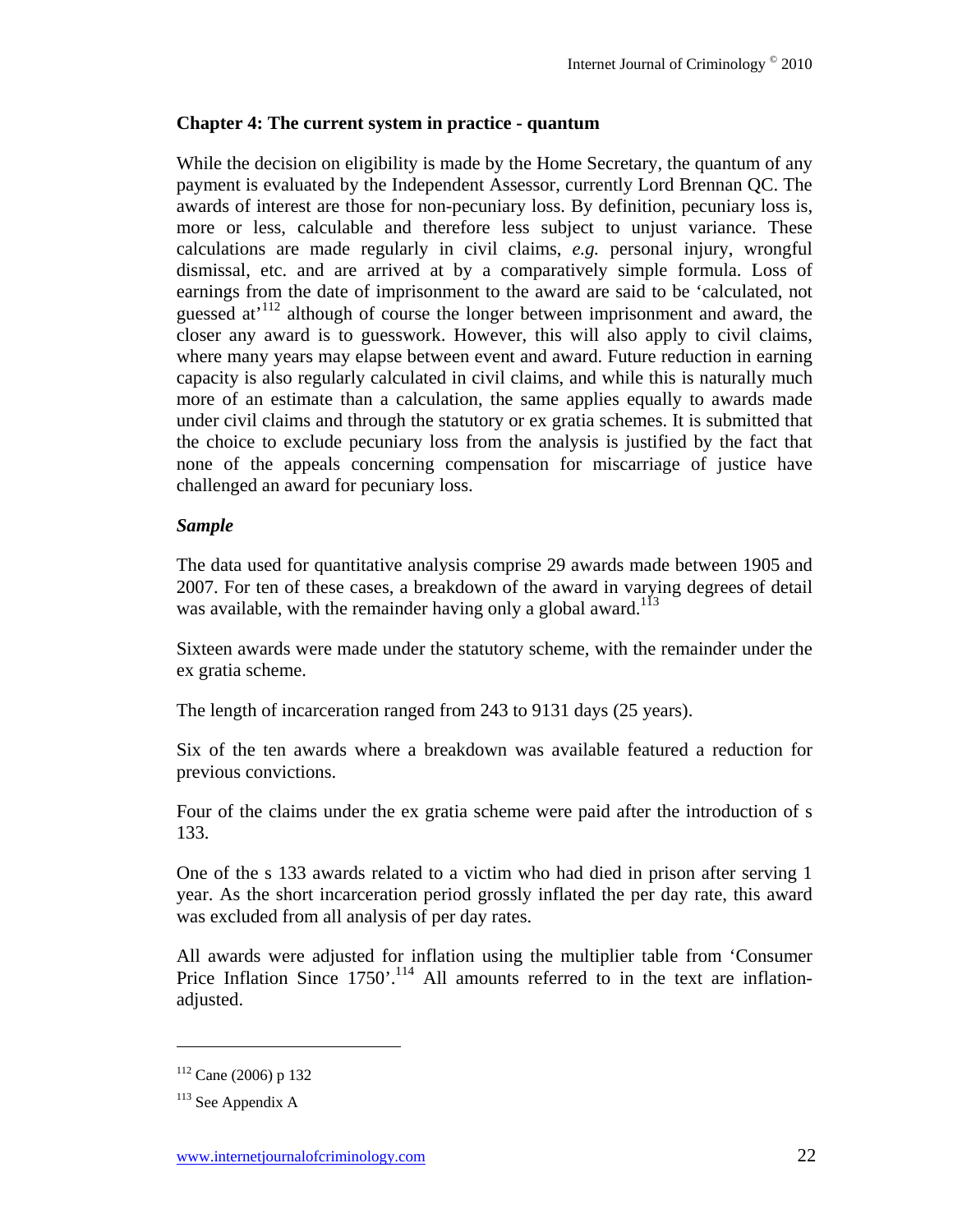## *Estimating Technique*

The lack of detailed data for the majority of the sample necessitated a method for estimating the breakdown of a global award into pecuniary and non-pecuniary elements. A simple factor, the ratio between non-pecuniary and total award for those cases where a breakdown was available, was applied to the total award to arrive at an estimated non-pecuniary award. While the shortcomings of this method are recognised, without significantly more data both in breadth and depth, a better estimating method was not apparent.

## *General Observations*

The range of awards made in the sample is very wide. The minimum per day nonpecuniary award, for a period of two years imprisonment was £3.88. The maximum per day award, for a period of five years imprisonment, was £217.53, or some 56 times the lowest amount.

There was a marked difference between the amount of non-pecuniary compensation paid under the ex gratia scheme and that paid under s 133. The minimum per day award for non-pecuniary loss was £3.88 under the ex gratia scheme, compared with £9.24 for the s 133 claims. The mean ex gratia payment was £37.32, compared with £74.14 for s 133 claims. The median ex gratia payment was £20.25, compared with £60.10 for the s 133 claims.

As can be seen, the statutory scheme is more generous to an *average* claimant than the ex gratia scheme, although the highest daily rate of £217.53 was paid under the ex gratia scheme, and after the introduction of the statutory scheme.

#### *Assessment*

The difficulty of assessing appropriate monetary compensation for non-pecuniary loss, discussed above, makes it impossible to come to any intellectually defensible conclusion on whether or not the amounts paid in the cases analysed are appropriate or not:

All such [non-pecuniary] awards could be multiplied or divided by two overnight and they would be just as defensible or indefensible as they are today. $^{115}$ 

However, it is submitted that there are nonetheless yardsticks by which nonpecuniary compensation can be measured:

<sup>114</sup> O'Donoghue, J., Goulding, L. and Allen, G., 'Consumer Price Inflation Since 1750' (2004) Economic Trends 604, pp 38-46

 $115$  Cane (2006) p 162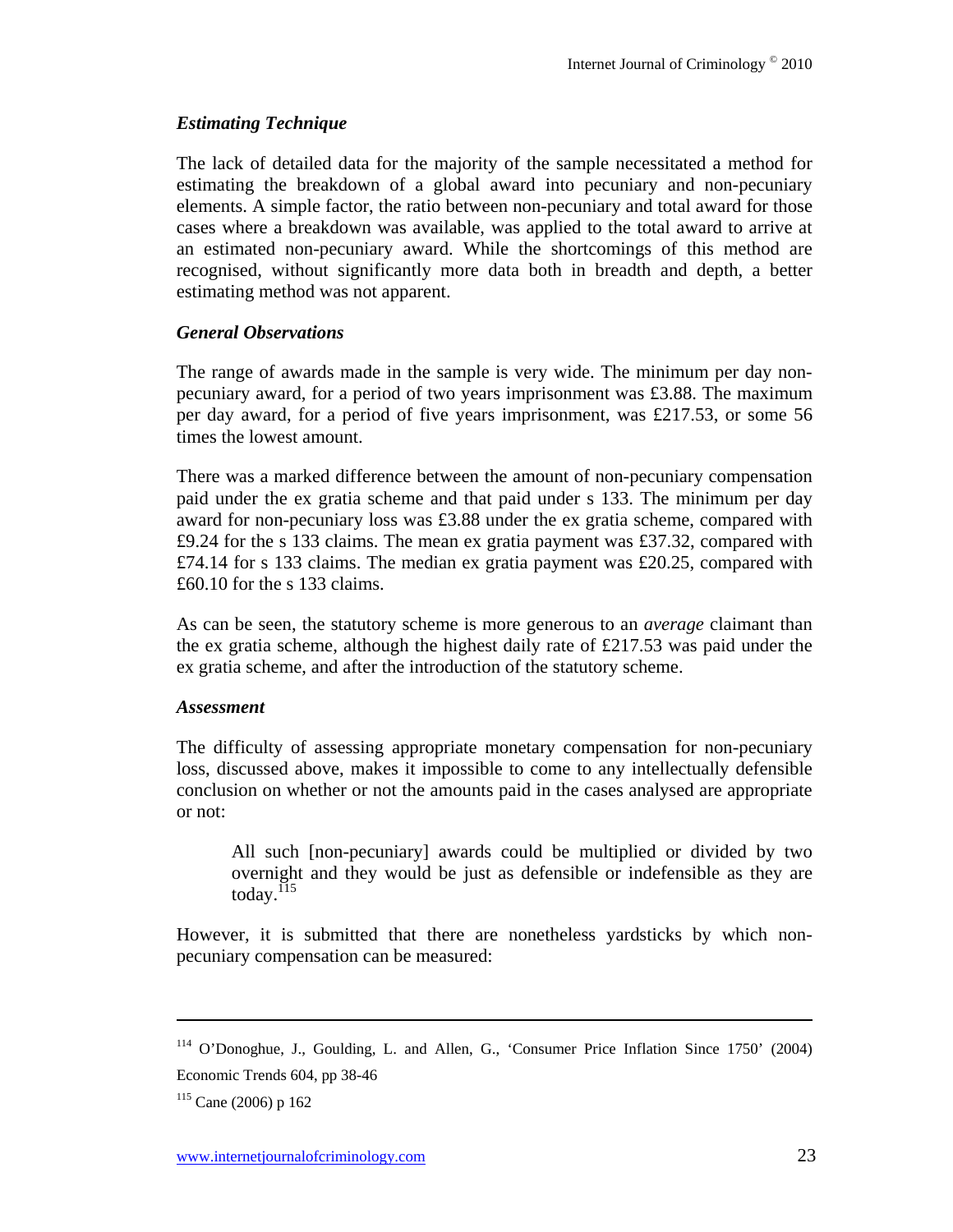- a) By reference to the satisfaction of the recipient, identified as one of the purposes of reparation in the Van Boven definition.<sup>116</sup>
- b) By reference to the principle of 'fair and reasonable compensation'. This can be further broken down:
	- i) The amount must be reasonable in the light of social and moral considerations.<sup>117</sup>
	- ii) Awards for similar incidences should be similar to achieve a uniform pattern of awards.<sup>118</sup>
	- iii) Awards as between different categories of victims e.g. miscarriages of justice, personal injury, defamation, should be defensible.
- c) By reference to academic opinion.

## *Recipient Satisfaction*

Evidence of satisfaction with the awards made by the Assessor proved very hard to find. Clear evidence can be found in only one of the cases in the s 133 sample, where the claimant appealed to the High Court arguing, *inter alia*, that the amount awarded for loss of liberty was 'unreasonably and irrationally low'.<sup>119</sup> Additionally, one of the ex gratia claimants appealed against his award.120 As the Assessor's decisions can only be appealed by way of judicial review, it would be, in my submission, a mistake to assume that all other applicants were satisfied with their payments, especially as a number of victims of miscarriage of justice and their representatives have made negative comments in the press on the quantum of compensation offered by the Assessor.<sup>121</sup>

In my submission, any conclusion based on reported recipient satisfaction would require extensive qualitative data, which was beyond the reach of this dissertation.

## *Reasonable in the Light of Social and Moral Considerations*

The level of compensation provided by any scheme has an obvious and fundamental impact on its effectiveness. In the context of miscarriage of justice and the social interest justification for compensation, setting the correct level is, in my submission, especially important. If the compensation offered is grossly inadequate, then society's rights under the social contract will not be restored. Neither will the victim feel the satisfaction necessary under the Van Boven definition. Equally, the level of

<sup>116</sup> *supra*

<sup>&</sup>lt;sup>117</sup> Ogus, I. A., 'Damages for Lost Amenities: For a foot, a Feeling, a Function?' (1972) 35 MLR 1 <sup>118</sup> *id*

<sup>119</sup> *Hall and another v The Independent Assessor* [2008] EWHC 2758 (Admin)

<sup>120</sup> *The Independent Assessor v O'Brien and others* [2004] EWCA Civ 1035

<sup>&</sup>lt;sup>121</sup> Langdon-Down, G., 'What Price Loss of Liberty' (2002) Independent  $5<sup>th</sup>$  March; Taylor, N., 'Compensating the Wrongfully Convicted' (2003) JoCL 67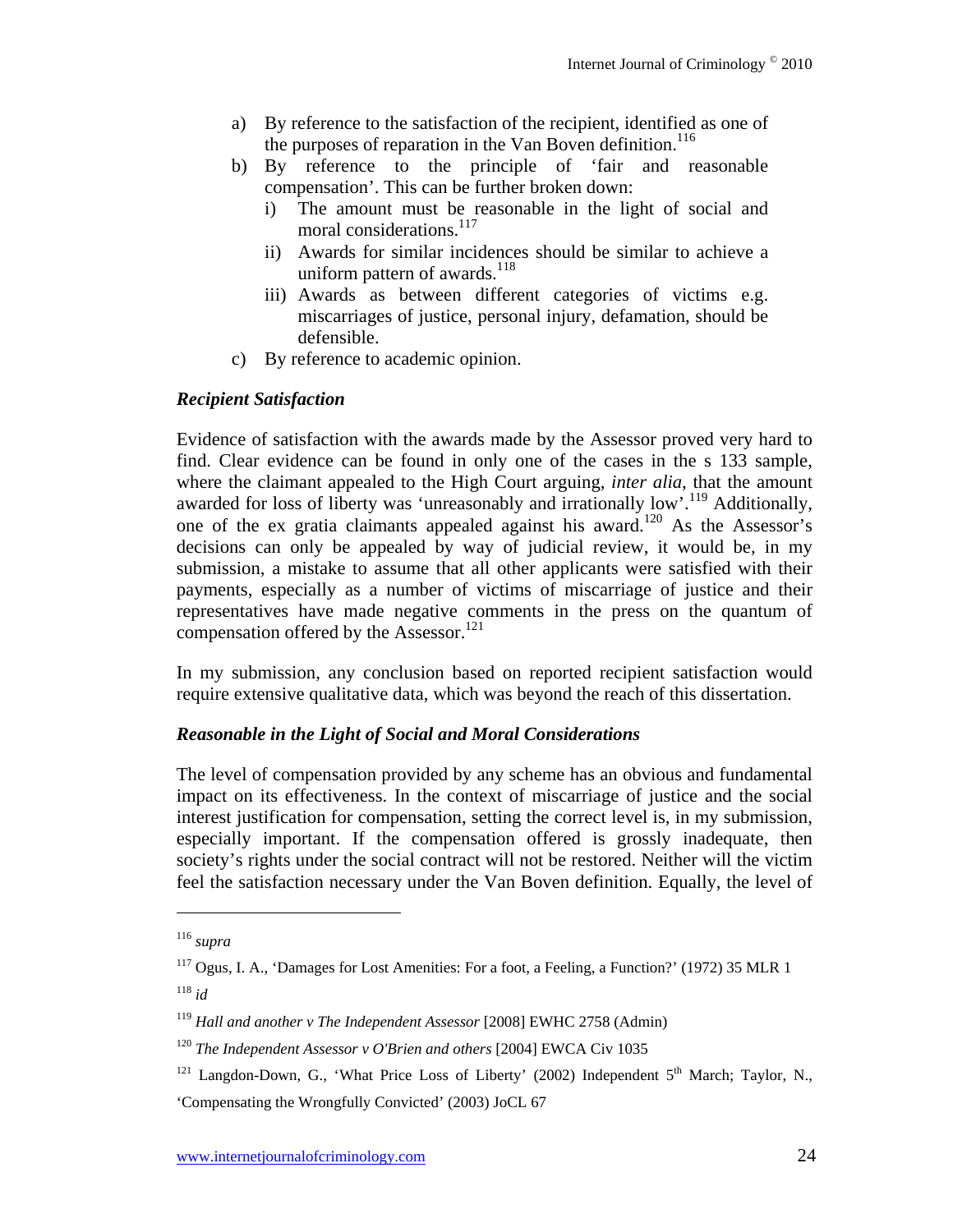compensation cannot be as high as to materially affect the cost of living, or to offend social morality.<sup>122</sup> Different economic circumstances should be reflected:

It is, of course, obvious that the conventional sums […] cannot be good for all times and all places. They are relative to the prevailing social and economic conditions. Thus the level of awards must keep pace with inflation, and may vary from country to country.<sup>123</sup>

Further, compensation schemes do not exist in isolation. One argument deployed by the Home Secretary in his 2006 announcement of the abolition of the ex gratia scheme was that the awards made under it were significantly greater than those paid to victims of crime under the Criminal Injuries Compensation Scheme  $(CICS)$ .<sup>124</sup> Large payments in defamation cases have been criticised by reference to the damages guidelines for personal injury claims.<sup>125</sup> This comparative approach has been adopted by the Assessor:

It would be similarly offensive [re the defamation awards] to public opinion for a person who has suffered a miscarriage of justice but who has been vindicated and is healthy, […] to be awarded non-pecuniary compensation which is greater than he would receive if rendered [a helpless cripple or an insensate vegetable].<sup>126</sup>

It is submitted that simple comparisons between different categories of victim are not necessarily intellectually coherent. It has been argued that in fact, someone whose injuries prevent them having any awareness of their misfortune should not be compensated for loss of amenities.<sup>127</sup> On this basis, the victim of miscarriage of justice would indeed be 'entitled' to a larger award than the unconscious accident victim. In the context of CICS, a distinction can be made as in a miscarriage of justice is it the state that commits the act giving rise to compensation.<sup>128</sup> Victims of crime have not been harmed directly by the state, and as such any compensation offered is in sympathy rather than obligation.129 This special relationship between the state and victims of miscarriage of justice should be explicitly recognised in the assessment of compensation and provide a moral imperative to be more, rather than less, generous when assessing non-pecuniary compensation.<sup>130</sup> Society also has a

<sup>&</sup>lt;sup>122</sup> Ogus, A.I., 'Damages for Lost Amenities: For a Foot, a Feeling or a Function?' (1972) MLR 35 4

<sup>123</sup> *ibid* p 9

<sup>124</sup> Home Office, 'Compensation for Miscarriages of Justice' (2006)

<sup>125</sup> *John v MGN Ltd* (1996) 2 All ER 35

<sup>126</sup> Brennan, D., 'Re Michael O'Brien: Further Assessment' (2005) para 9

<sup>127</sup> Ogus (1972) pp 7-8

<sup>&</sup>lt;sup>128</sup> Langdon-Down, G., 'Miscarriages of Justice: State of Denial' (2006) LS Gaz, 11 May, 21

 $129$  Cane p 308

 $130$  Cane (2006) p 414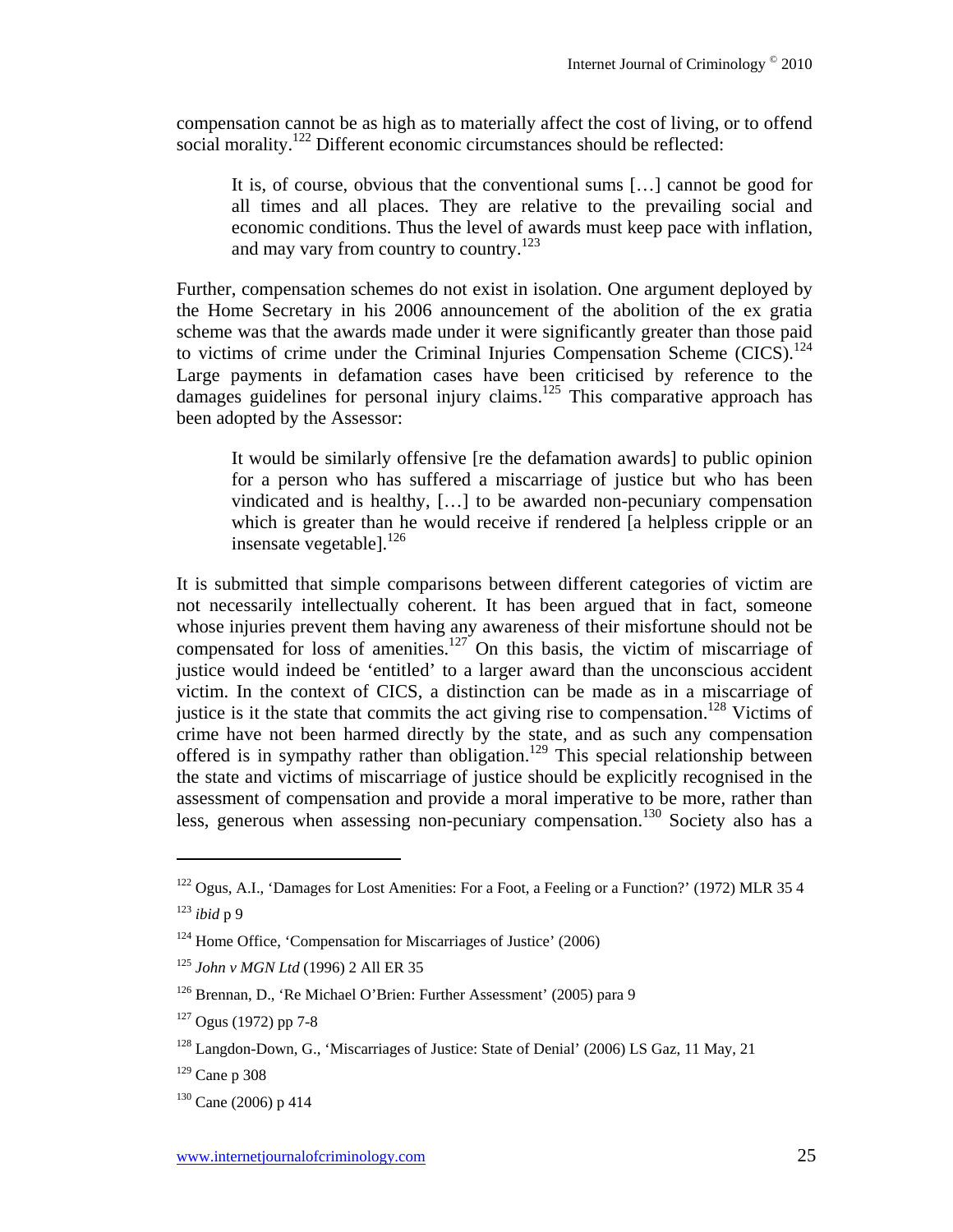special interest, not present in CICS cases, in ensuring victims of miscarriage of justice are satisfactorily compensated, as discussed in the first section of this essay. Further, most applicants to the CICS will have been subjected to a short, albeit possibly extremely unpleasant incident and this should not be equated with any miscarriage of justice involving extended procedural failure across multiple state bodies, a distinction supported by judicial recognition in the context of deductions for saved living expenses:

In all the situations envisaged by Parliament […] the wrong is over and done with, even though its effects remain. By contrast, in the appellant's situation the wrong was not over and done with. On the contrary, their enforced but unjustified maintenance in prison at public expense for years on end is the very worst part of the injury which has been done to them and for which they are entitled to compensation.<sup>131</sup>

In my submission this principle can be extended to distinguish the entire basis for compensating victims of miscarriages of justice from claimants under personal injury claims or CICS.

# *Consistency of Award*

Equal treatment is desirable in the calculation of damages not only on the basis that it is central to fairness and justice, but also in that it increases certainty and reduces costs caused by challenges to awards.<sup>132</sup>

However, it has been recognised that consistency is:

only one facet of [of justice], and the imperative of consistency may have to yield to the larger imperative of justice in the particular case achieving a result which is proper and fair to the interests of both payer and recipient.<sup>133</sup>

While this qualification has not been tested in relation to the quantum of awards it has been recognised that developments in jurisprudence between two applications to the statutory scheme may give valid reason for allowing one application and refusing the other.134 Additionally, it is recognised that no two cases of miscarriage of justice will ever be identical, and further that the effect of a wrongful conviction may vary considerably from person to person. The question is not therefore whether there the awards in the sample reveal an underlying tariff, an approach already rejected,<sup>135</sup> but

<sup>131</sup> *O'Brien and others (FC) v Independent Assessor* [2007] UKHL 10 para 82

 $132$  Cane p 167

<sup>133</sup> *O'Brien v Independent Assessor* [2007] UKHL 10

<sup>134</sup> *R (Siddall) v Secretary of State for Justice* [2009] EWHC 482 (Admin) para 54

<sup>135</sup> *Hall and another v The Independent Assessor* [2008] EWHC 2758 (Admin) para 23; *O'Brien v Independent Assessor* [2007] UKHL 10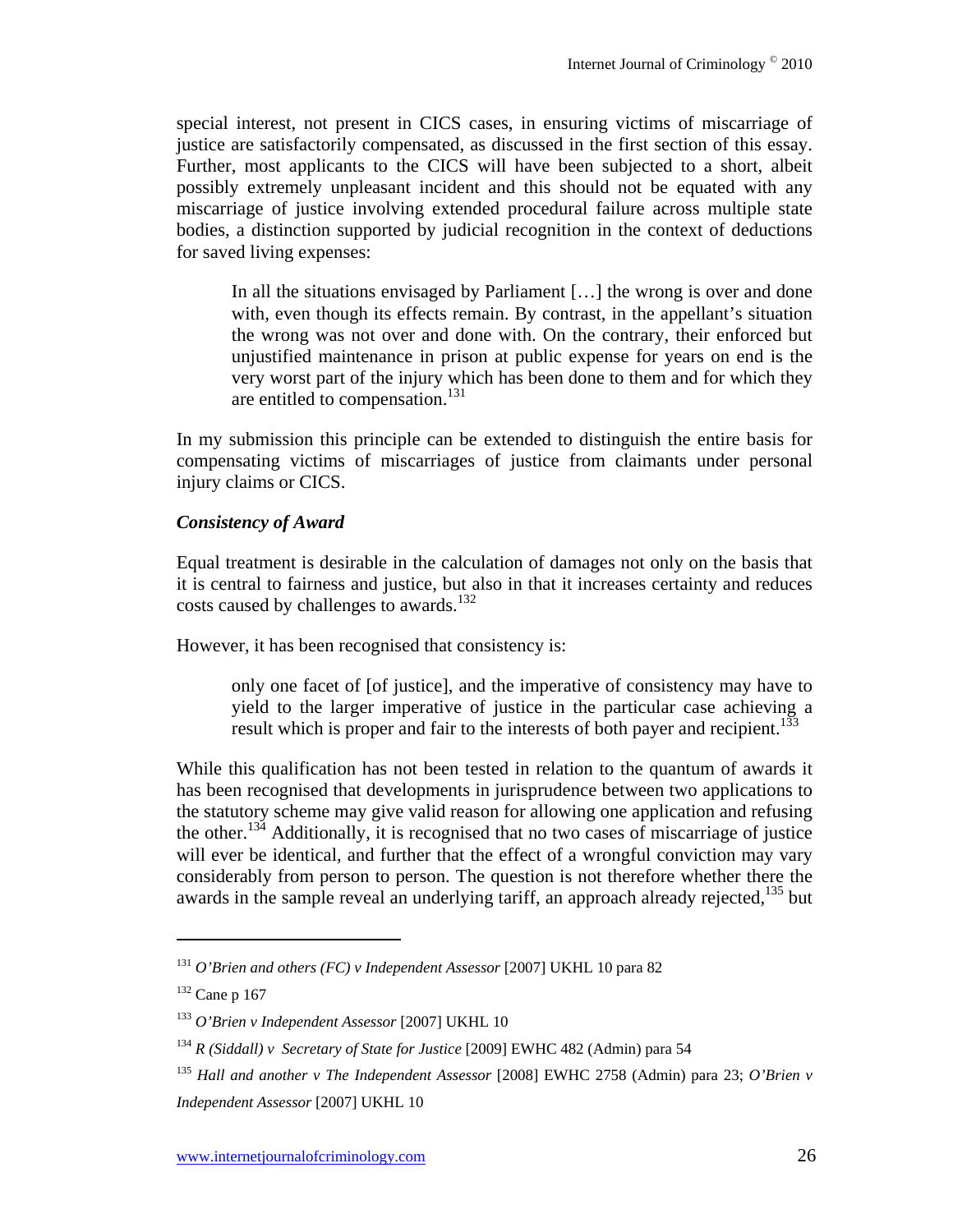whether the variance in compensation is or is not consistent with the principle of equal treatment.

The section 133 cases in the sample have a median per day non-pecuniary compensation rate of £60.10. However, the standard deviation of the sample is £41.94, 70% of the median value. The ex gratia cases have an even larger standard deviation, £52.62, 250% of the median value. The data sample was not large enough to determine whether this reflects a trend of increasing consistency in recent years, affecting both s 133 and ex gratia awards, or is indicative of some difference in assessment between the two schemes.



**Figure 1 - Distribution of s 133 non-pecuniary payments around median value** 

In my submission, such a significant variance is not consistent with the principle of equal treatment. There will of course be specific circumstances which will justify variation of an award in either direction, but it is difficult to see how one miscarriage of justice can vary enough from another to justify the variances observed in the data. Reference to the only Assessor's report available to the author supports this opinion; submissions on behalf of the victim that 'unpleasant aspects of involuntary incarceration, loss of family life and conditions of hardship' required separate consideration being rejected as they formed part of 'loss of liberty simpliciter', that is, the usual consequences of being wrongfully imprisoned.<sup>136</sup> This conclusion, which in my submission is correct, should result in a lower, rather than a higher, deviation; if loss of liberty, loss of family life and conditions of hardship are present in all miscarriage of justice cases, what objective variables are left to explain such a large variation in awards?

# *Comparison with Analogous Torts*

<sup>136</sup> Brennan (2005) p 17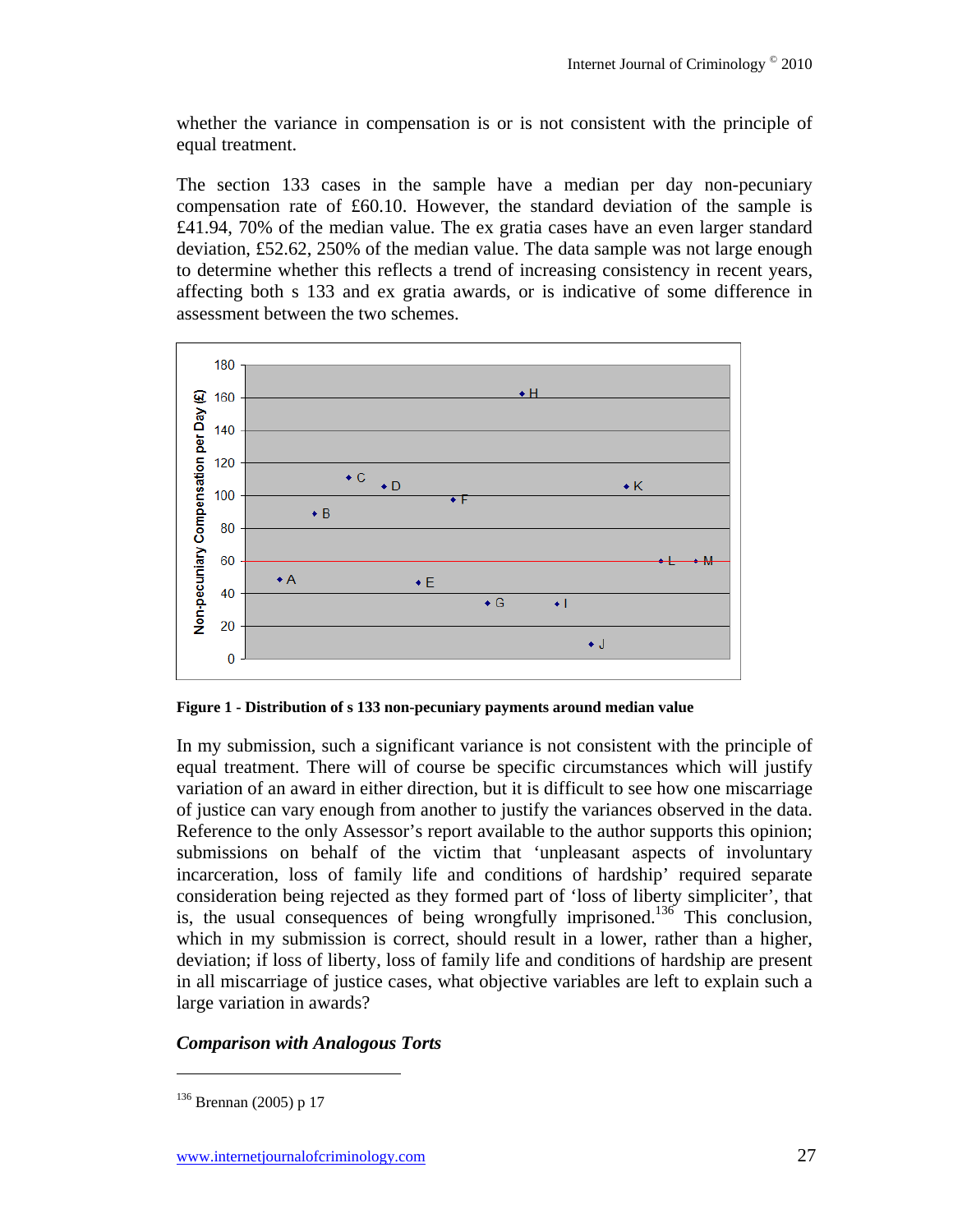Having submitted above that loss of liberty is a special type of loss that cannot be equated with personal injury, the fact remains that currently, the Assessor makes his assessment by reference to principles used to assess damages in tort.<sup>137</sup> For nonpecuniary compensation, his 'yardstick' is the Guidelines on General Damages, introduced to promote consistency in personal injury awards.<sup>138</sup> During his abolition of the ex gratia scheme in 2006, the Home Secretary argued that those who now fell through the gaps of the statutory scheme could seek redress through tort, implying a substitution relationship and therefore a functional similarity between the two.<sup>139</sup> It is submitted that there is a more compelling and fundamental reason why state liability should be assessed as closely as possible to individual liability; that the rule of law demands the 'subjection of the state and its officials to the ordinary principles of civil liability'.<sup>140</sup>

This naturally invites comparisons between payments made in miscarriage of justice cases and those made in tort cases, and claimants have indeed raised comparisons with awards made in civil actions when appealing against assessments.<sup>141</sup> The torts most closely aligned to the wrongs suffered during a miscarriage of justice are wrongful arrest, false imprisonment and defamation. Claims for psychiatric harm caused by the imprisonment will be assessed by reference to the Guidelines on General Damages and should not differ significantly whether arising from miscarriage of justice or civil negligence. $142$ 

#### *Malicious Prosecution and False Imprisonment*

In both of the appeals against awards for non-pecuniary loss, references were made to the guidance given by the Court of Appeal for civil claims. The guidance was offered to improve consistency between awards, cases previously having shown 'no logical pattern'.<sup>143</sup> The Court suggested that:

In a straightforward case of wrongful arrest and imprisonment the starting point is likely to be about £500 for the first hour during which the plaintiff has been deprived of his or her liberty. After the first hour an additional sum is to be awarded, but that sum should be on a reducing scale so as to keep the damages proportionate with those payable in personal injury cases and

<sup>&</sup>lt;sup>137</sup> Home Office, 'Compensation for Miscarriages of Justice – Note for Successful Applicants'

<sup>138</sup> Brennan (2005); *Hall and another v The Independent Assessor* [2008] EWHC 2758 (Admin)

 $139$  Langdon-Down (2006) p 22

<sup>140</sup> Harlow, C., *State Liability: Tort Law and Beyond* (Oxford: Oxford University Press, 2004) p 7

<sup>141</sup> *Hall and another v The Independent Assessor* [2008] EWHC 2758 (Admin), Langdon-Down, G.,

<sup>&#</sup>x27;What price loss of liberty?', (2002) The Independent, 5<sup>th</sup> March

 $142$  Brennan (2005) paragraph 19

<sup>143</sup> *Thompson v The Commissioner of Police of the Metropolis, Hsu v The Commissioner of Police of the Metropolis* [1997] 2 All ER 762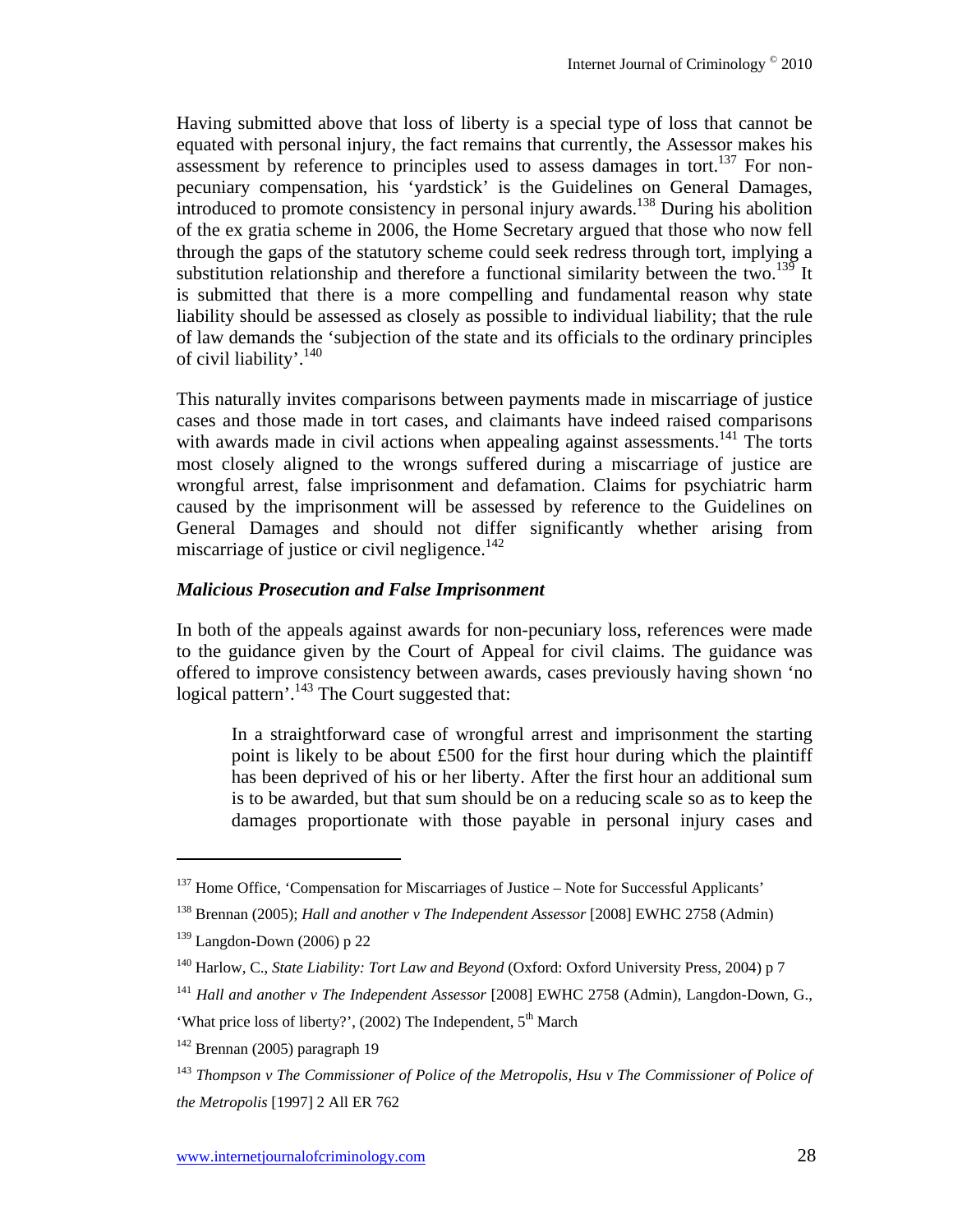because the plaintiff is entitled to have a higher rate of compensation for the initial shock of being arrested. As a guideline we consider, for example, that a plaintiff who has been wrongly kept in custody for twenty four hours should for this alone normally be regarded as entitled to an award of about £3,000. For subsequent days the daily rate should be on a progressively reducing scale.<sup>144</sup>

In a subsequent case the Court of Appeal rejected submissions that clarity would be served by indicating a daily or weekly amount, while supporting the view that awards should taper:

No two cases are the same. The shorter the period, the larger can be the pro rata rate. The longer the period, the lower the pro rata rate.<sup>145</sup>

By reference to these decisions, the Assessor has consistently rejected submissions that his own awards should be based on any guideline rate issued by the court in relation to civil claims. Further, he has also rejected submissions that there should be a rate *not* derived from civil claims to be applied, by reference to the principle of tapering outlined in *Thompson* and *Evans*:

There is no reason why the principle of reducing scale or tapering down which is found to an extent in personal injury general damages as well as in these cognate torts should not apply equally to the award in this case.<sup>146</sup>

In my submission, the application of tapering can be criticised both in its particular application to miscarriage of justice cases involving long periods of imprisonment, and from a general position.<sup>147</sup> The explanation given in *Thompson*, that tapering is used to reflect the initial shock of being arrested does not, it is submitted, lend itself easily to long periods of imprisonment. Certainly it can be seen that the initial hour of a twenty-four hour detention may be more distressing than the second, third or fourth hour. However, it is my submission that this additional distress is due to the initial shock of arrest rather than any variance in the 'worth' of the first hour of detention, compared to any other. Instead of tapering subsequent periods down to reflect initial shock, it would be more intellectually coherent to apply instead a separate award to reflect the initial shock, on top of a constant rate paid for loss of liberty.

An alternative position would recognise the higher value of later periods of significant detention by virtue of the decreasing proportion of life expectancy left to

<sup>144</sup> *ibid* p 774

<sup>&</sup>lt;sup>145</sup> R v Governor of HM Prison Brockhill, ex parte Evans [1999] QB 1043 p 1060

<sup>&</sup>lt;sup>146</sup> Brennan, D., 'Re: Michael O'Brien Further Assessment' (2005) para 10

 $147$  Nogah Ofer describes it as 'fundamentally unfair and just a way of reducing awards for long sentences'. Langdon-Down, G., *What Price Loss of Liberty*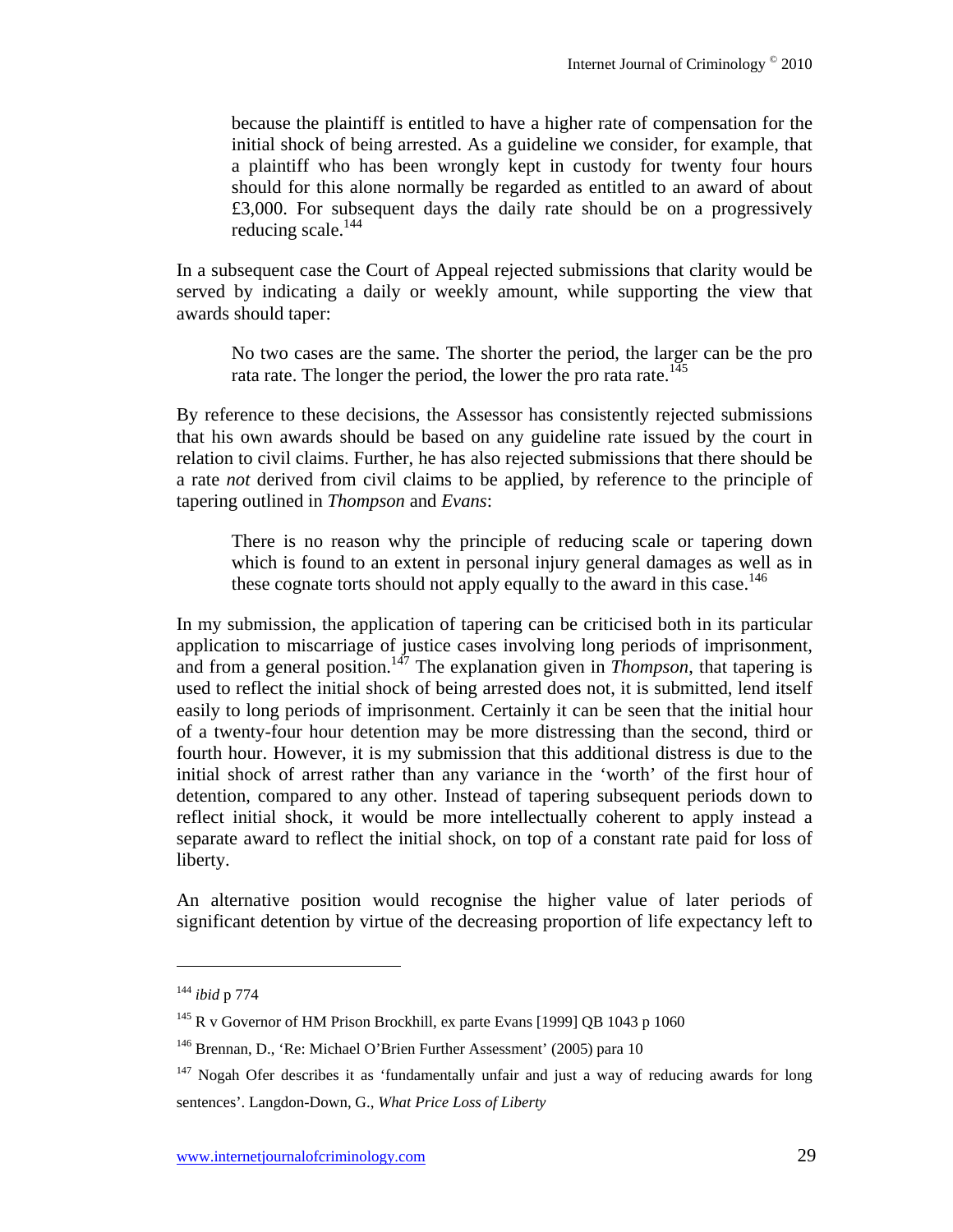the victim. The laws of supply and demand show that exhaustion of a finite resource should, all else being equal, result in an increased rather than a decreased price. For a person with forty years of expected life ahead of them, the loss of their first year in prison represents  $1/40<sup>th</sup>$  of their remaining life. Their tenth year would represent  $1/31<sup>st</sup>$ ; as the person ages in jail, each year forms a greater proportion of their remaining life, and therefore is 'worth' proportionally more:

| Year           | % of remaining life | Ratio to first year | Annual rate $(f)$ |
|----------------|---------------------|---------------------|-------------------|
|                | expectancy          |                     |                   |
| 1              | 2.50                | 1.000               | 13,000            |
| $\overline{2}$ | 2.56                | 1.024               | 13,312            |
| 3              | 2.63                | 1.052               | 13,676            |
| $\overline{4}$ | 2.70                | 1.080               | 14,040            |
| 5              | 2.78                | 1.112               | 14,456            |
| 6              | 2.86                | 1.144               | 14,872            |
| 7              | 2.94                | 1.176               | 15,288            |
| 8              | 3.03                | 1.212               | 15,756            |
| 9              | 3.13                | 1.252               | 16,276            |
| 10             | 3.23                | 1.292               | 16,796            |
| 11             | 3.33                | 1.332               | 17,316            |
| 12             | 3.45                | 1.380               | 17,940            |
| 13             | 3.57                | 1.428               | 18,564            |
| 14             | 3.70                | 1.480               | 19,240            |
| 15             | 3.85                | 1.540               | 20,020            |
| 16             | 4.00                | 1.600               | 20,800            |
| 17             | 4.17                | 1.668               | 21,684            |
| $18\,$         | 4.35                | 1.740               | 22,620            |
| 19             | 4.55                | 1.820               | 23,660            |
| 20             | 4.76                | 1.904               | 24,752            |
| 21             | 5.00                | 2.000               | 26,000            |
| 22             | 5.26                | 2.104               | 27,352            |
| 23             | 5.56                | 2.224               | 28,912            |
| 24             | 5.88                | 2.352               | 30,576            |
| 25             | 6.25                | 2.500               | 32,500            |

**Table 1 - Compensation by reference to remaining life expectancy for a person imprisoned for twenty-five years at life expectancy minus forty years, with a baseline annual rate of compensation of £13,000 per annum.** 

As the rate of compensation increases exponentially, it is submitted that public policy may require a cap on the per-annum rate, although this should always ensure that the value of liberty is recognised.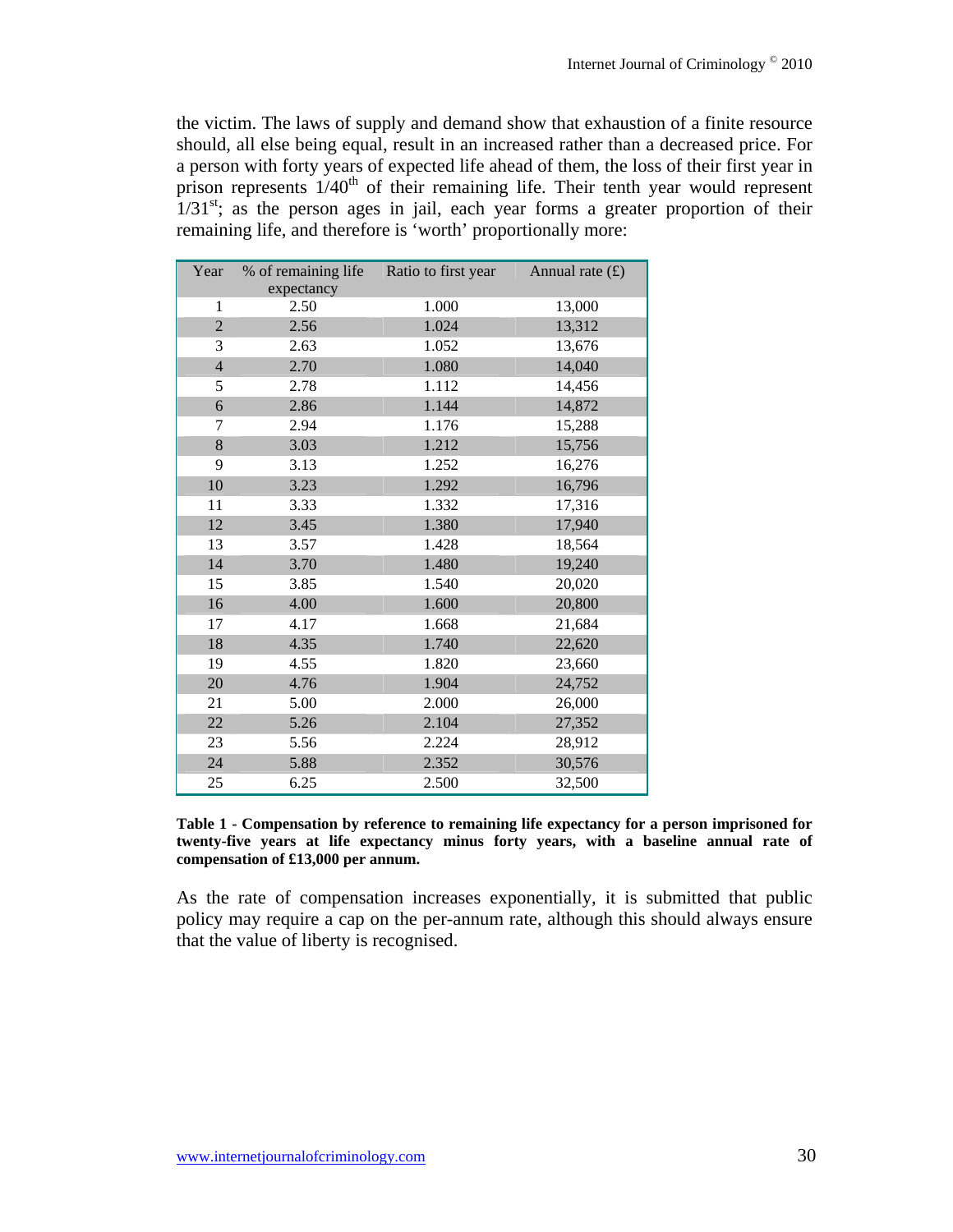## *Defamation*

Given the social stigma associated with serious criminal convictions, an obvious parallel with defamation exists and has been recognised by the judiciary, as well as victims of miscarriage of justice and their families.<sup>148</sup>

The appeal for claimants of an analogy with the awards made in defamation is obvious: if the defamatory effect of the conviction can be held out as a distinct head of damage, then applying the principle of reference to civil compensation would result in a large addition to any award. However, the Assessor considers that only rarely will an applicant be able to benefit from an analogy with defamation as generally, loss of reputation is an intrinsic part of malicious prosecution and false imprisonment:

Therefore, if one is starting from an analogy with those torts [false imprisonment and malicious prosecution], which are considered as 'far better fits' then defamatory effects cannot be regarded as a separate topic.<sup>149</sup>

The Assessor also refers to the non-financial remedies offered in defamation cases, highlighting the vindication of the quashing by analogy to a public statement or apology.150 Further, he posits that defamation cases 'seldom involve allegations of serious criminal conduct'.<sup>151</sup>

In my submission this final point is not a valid distinction; allegations of serious criminal conduct being as capable as any other type of allegation of giving rise to a defamation action. In fact, the more serious the allegations, the higher one would expect any award to be. The argument that any loss by defamation is usually an inseparable component of malicious prosecution or false imprisonment should, in my submission, be considered by reference to tort. There is no doubt that a person subjected to both false imprisonment and defamation by a single tortfeasor could recover damages under both heads in a civil court, and on that basis it is hard to see what justification there is for treating victims of miscarriage of justice differently.

It is submitted that where appropriate, damages for defamation should be considered separately from the basic component of loss of liberty, the quantum of any award being in the range suitable for a comparable civil claim, recognising that an exact equivalence is unachievable, and taking into account the analogy between the public vindication of a quashing and a public statement or apology where appropriate.

<sup>148</sup> Taylor and Wood (1999) p 249

 $149$  Brennan (2005) para 8

<sup>150</sup> *id* 

<sup>151</sup> *id*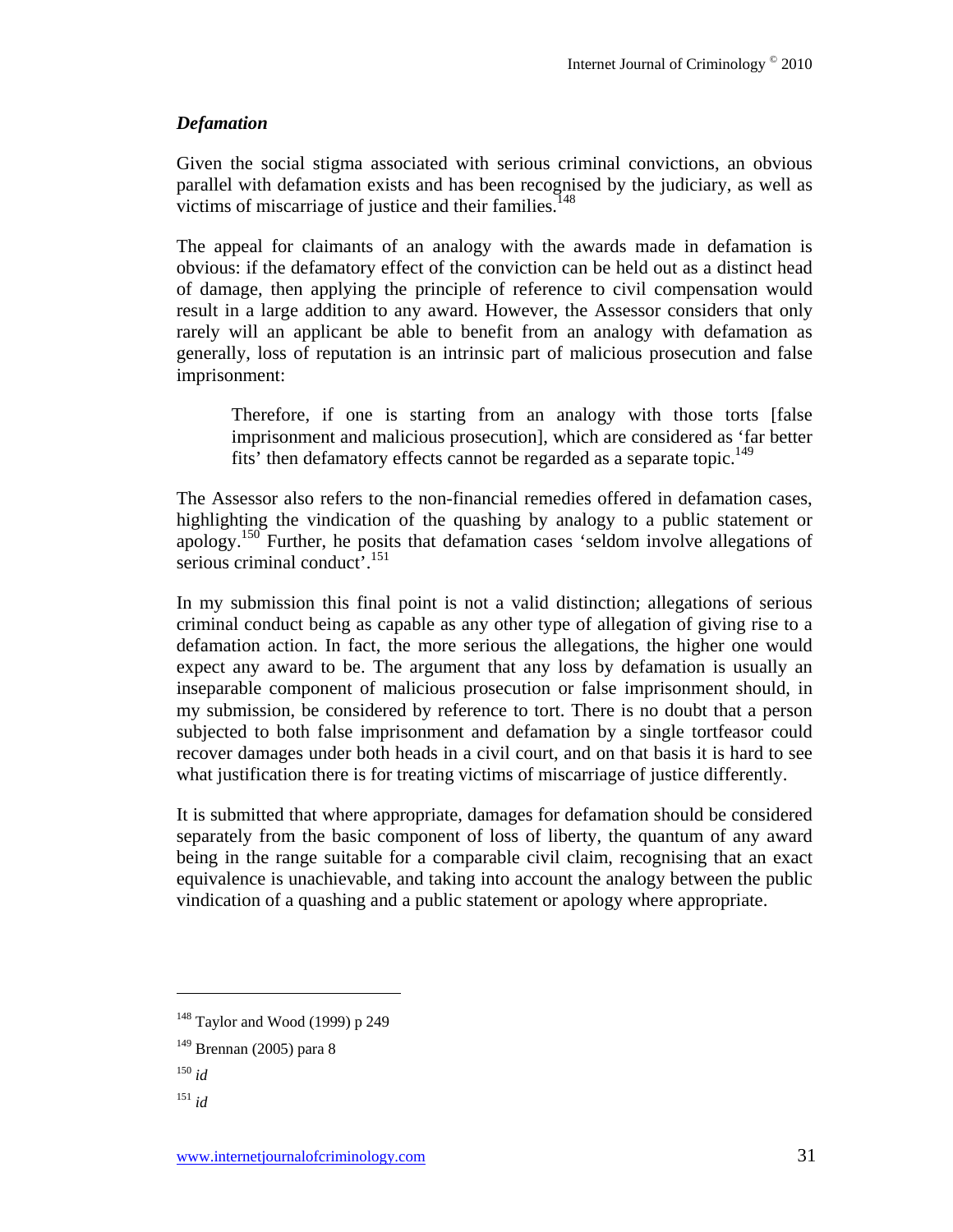## *Academic Opinion*

Academic opinion is very limited. Treschel proposes daily compensation for nonpecuniary loss of between  $60$  and  $61000$ ,<sup>152</sup> in the context of a scheme to cover all signatories to the ECHR and taking account of:

the circumstances, the conditions of detention, the impact it had on the applicant's health, his or her professional, social and family life and its duration [and] the cost of living in the relevant state. <sup>153</sup>

Median compensation of the s 133 cases in the sample is £60.10. The lowest award is £9.24, with the highest per day award being £162.17, in a case where police concealment of exculpatory evidence lead to six years wrongful imprisonment.<sup>154</sup>



**Figure 2 - s 133 non-pecuniary daily compensation with Treschel range highlighted** 

Taking account of the UK's position as the  $9<sup>th</sup>$  most expensive EU country in terms of cost of living,<sup>155</sup> I would submit that the compensation offered under s 133 is clearly inadequate when measured against the range suggested by Treschel. However, without wider academic opinion on an appropriate range, it is submitted

<sup>&</sup>lt;sup>152</sup> £44 and £883 respectively at an exchange rate of 0.883429  $\epsilon$ £ as at 19<sup>th</sup> April 2009

<sup>153</sup> Trechsel, S., *Human Rights in Criminal Proceedings* (Oxford: Oxford University Press, 2005) p 501

<sup>154</sup> *R v Browning* [1995] Crim LR 227

<sup>&</sup>lt;sup>155</sup> Eurostat Comparative Price Levels 2007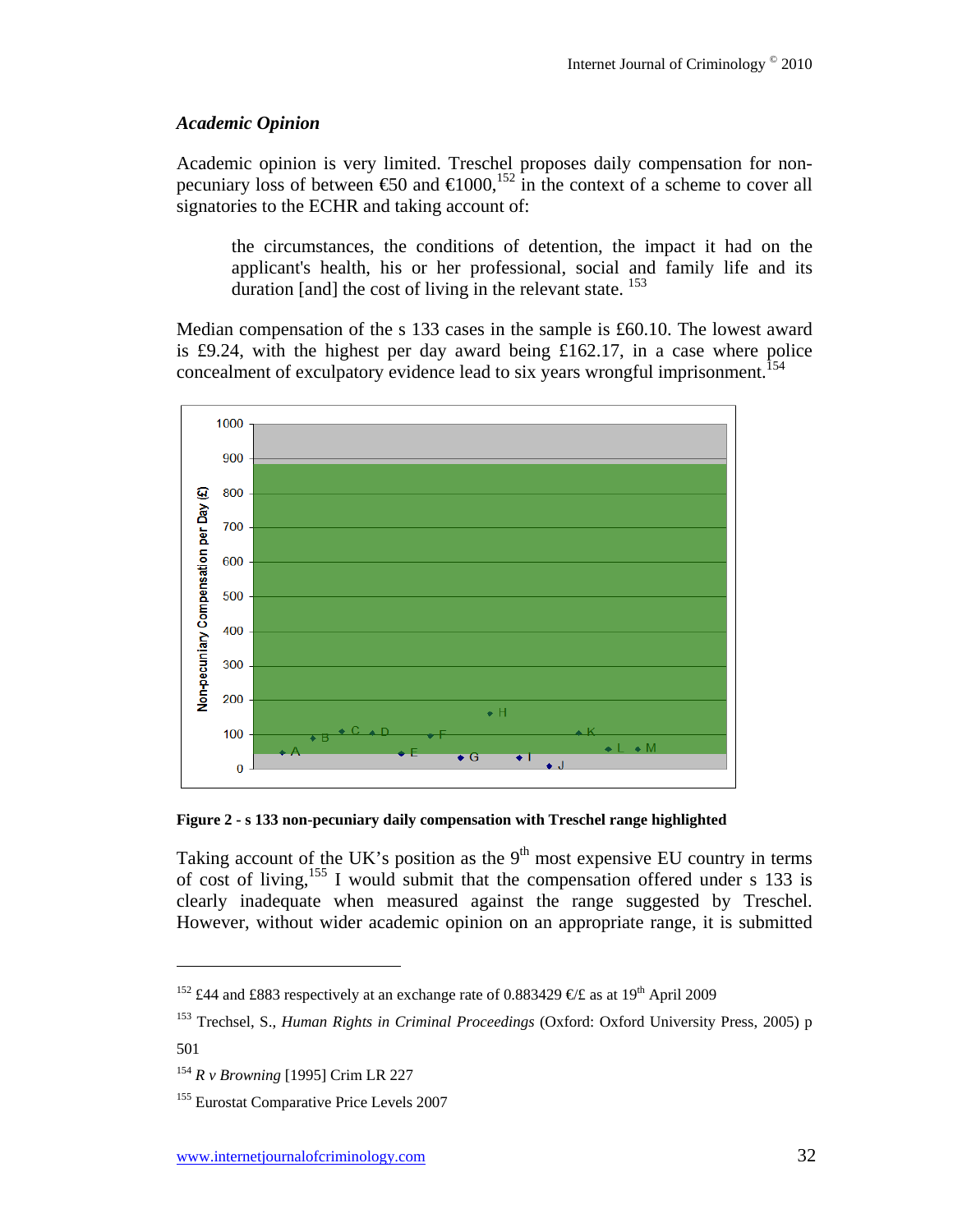that a conclusion on whether the current rates are acceptable by reference to general academic opinion cannot be reached.

#### *Deductions for Past Criminality*

As mentioned above, six out of the ten cases where a breakdown of award was available featured a deduction for past criminality. These deductions are made on the basis of s  $133(4A)$ :

In assessing so much of any compensation payable under this section to or in respect of a person as is attributable to suffering, harm to reputation or similar damage, the assessor shall have regard in particular to

- a) the seriousness of the offence of which the person was convicted and the severity of the punishment resulting from the conviction;
- b) the conduct of the investigation and prosecution of the offence; and
- c) any other convictions of the person and any punishment resulting from them.

The Assessor has chosen to implement this provision by applying a global reduction to the non-pecuniary section of the award; with the proviso that any award for personal injury whether physical or mental, will not be affected by the reduction.<sup>156</sup> This approach has been subject to judicial criticism, as has the logical basis for some deductions to be made at all.

One obvious danger of the Assessor's current approach is that of a double deduction: the previous criminality being taken into account once when assessing the loss, and then being affected again by the global reduction.<sup>157</sup> It is to be hoped that the Assessor would be careful not to deduct twice for the same reasons, and if that is accepted then it must be the case that initial awards do not currently take into account previous criminality; the hardened criminal would be initially awarded no less for say, damage to reputation, than the man of impeccable character, the difference between them being recognised by the global deduction applied to the whole non-pecuniary element.<sup>158</sup> This approach has been criticised as it does not allow the Assessor to properly reflect the impact of past criminality on each individual head of damage;

Past convictions may be very relevant to the sum awarded for loss of reputation. Past imprisonment may be relevant to the degree of suffering occasioned by being in prison. The sum to be awarded in respect of individual types of suffering or harm that go to make up the total sum to be awarded for non-pecuniary loss may be less

<sup>156</sup> *O'Brien and others (FC) v Independent Assessor* [2007] UKHL 10

<sup>157</sup> *ibid* para 31

<sup>158</sup> *ibid* para 112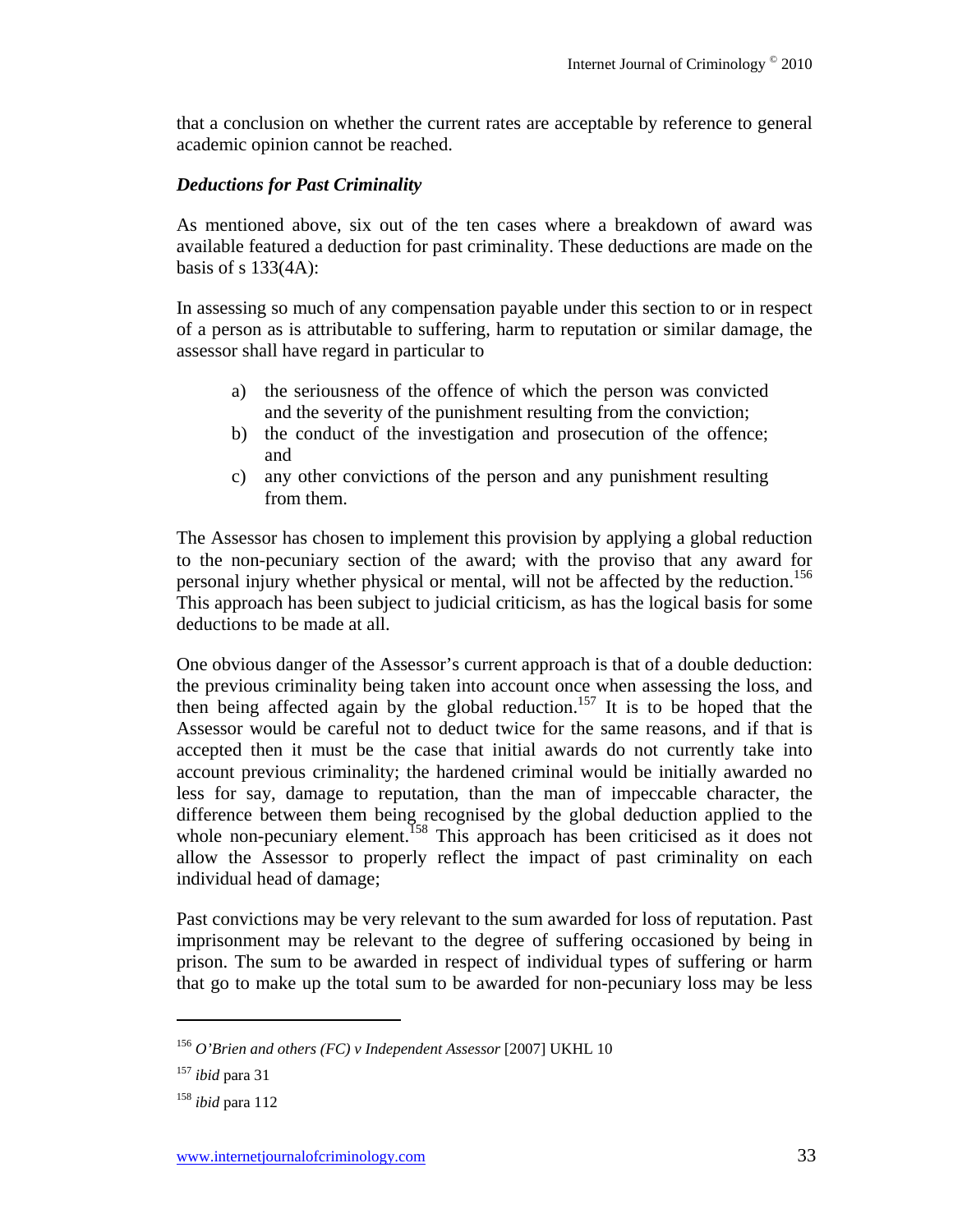because, by reason of past convictions or past imprisonment, the suffering or harm can be adjudged to be less.<sup>159</sup>

Thus, a person with previous convictions but who had never been imprisoned should have his award for damage to reputation reduced, as he would in a civil claim,<sup>160</sup> but not his award for loss of liberty.<sup>161</sup> This principle of modifying only those elements of the award logically affected by previous criminality was supported by four of the five Law Lords in *O'Brien*, and in my respectful submission, correctly. The current approach of the Assessor has a somewhat punitive implication; the compensation is reduced not to recognise that the claimant's past criminality has left them *e.g.* less shocked by the initial experience of prison, but as a general expression of disapproval of their past. This, as also pointed out in *O'Brien*, cannot be supported; the claimant having already been sentenced for their previous offences.<sup>162</sup>

Further, it was questioned whether past criminality should have any bearing on awards made in relation to s 133(4A)(b): the conduct of the investigation and prosecution of the offence. Where especially malicious or oppressive behaviour is a feature of a miscarriage of justice, this may be recognised by the Assessor in an additional payment analogous to aggravated damages, $163$  which, as an element of non-pecuniary loss, will be affected by any global reduction. This position implies that a person with previous criminal convictions is less harmed by oppressive or malicious state actions than one without. Again, the object of the Assessor's approach appears to be punitive rather than a reflection of varying circumstances.

#### *Conclusion*

It is submitted that the current practice of assessing non-pecuniary compensation in miscarriage of justice cases does not adequately recognise the unique nature of loss of liberty. While the cross-referencing of awards to those for non-pecuniary loss in personal injury cases may have apparent merit in attempting to avoid gross disparities between claimants in these different areas, the fact remains that the comparison simply has no logical basis. If the assessment of non-pecuniary loss in general is a 'barely respectable intellectual exercise',  $\frac{164}{164}$  adding further illogicality by attempting to equivalence loss of liberty with personal injuries cannot help matters. This appears to be recognised by the Assessor, who is forced in the same paragraph to cross-check awards against the Guidelines on General Damages while also claiming that no comparison or equi-paration is intended.<sup>165</sup> At the same time,

<sup>159</sup> *ibid* para 48

<sup>160</sup> Carter-Ruck, P.F., *Carter-Ruck on Libel and Slander* (London: Butterworths, 1992) p 172

<sup>161</sup> *O'Brien and others (FC) v. Independent Assessor* [2007] UKHL 10 para 47

<sup>162</sup> *ibid* at para 49

<sup>163</sup> Brennan (2005) para 13

<sup>164</sup> *Independent Assessor v Michael O'Brien and others* [2004] EWCA Civ 1035 paras 37-38

 $165$  Brennan (2005) para 15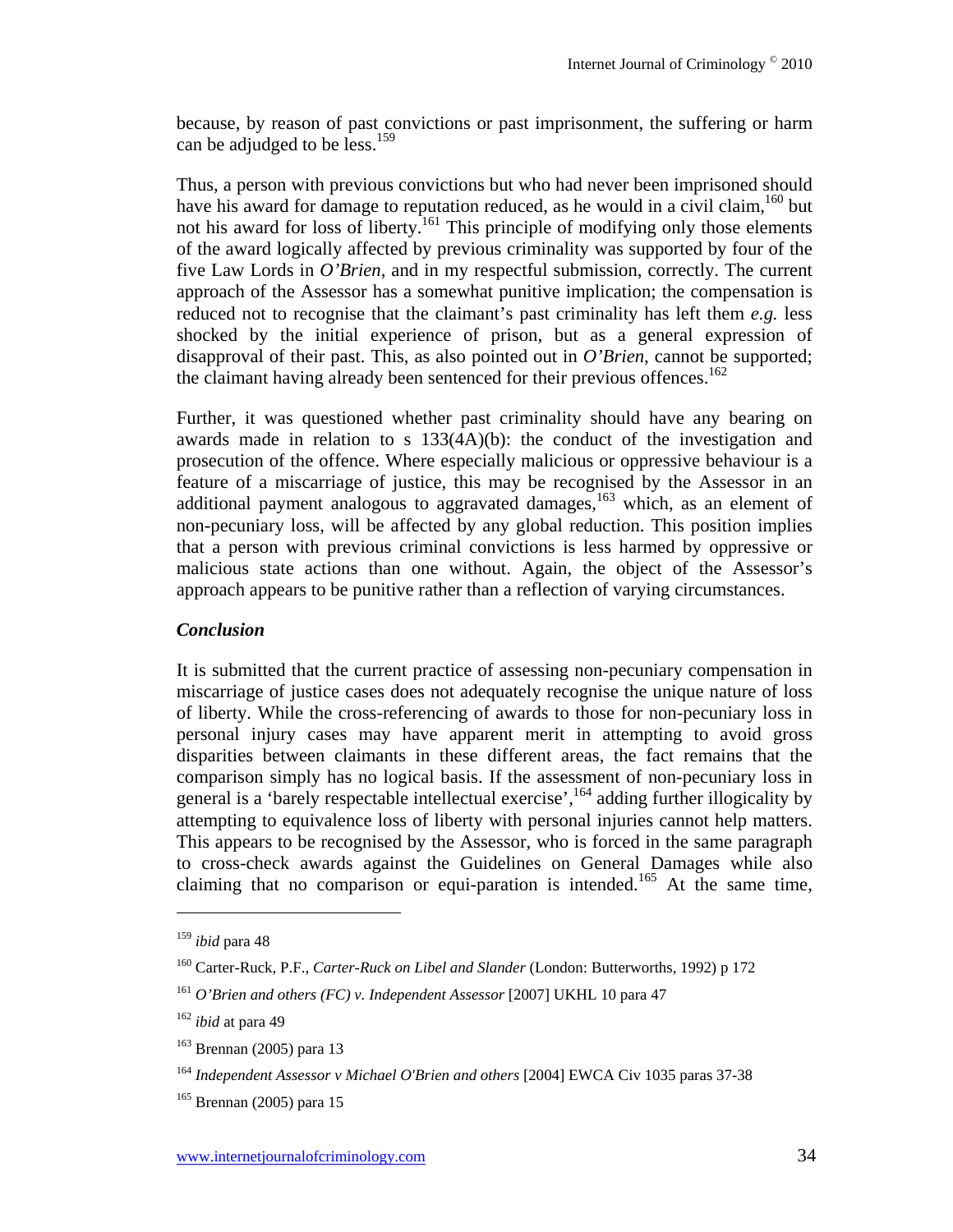comparisons with the awards made for civil claims of false imprisonment and malicious prosecution, which *are* fundamentally comparable, are rejected on the distinction that a longer period of imprisonment somehow justifies paying less by way of compensation.

Harlow's suggestion that the rule of law requires state liability to be assessed on the same basis as private liability has been supported above. Further to this, it is submitted that compensation for miscarriage of justice should be assessed judicially rather than administratively. The fact that s 133 assessments are conducted privately and make 'no provision for the sort of scrutiny to which a court would subject a contested claim involving hundreds of thousands of pounds',  $166$  is not only a hindrance to fairness and justice in compensation, but an affront to the rule of law.

If compensation for miscarriage of justice is to be carried out in accordance with principles of tort, then in my submission the adoption of a tariff is unavoidable. The Guidelines on General Damages were introduced in response to inconsistent awards, and judicial guidelines have been issued covering defamation, false imprisonment and malicious prosecution for the same reason. The fundamental similarity between these torts and miscarriage of justice justifies, in my submission, a single set of guidelines for all loss of liberty cases. While it is impossible to identify any particular range of figures as 'correct', it is submitted that this approach would at least provide the advantage of consistency and therefore fairness. The guidelines would cover not only quantum but also the kind of deductions allowable and how these should be calculated in a manner to avoid illogical deductions or further punishment for spent convictions. On this point, it is finally submitted that punitive deductions for past criminality would contravene ECHR Protocol 7 Article 4, which the United Kingdom has committed to ratifying.<sup>167</sup>

#### **Chapter 5: Overall Conclusion and Recommendations**

Fundamental to the understanding of compensation for miscarriage of justice is acceptance of the fact that the criminal justice system is about due process, rather than establishing guilt or innocence. No realistic system could avoid the conviction of the innocent; this is made explicit in the standard of proof. Equally, it may be impossible to provide strong enough evidence to convict a person who is materially guilty of the most terrible crime. Further, it has been proposed that compensation for miscarriage of justice has a very specific subsidiary purpose in repairing the damage to state authority and maintaining the social contract by ensuring those who are unavoidably wronged by the criminal justice system are swiftly and fairly compensated. It is submitted that it is wrong to see miscarriages of justice as an

<sup>166</sup> *O'Brien and others (FC) v. Independent Assessor* [2007] UKHL 10 para 12

<sup>167</sup> Joint Committee on Human Rights, *Seventeenth Report*, accessed on 04/05/2009 at http://www.parliament.the-stationery-office.com/pa/jt200405/jtselect/jtrights/99/9906.htm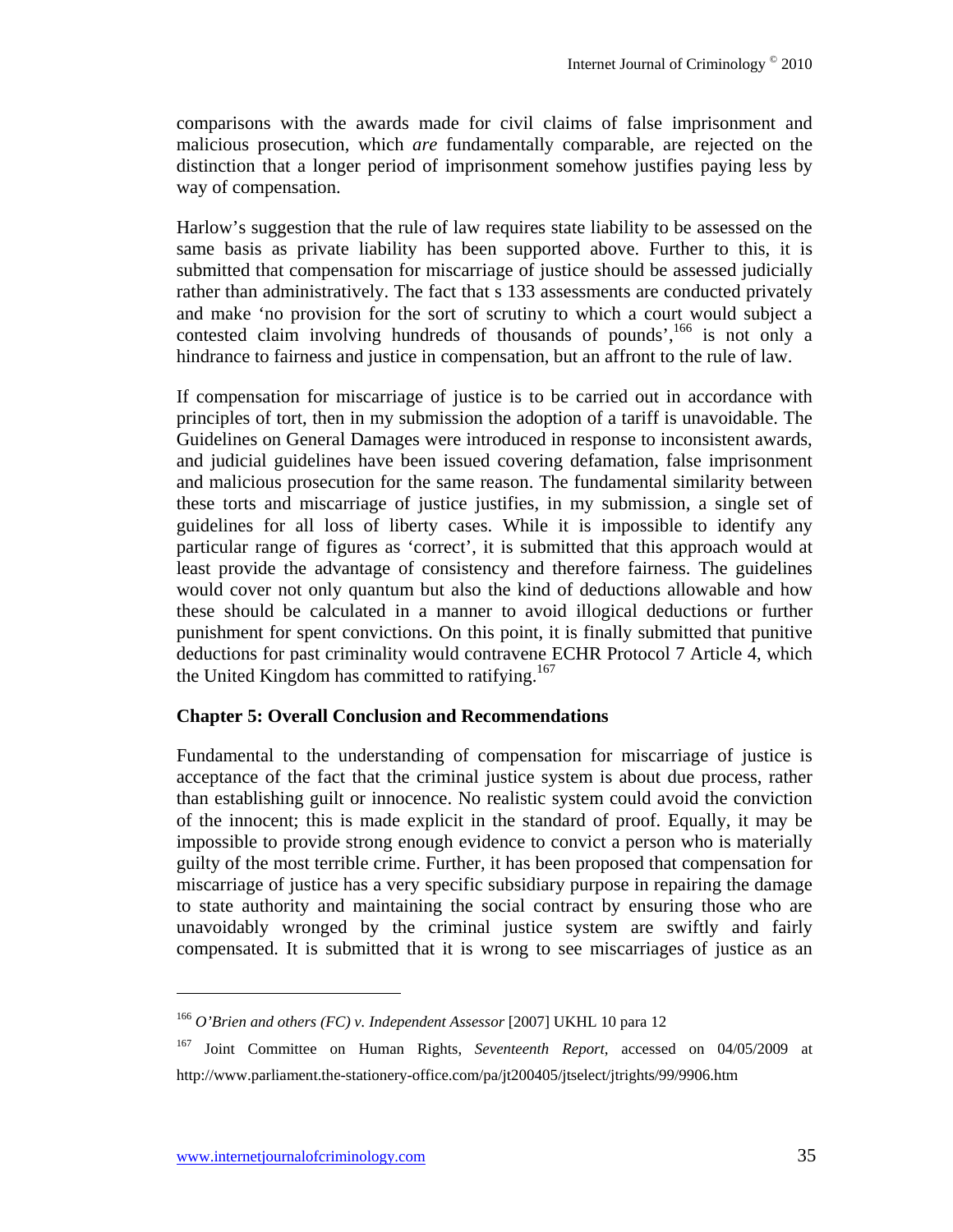exceptional event;<sup>168</sup> and once their inevitability is accepted, a satisfactory compensation scheme becomes as fundamental as fair court proceedings or adequate prison accommodation.

It is submitted that the current compensation scheme does broadly meet the obligations of the ICCPR Article 14(6). Section 133 has been interpreted strictly but, with the possible exception of the construction of one aspect of the provision, correctly. One of the criticisms of s 133 reveals, in my submission, where the problem with the scheme truly lies. The abolition of the ex gratia scheme, which was certainly not without fault in terms of transparency and consistency, has left those who fall outside of the narrow remit of s 133 to suffer what is currently the most serious state-sanctioned punishment without recourse. It has been said that 'arbitrariness is the antithesis of the rule of law'169 and as the judiciary themselves cannot see why 'those within the scheme are more deserving that those not included', $170$  who now have no right to compensation, this must damage any claim that the current arrangements recognise the rule of law. The administrative nature of the scheme which prevents proper scrutiny and oversight of awards is, it is submitted, a further obstacle to such a claim. The scheme also fails to meet its aims under the social contract justification. Not only are the general rights of the individual to be compensated for state malfeasance not recognised, but while those who suffer at the hands of state are not adequately and humanely treated, we all suffer in our loss of moral authority.

The Home Secretary's proposal that those outside of section 133 should claim through the civil court is criticised on several fronts. As a matter of principle, it is submitted that the state's moral obligation to the victims of miscarriage of justice is not met by forcing them to undertake a contested adversarial claim. The process can only prolong and inflame the victim's sense of injustice. On a technical level, certain types of procedural error will not be actionable, *e.g.* judicial error in computing sentence.<sup> $71$ </sup> On a practical level, it is hard to see how resolving these cases through civil courts, with the state paying for both prosecution and defence, can be more cost-effective than a well-administered and fair compensation scheme.<sup>172</sup>

For those who are fortunate to enough to fall within section 133, it is submitted that only one of the four relevant Van Boven categories is met. Restitution, as far as it is ever possible to come to an 'accurate' figure, is currently fully made. Compensation is too irregular to be considered just and fair; while one claimant's liberty is valued

CLJ 62(1) 50

<sup>168</sup> Naughton (2007) pp 41-42

<sup>169</sup> Lord Bingham, *The Rule of Law*, (2007) CLJ 66, 72

<sup>&</sup>lt;sup>170</sup> R (Siddall) v Secretary of State for the Home Department [2009] EWHC 482 (Admin) para 33, *supra*

<sup>&</sup>lt;sup>171</sup> Spencer, J.R., *Acquitted: Presumed Innocent or Deemed Lucky to Have Got Away With It*, (2003)

 $172$  Langdon-Down (2006) 21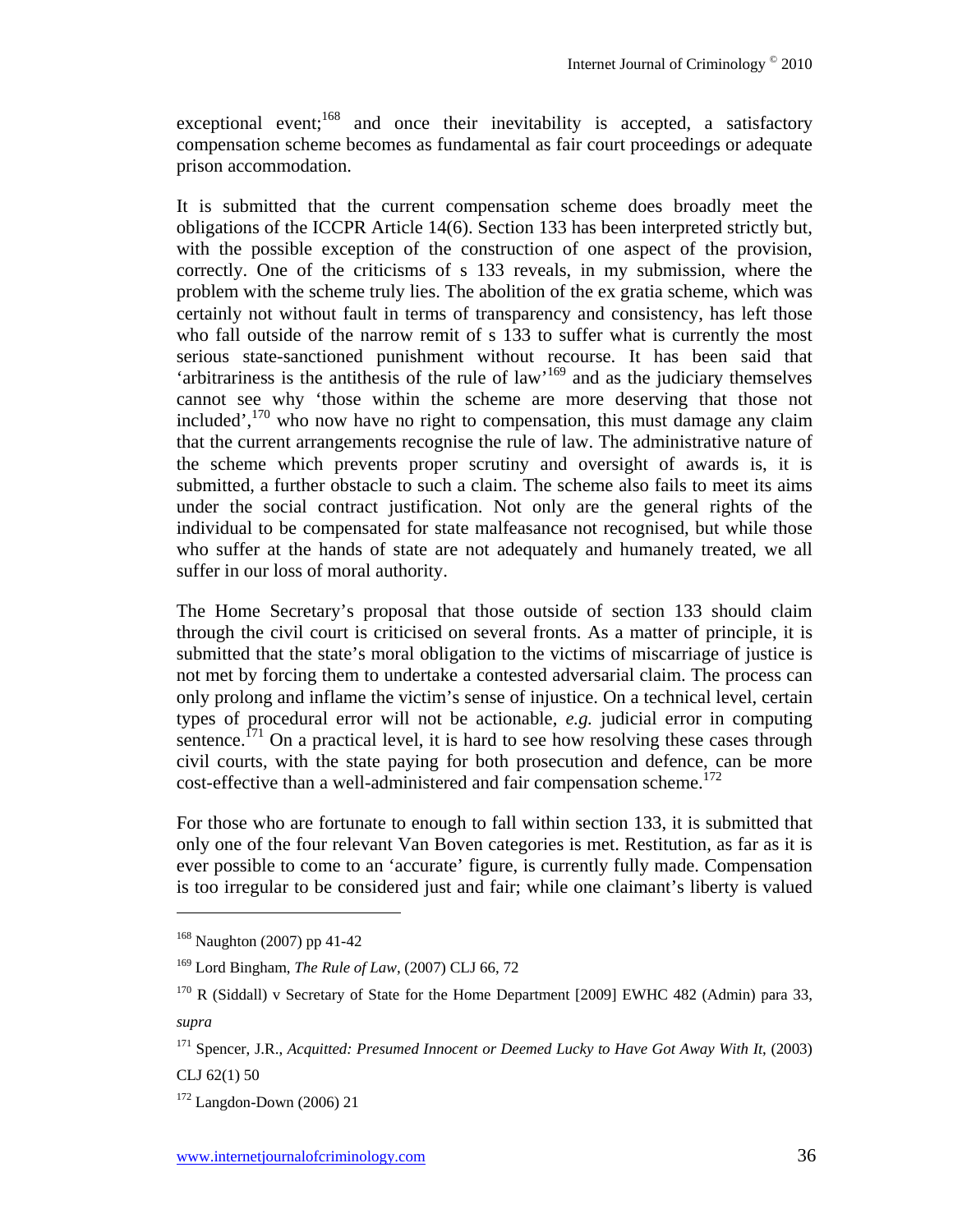at £162 per day and another at £9.20 no serious claim to justice can be sustained. Rehabilitation, although not examined in this work, has been noted in sources only through reference to its complete absence within the system:

After 19 years, I was given a £46.75 discharge allowance and a London Transport pass that expired at 8pm and I was kicked out of the side-door of the court.173

Satisfaction has again only been found in the negative. The plans to prevent full recovery of even pecuniary losses, would, in my submission, disqualify the scheme from being regarded as a compensation scheme at all. For a victim to not even recover his full pecuniary loss would signify a total abandonment of recognition of the rights to liberty and property.

My final submissions outline a scheme that would better meet the needs of the claimant and society as a whole. When considering the features of the scheme, regard was had to theoretical considerations related to the criminal justice system and compensation systems, as well as practical matters, referenced to the checklist proposed by the Insurance Institute of London:

The group considered the functions of a good compensation scheme. We found the following to be important in this respect:

- 1) to make good to the victim as afar as possible that which he has lost by distributing his loss among the many
- 2) fairness to both parties in handling the claim
- 3) certainty of payment, thus removing […] fear and uncertainty
- 4) speed of payment
- 5) low administration costs.<sup>174</sup>

Of crucial importance is widening the statutory scheme to include those who are wrongfully imprisoned, regardless of the timing or reasons for the quashing of their conviction. This recognises the fact that the criminal justice system is not about guilt or innocence, but due process. Where due process has not been followed, and *this has resulted in a loss of liberty for the claimant*, they should be entitled to compensation. The requirement for the claimant to sustain a loss would not require the payment of compensation to those convicted at retrial.

The current system of individual assessment should be replaced by statutory guidelines for non-pecuniary loss, categorised by the major heads of damage. This

 $173$  Taylor (2003): Taylor and Wood (1999) p 261

<sup>174</sup> Insurance Institute of London, *The Advantages and Disadvantages of the Tort System and Alternative Methods of Accident Compensation* (1978)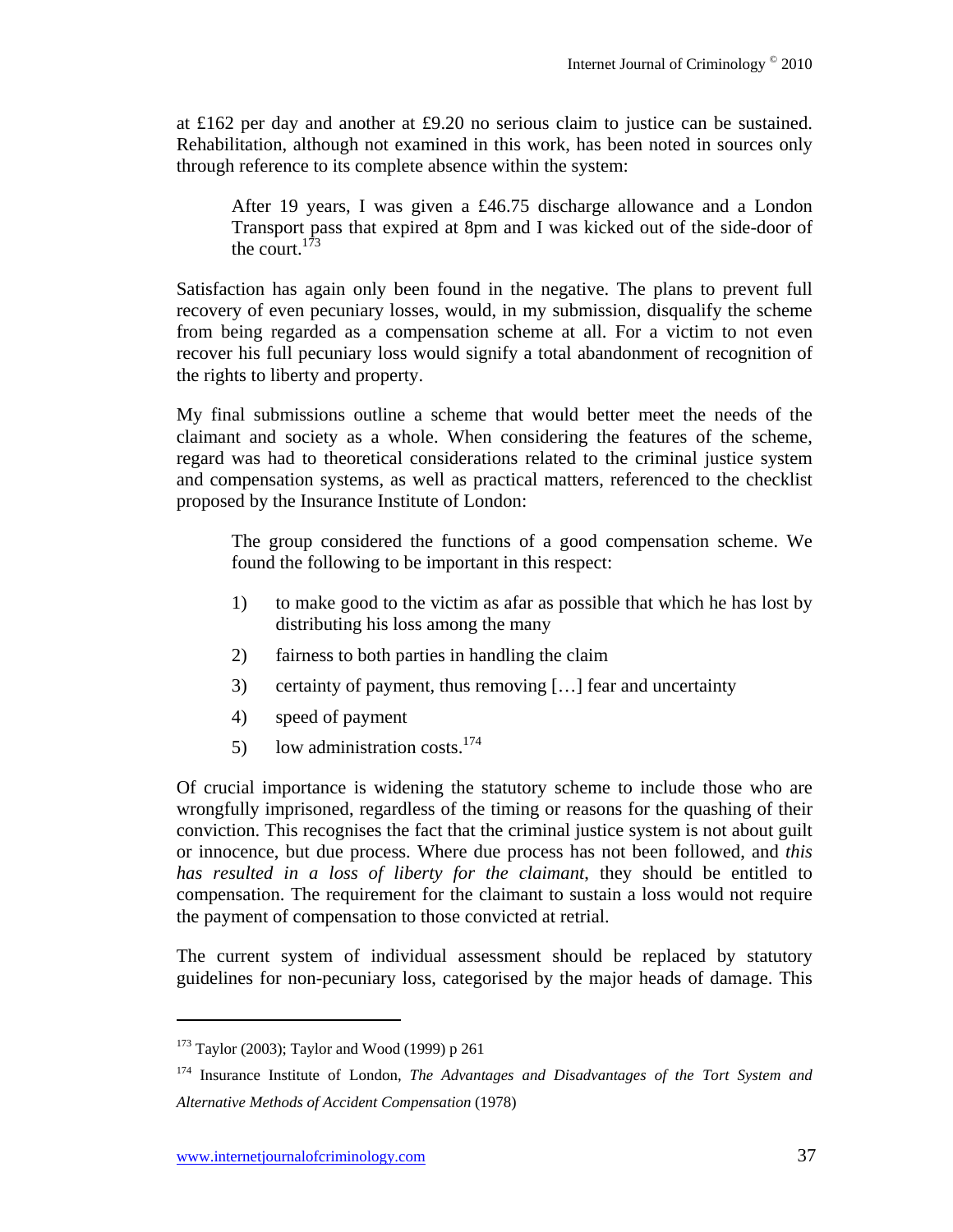would improve both actual and perceived fairness, and enable both sides to more easily assess the likely size of any award.

The statutory compensation should be automatically payable on the quashing of a conviction.

Where the guideline amounts are inappropriate, an application could be made to the court for a variation. The court would have regard to the guidelines, both in terms of the allowable variations and their financial effect, when varying awards.

Any variations should have a logical, rather than a punitive basis; past criminality could reduce the amount payable for damage to reputation; past imprisonment could reduce the amount payable to reflect the initial shock of detention, but *e.g.* a person who has served previous non-custodial sentences would be entitled to the same compensation for loss of liberty as anyone else.

There would be no provision to apply 'across the board' reductions on the basis of spent convictions, recognising that a person should not be punished twice for the same crime.

Awards should be reduced where the accused concealed evidence that would have pointed to his innocence; reflecting the tort concept of contributory negligence and preventing people taking advantage of the compensation provisions.

Residual guilt should have no bearing on any award, thus recognising the Article 6(2) presumption of innocence and further highlighting the due process model of the criminal justice system.

There should be no provision for tapering reductions in compensation for loss of liberty. The amount payable should either remain constant or increase annually to reflect the higher proportion of the victim's remaining life each passing year accounts for. Finally, practical assistance, *e.g.* rehabilitation, assistance reintegrating into society, financial advice etc., should be provided; 'It must be stressed that true compensation is obtained not by the mere possession of money, but in the uses to which it may be put to improve the plaintiff's lot'.<sup>175</sup>

While these proposals would not make miscarriages of justice any less tragic, it is hoped that they would at least demonstrate that we, as a society, care about making full amends to those who are unfortunate enough to experience the fallibility of the criminal justice system at first hand.

<sup>175</sup> Ogus (1972) p 17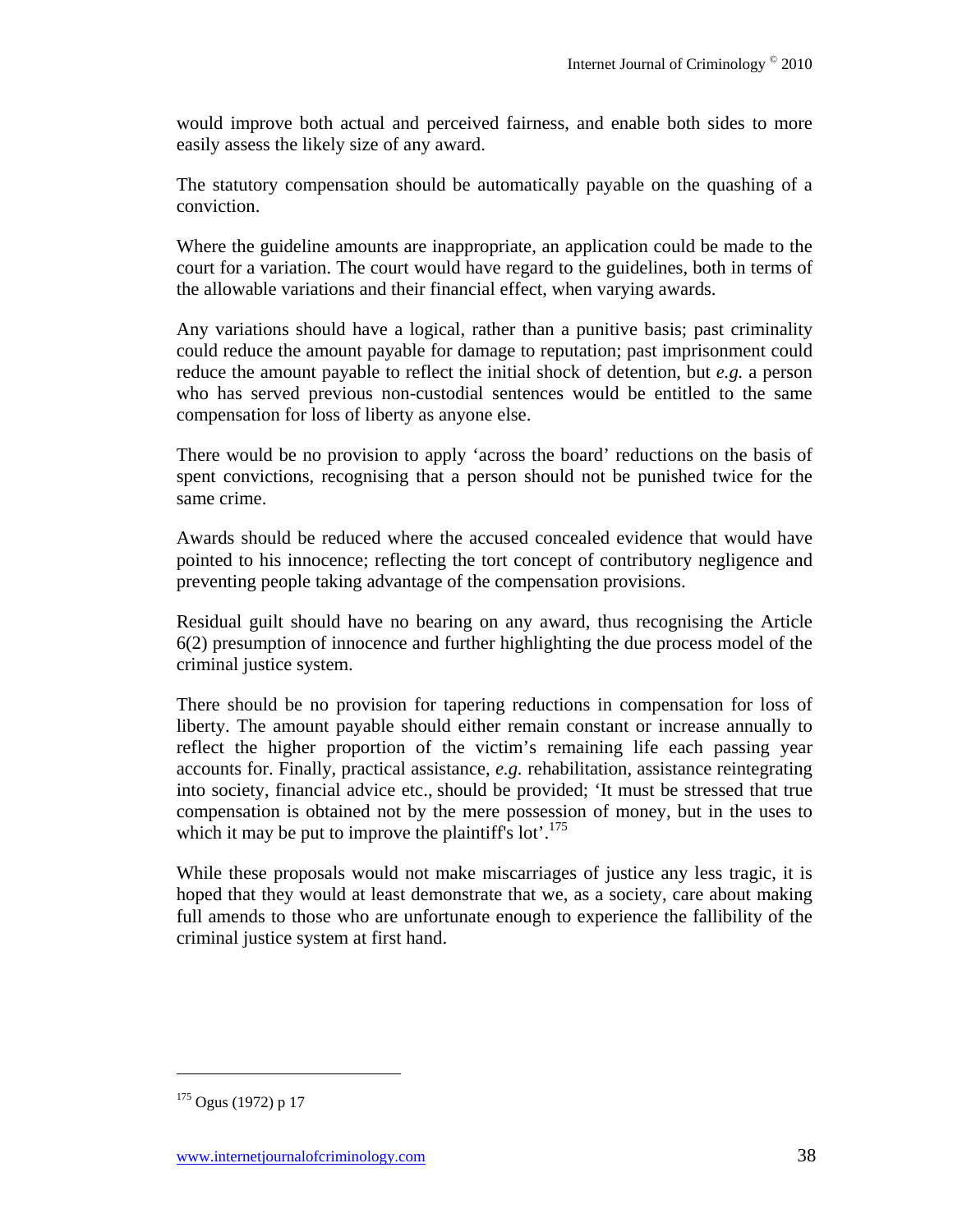## **Table of Cases**

*Benham v United Kingdom* (1996) 22 EHRR 293

*Hall and another v The Independent Assessor* [2008] EWHC 2758 (Admin)

*Independent Assessor v O'Brien and others* [2004] EWCA Civ 1035

*In Re McFarland (AP) (Northern Ireland)* [2004] UKHL

*John v MGN Ltd* (1996) 2 All ER 35

*Leutscher v The Netherlands* (1996) 24 EHRR 181

*Malone v UK* (1985) 7 EHRR 14

*O'Brien and others (FC) v Independent Assessor* [2007] UKHL 10

*R v Andrew Adams* [2007] EWCA Crim 1

*R v Browning* [1995] Crim LR 227

*R v Pendleton* [2001] UKHL 66

*R v Governor of HM Prison Brockhill, ex parte Evans* [1999] QB 1043 p 1060

*R v Governor of Her Majesty's Prison Brockhill ex parte Evans* [2000] All ER D 1072

*R v Secretary of State for the Home Department, ex parte Adan* [2001] 2 ACC 477

*R v Secretary of State for the Home Department, ex parte Chubb* [1986] Crim LR 809

*R v Secretary of State for the Home Department, ex parte Garner and linked applications* [1999] All ER (D) 392

*R v Secretary of State for the Home Department, ex parte Harrison* [1988] 3 All ER 86

*R (Adams) v Secretary of State for Justice* [2009] EWHC 156 (Admin)

*R (Allen, formerly Harris) v Secretary of State for the Home Department* [2008] EWCA Civ 808

*R (Bhatt Murphy (a firm) and others) v Independent Assessor; R (Niazi and others) v Secretary of State for the Home Department* [2008] EWCA Civ 755

*R (Christofides) v Secretary of State for the Home Department* [2002] EWHC 1083 (Admin)

*R (Clibery) v Secretary of State for the Home Department* [2007] EWHC 1855 (Admin)

*R (Mullen) v Secretary of State for the Home Department* [2005] 1 AC 1

*R (Murphy) v Secretary of State for the Home Department* [2005] EWHC 140 (Admin)

*R (O'Brien and others) v Independent Assessor* [2007] 2 AC 312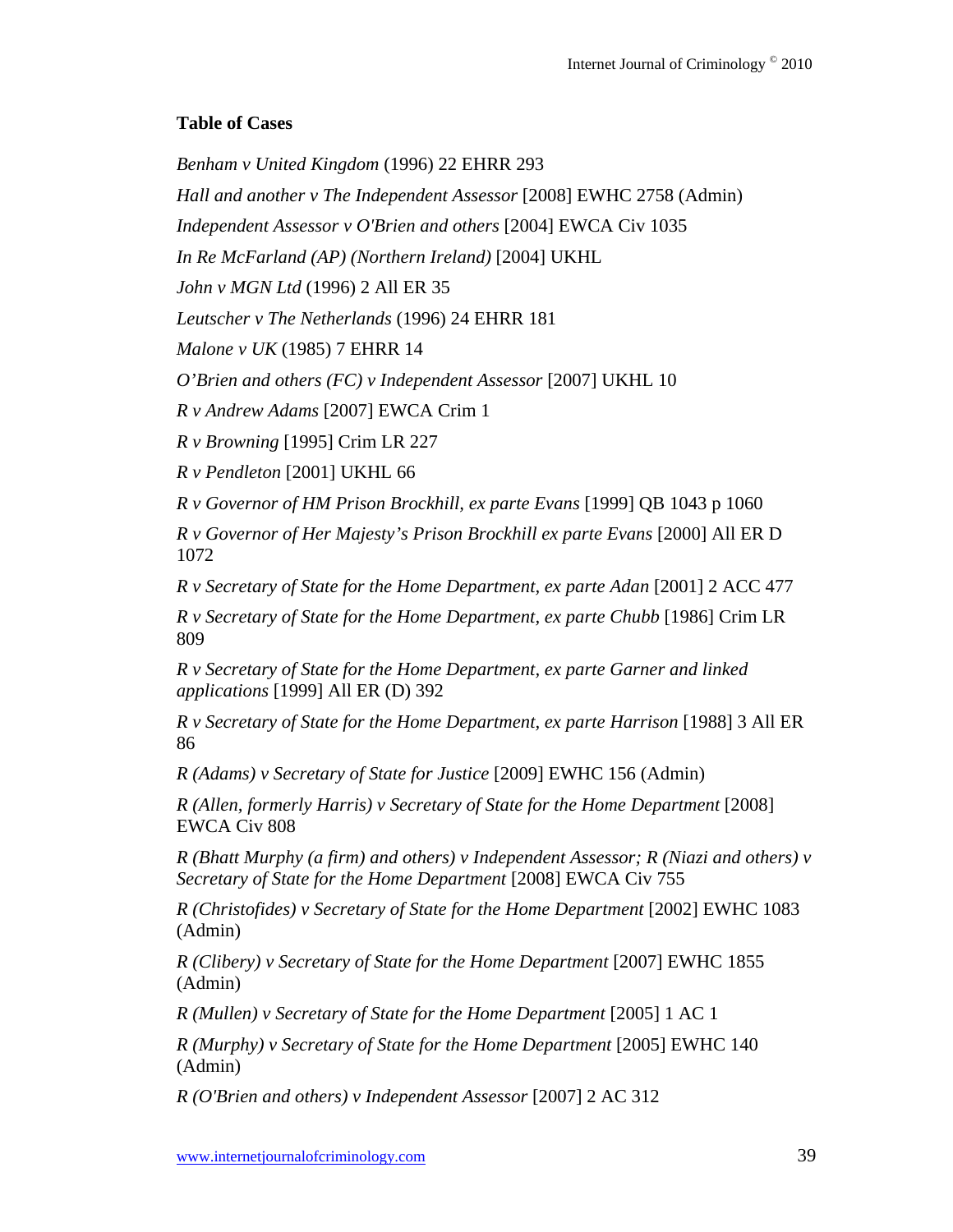*R (Siddall) v Secretary of State for Justice* [2009] EWHC 482 (Admin) *Sunday Times v. United Kingdom* 2 EHRR 245 *The Independent Assessor v O'Brien and others* [2004] EWCA Civ 1035

*Thompson v The Commissioner of Police of the Metropolis, Hsu v The Commissioner of Police of the Metropolis* [1997] 2 All ER 762

#### **Table of Conventions and Statutes**

- 1950 Convention for the Protection of Human Rights and Fundamental Freedoms
- 1968 Criminal Appeal Act
- 1976 International Covenant on Civil and Political Rights
- 1988 Criminal Justice Act
- 1995 Criminal Appeal Act
- 2008 Criminal Justice and Immigration

#### **References**

Ashman, P. (1986) Compensation for Wrongful Imprisonment, *NLJ*, 136.

Brennan, D. (2005) Re: Michael O'Brien: Further Assessment.

Cane, P. (2006) Atiyah's Accidents, Compensation and the Law (7<sup>th</sup> ed). Cambridge: Cambridge University Press.

Carter-Ruck, P.F. (1992) *Carter-Ruck on Libel and Slander*. London: Butterworths.

Eurostat (2007) Comparative Price Levels [online]. Available from: http://epp.eurostat.ec.europa.eu/tgm/table.do?tab=table&init=1&plugin=1&language =en&pcode=tsier010 [Accessed: 17/4/2009].

Greer, S. (1994) Miscarriages of Justice Reconsidered, *MLR*, 57 (1).

Harlow, C. (2004) *State Liability: Tort Law and Beyond.* Oxford: Oxford University Press.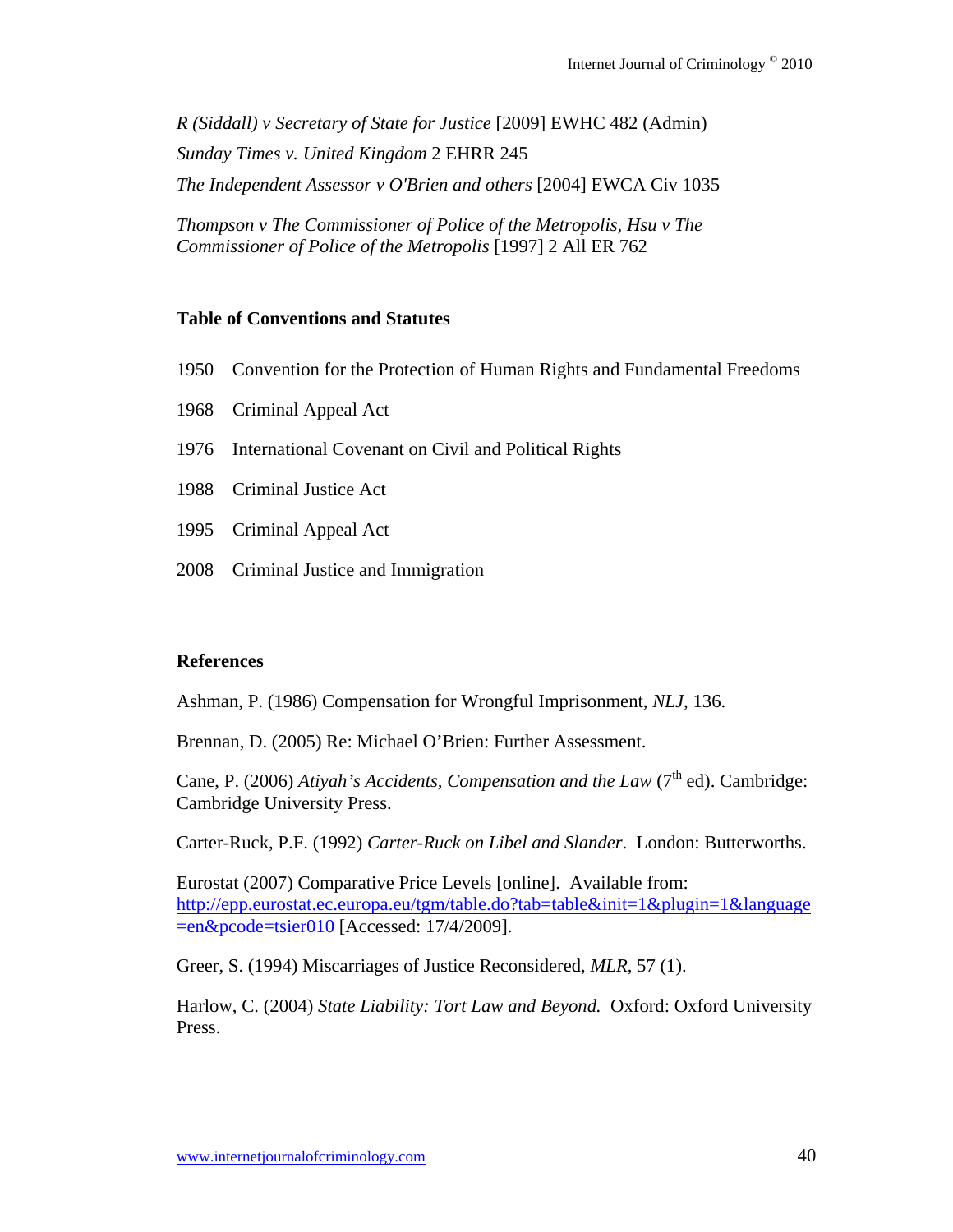Home Office Press Office (2006) Compensation for Miscarriages of Justice [online]. Available from: http://press.homeoffice.gov.uk/Speeches/compensation-miscarriagejustice [Accessed: 30/7/2008].

The Insurance Institute of London (1978) The Advantages and Disadvantages of the Tort System and Alternative Methods of Accident Compensation.

Joint Committee on Human Rights (1982) Seventeenth Report [online]. Available from: http://www.parliament.the-stationeryoffice.com/pa/jt200405/jtselect/jtrights/99/9906.htm [Accessed: 14/5/2009].

JUSTICE (1982) *Compensation for Wrongful Imprisonment*

Klug, F. (1995) The British Way of Doing Things: the United Kingdom and the International Covenant of Civil and Political Rights, 1976-94, *Public Law (Win),* 504.

Langdon-Down, G. (2006) Miscarriages of Justice: State of Denial, *LS Gaz*, 11 May, 20.

Langdon-Down, G. (2002) What Price Loss of Liberty, *Independent*, 5<sup>th</sup> March.

Lauden, L. (2006) *Truth, Error and Criminal Law: An Essay in Legal Epistemology*. Cambridge: Cambridge University Press.

McBarnett, D. (1981) *Conviction: Law, the State and the Construction of Justice.*  Basingstoke: Palgrave Macmillan.

McGoldrick, D. (1994) *The Human Rights Committee: Its Role in the Development of the International Covenant on Civil and Political Rights*. Oxford: Oxford University Press.

Naughton, M. (2007) *Rethinking Miscarriages of Justice: Beyond the Tip of the Iceberg*. Basingstoke: Palgrave Macmillan.

O'Donoghue, J., Goulding, L. and Allen, G. (2004) Consumer Price Inflation Since 1750, *Economic Trends*, 604.

Ogus, A.I. (1972) Damages for Lost Amenities: For a Foot, a Feeling or a Function? *MLR*, 35 (1).

Spencer, J.R. (2003) Acquitted: Presumed Innocent, or Deemed Lucky to Have Got Away With It? *CLJUK*, 504.

Taylor, N. (2003) Compensating the Wrongfully Convicted*, Journal of Criminal Law*, 67 (220).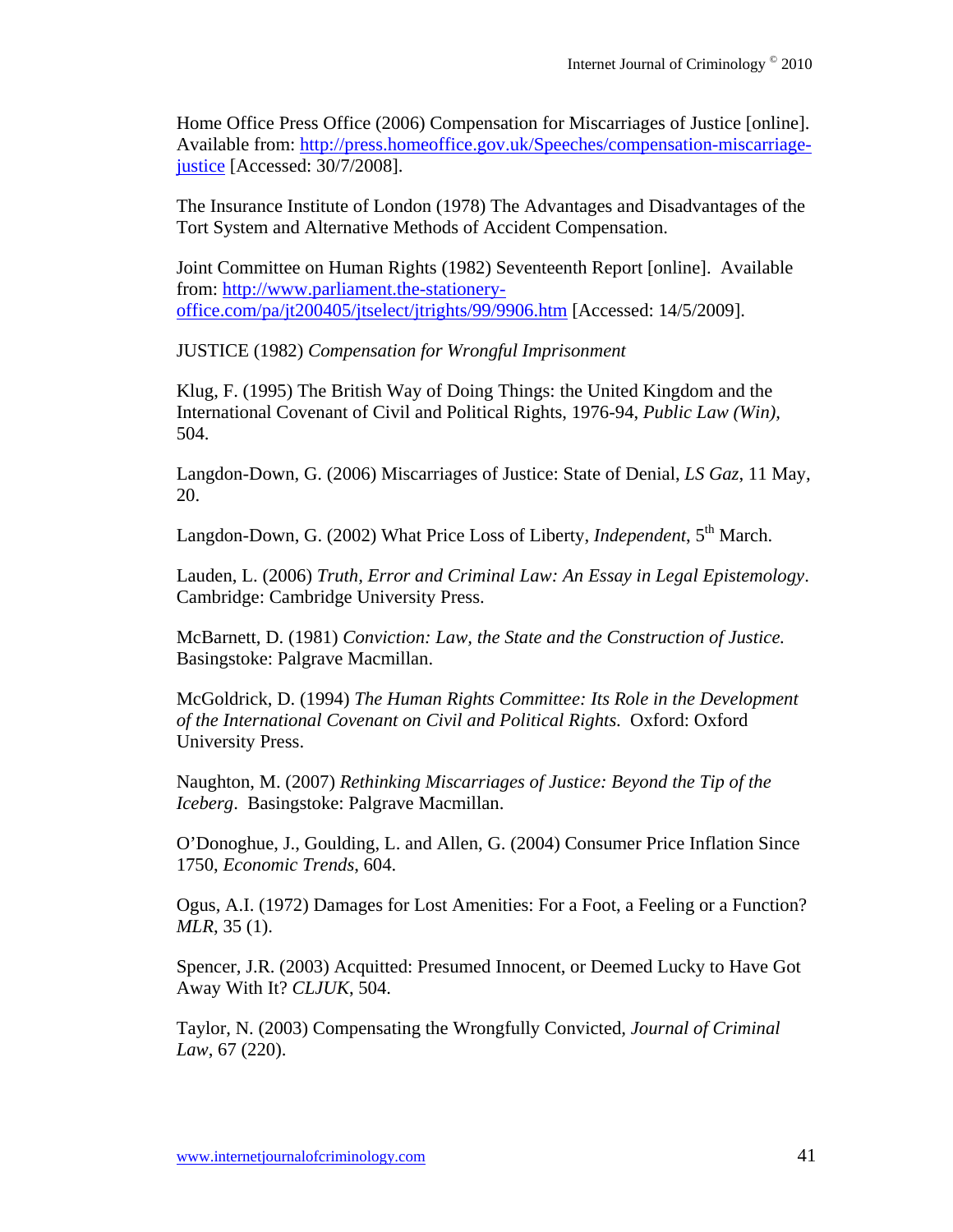Trechsel, S. (2005) *Human Rights in Criminal Proceedings.* Oxford: Oxford University Press.

Van Boven, T. (1993) Study concerning the right to restitution, compensation and rehabilitation for victims of gross violations of human rights and fundamental freedoms: Final Report, *UN Doc E/CN. 4 Sub.2/1993/8*, 2 July.

Walker, C. and Starmer, K. (1999) *Miscarriages of Justice: A Review of Justice in Error*. London: Blackston Press.

Whittington-Egan, R. (1993) Beast of the Field: or Pure Sadism, *NLJ*, 143(6614), 1242.

Woolf H., Jowell, J. and Le Sueur, A.P. (1999) *Principles of Judicial Review* (6<sup>th</sup> ed). London: Sweet & Maxwell.